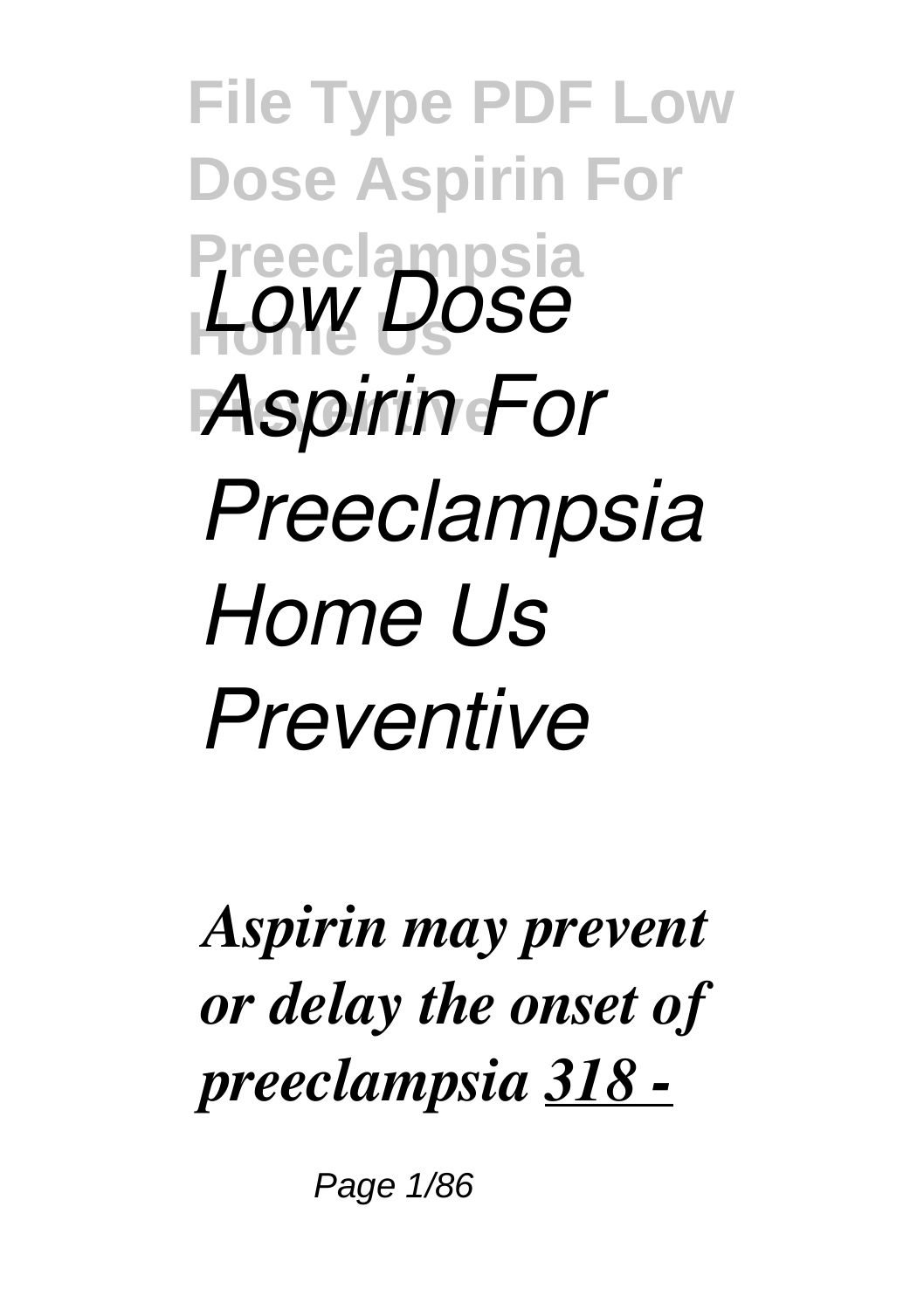**File Type PDF Low Dose Aspirin For** Ask Dr. Angela -**Who Takes Low** *<u>Dose Aspirin During</u> Pregnancy \u0026 Why? 'The role of aspirin in the prevention of preeclampsia' 3MT Runner-up Renuka Shanmugalingam New Weapon Against Pre-*Page 2/86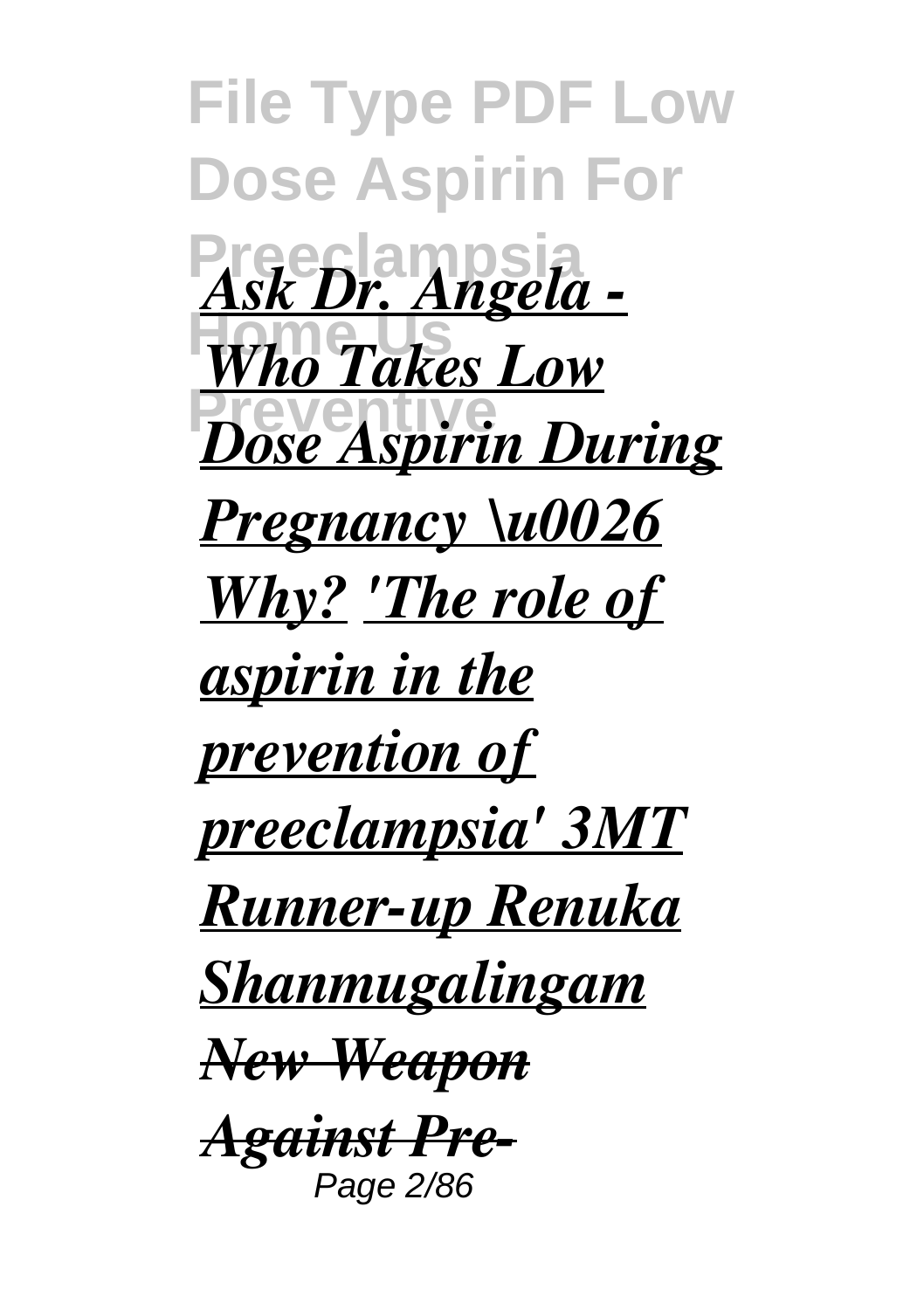**File Type PDF Low Dose Aspirin For Preeclampsia** *Eclampsia: Aspirin* **Home Us** *for Pregnant* **Preventive** *Women? Aspirin to Prevent Preeclampsia How Does Low-Dose Aspirin Work?Is Aspirin beneficial in Fertility Can an aspirin a day keep a pregnancy complication away?* Page 3/86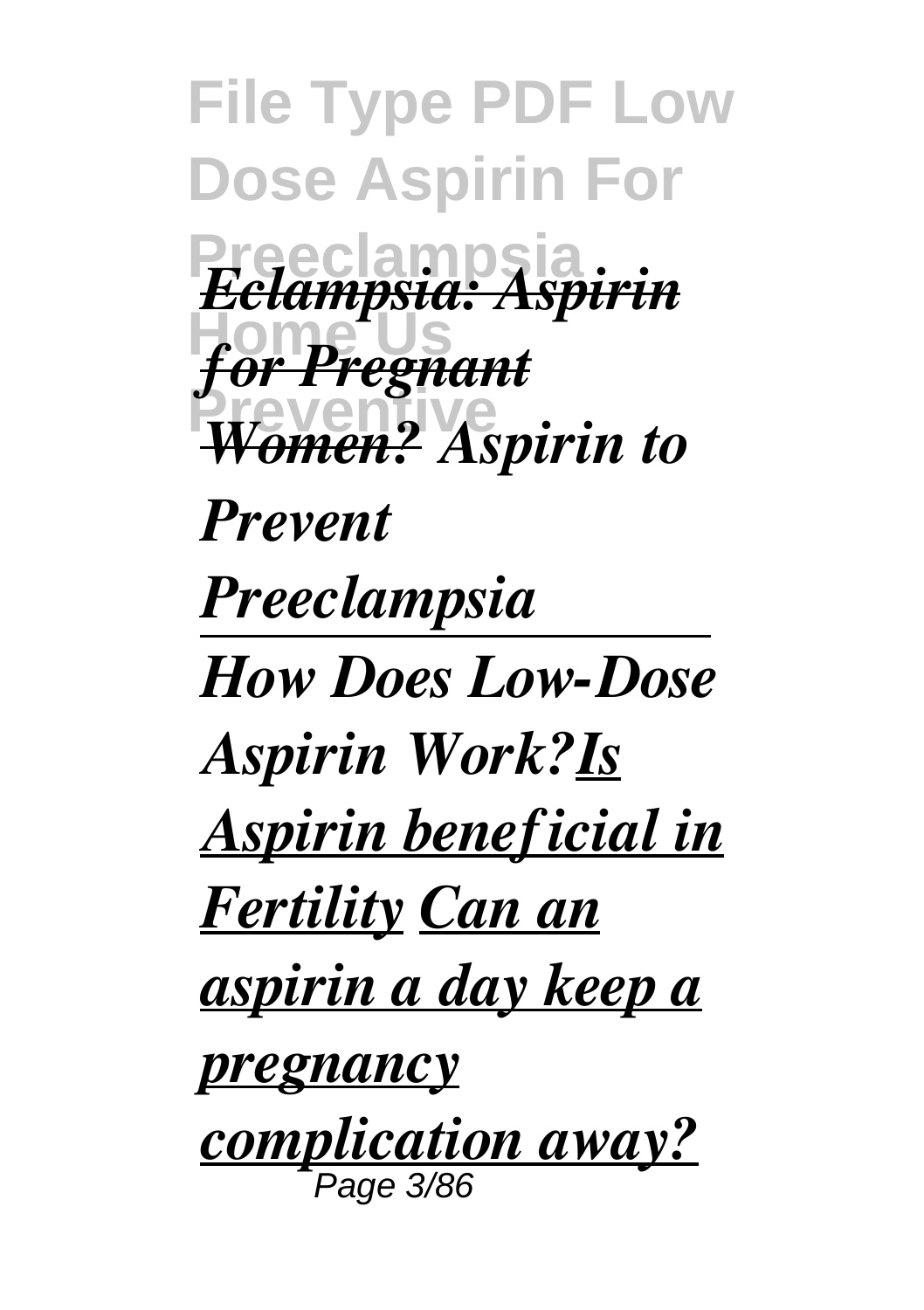**File Type PDF Low Dose Aspirin For Who Should (And Home Us** *Should Not) Take a* **Preventive** *Daily Low Dose Aspirin | Dr. Oz Answers Pre-Eclampsia Prevention Pregnancy Outcomes OF Preconception Low Dose Aspirin Baby Your Baby Low* Page 4/86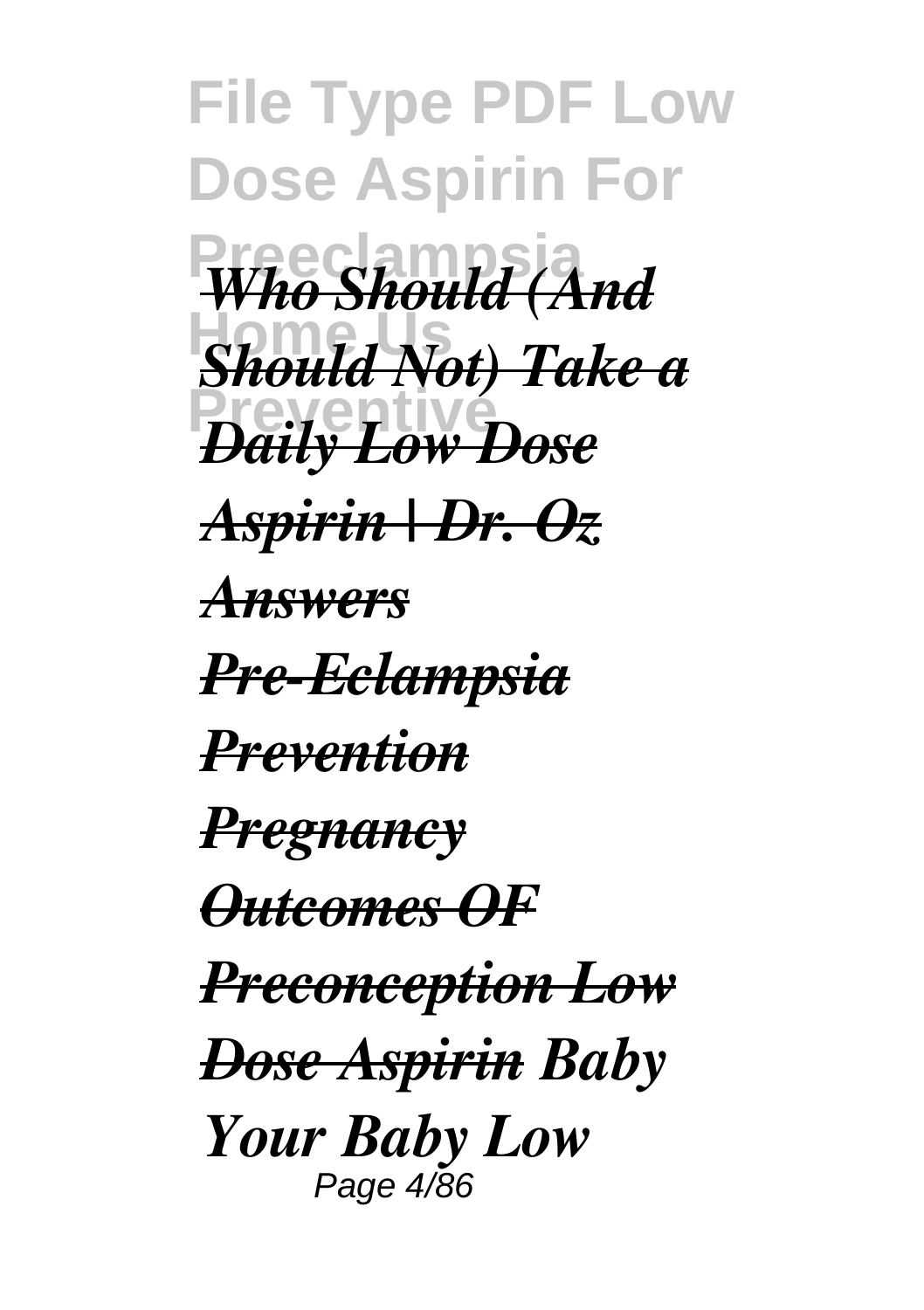**File Type PDF Low Dose Aspirin For Preeclampsia** *Dose Aspirin How to Foss Home Pressure naturally and avoid preeclampsia - free and immediate results PREECLAMPSIA SIGNS AND SYMPTOMS IN PREGNANCY: My Experience | Ysis* Page 5/86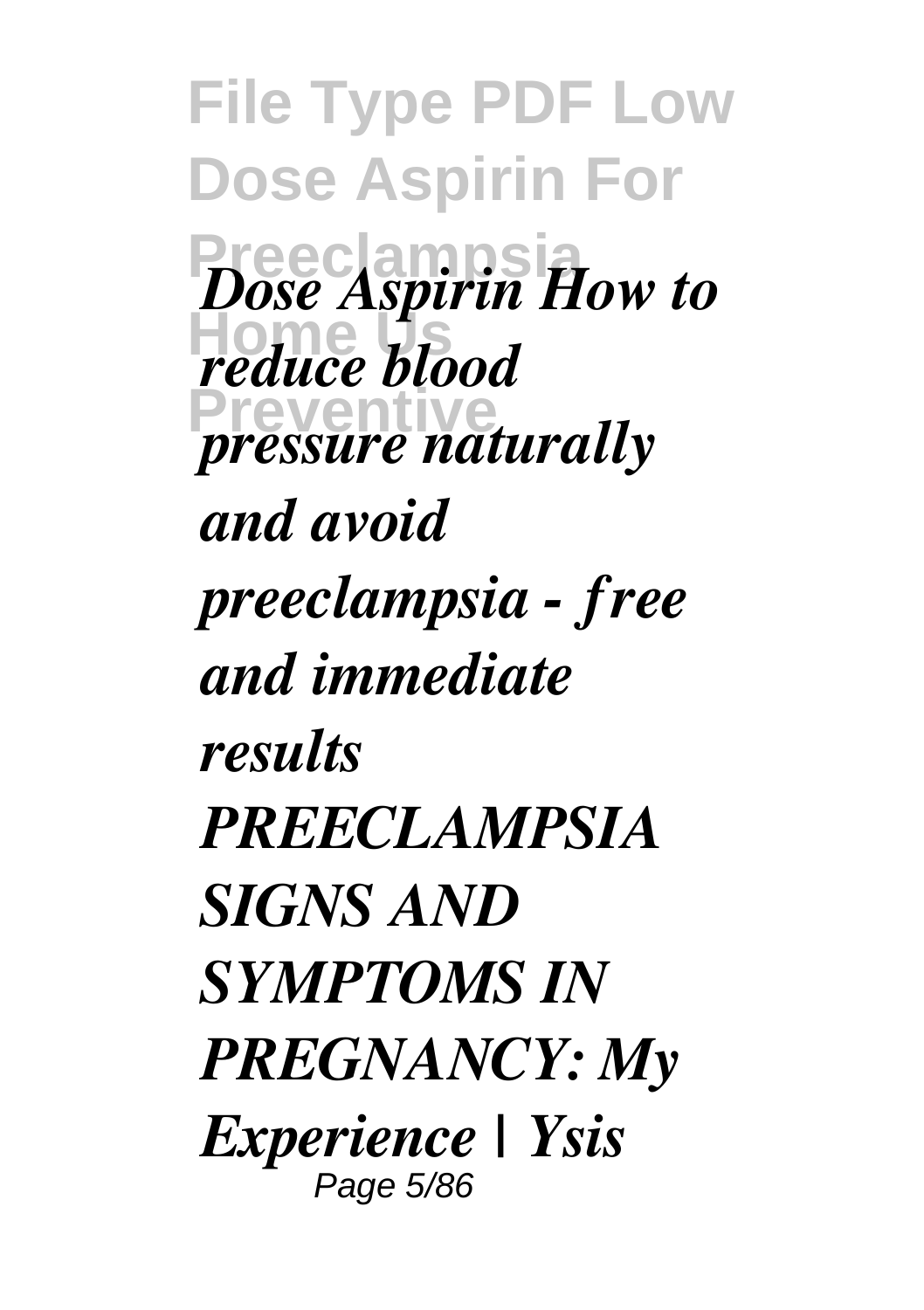**File Type PDF Low Dose Aspirin For Preeclampsia** *Lorenna Aspirin* **Home Us** *Update 2019: Who* **Preventive** *should take aspirin now? Who shouldn't? Daily Aspirin Use No Longer Recommended? Best Time to Take Aspirin to Prevent Heart Attack \u0026 Stroke - Dr.* Page 6/86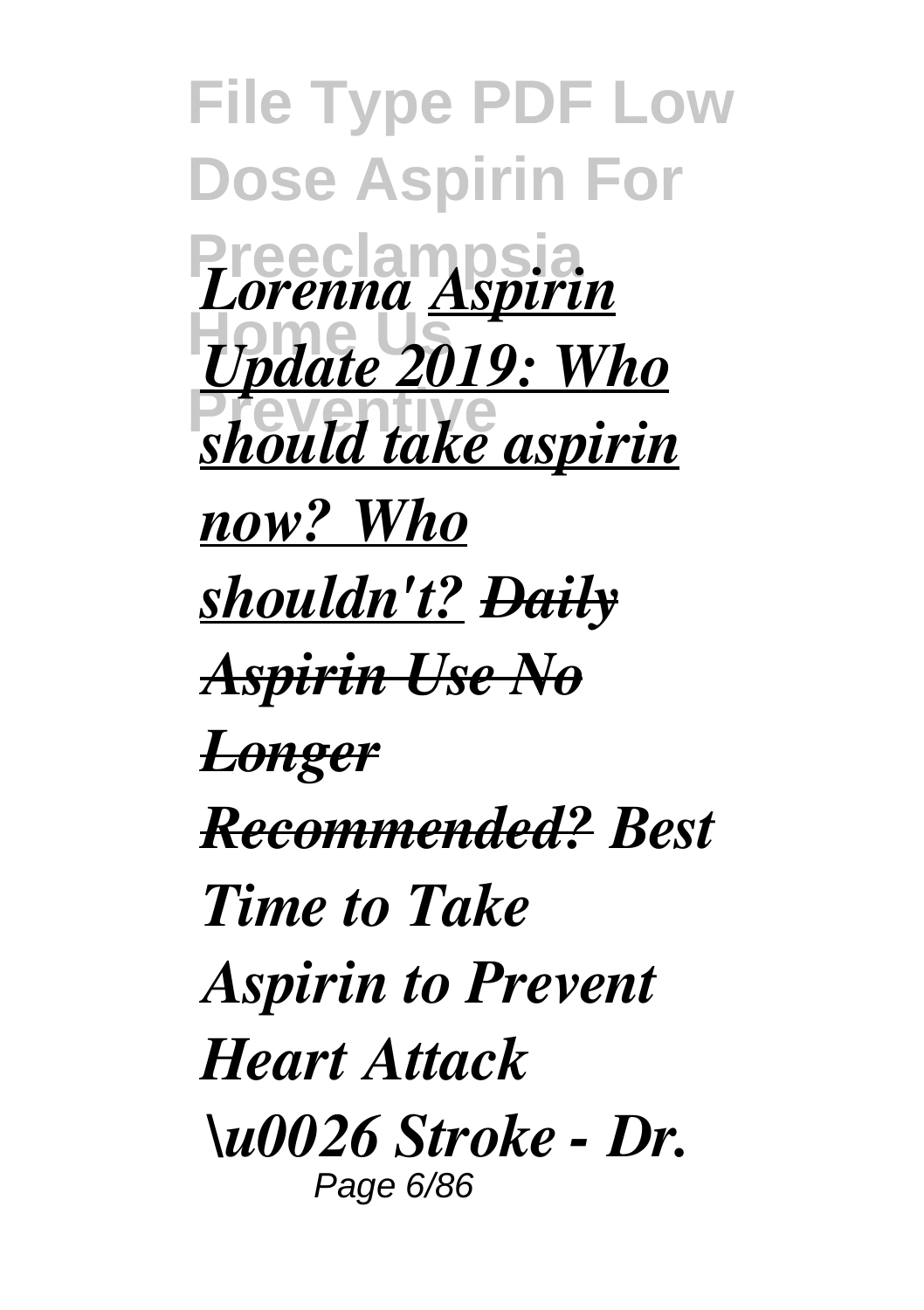**File Type PDF Low Dose Aspirin For**  $A$ *lan Mandell, D.C.* **How to Prevent** *Miscarriage in Early Pregnancy - Early Pregnancy Symptoms How does aspirin work?Bye Bye Baby Aspirin Is it safe to take aspirin during pregnancy? Benefits of Baby Aspirin* Page 7/86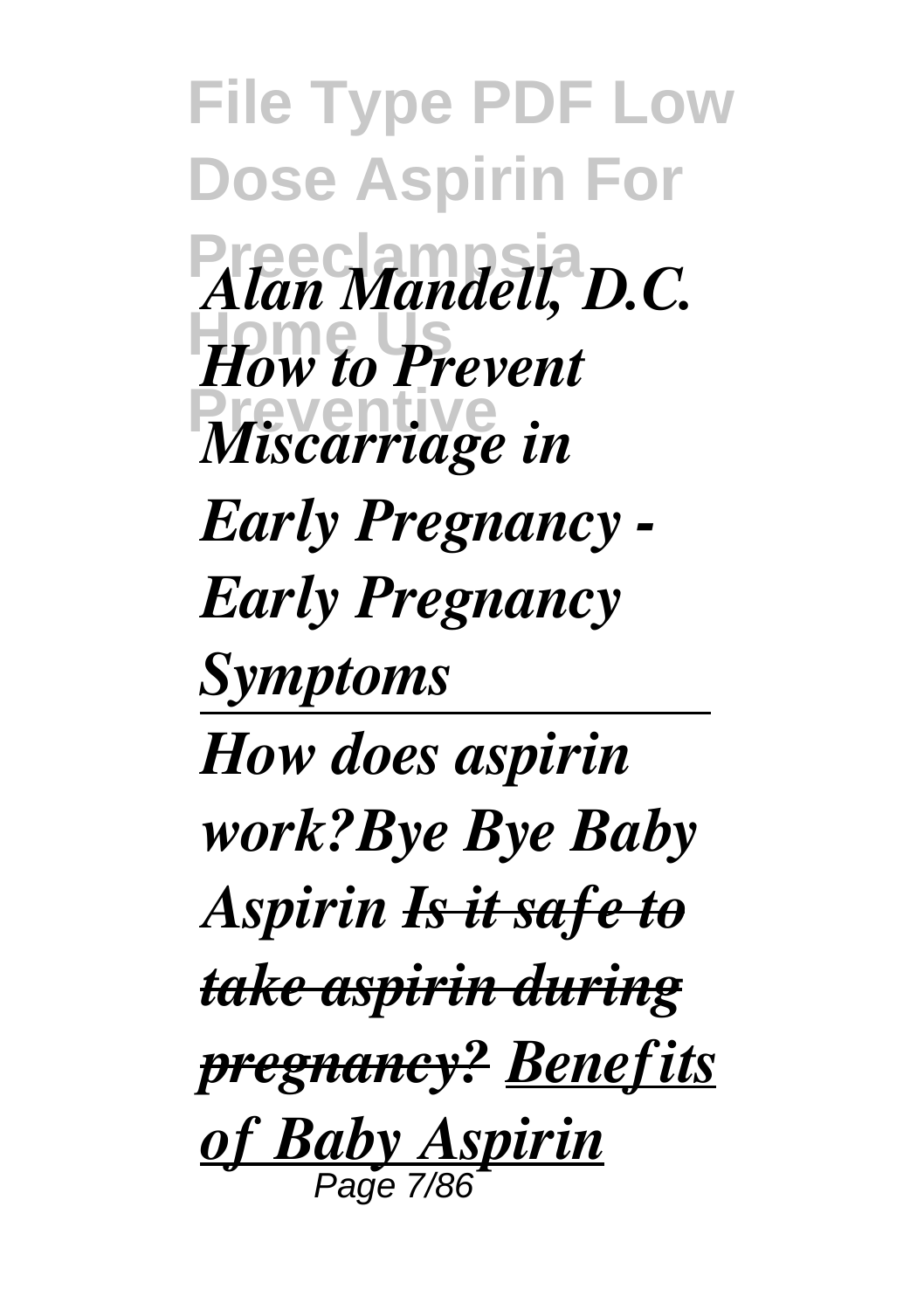**File Type PDF Low Dose Aspirin For** *during pregnancy* **Should I Take Low Preventive** *Dose Aspirin: Benefits on Testosterone Replacement Therapy TRT? IRELAnD - Investigating the Role of Early Low dose Aspirin in Diabetes in* Page 8/86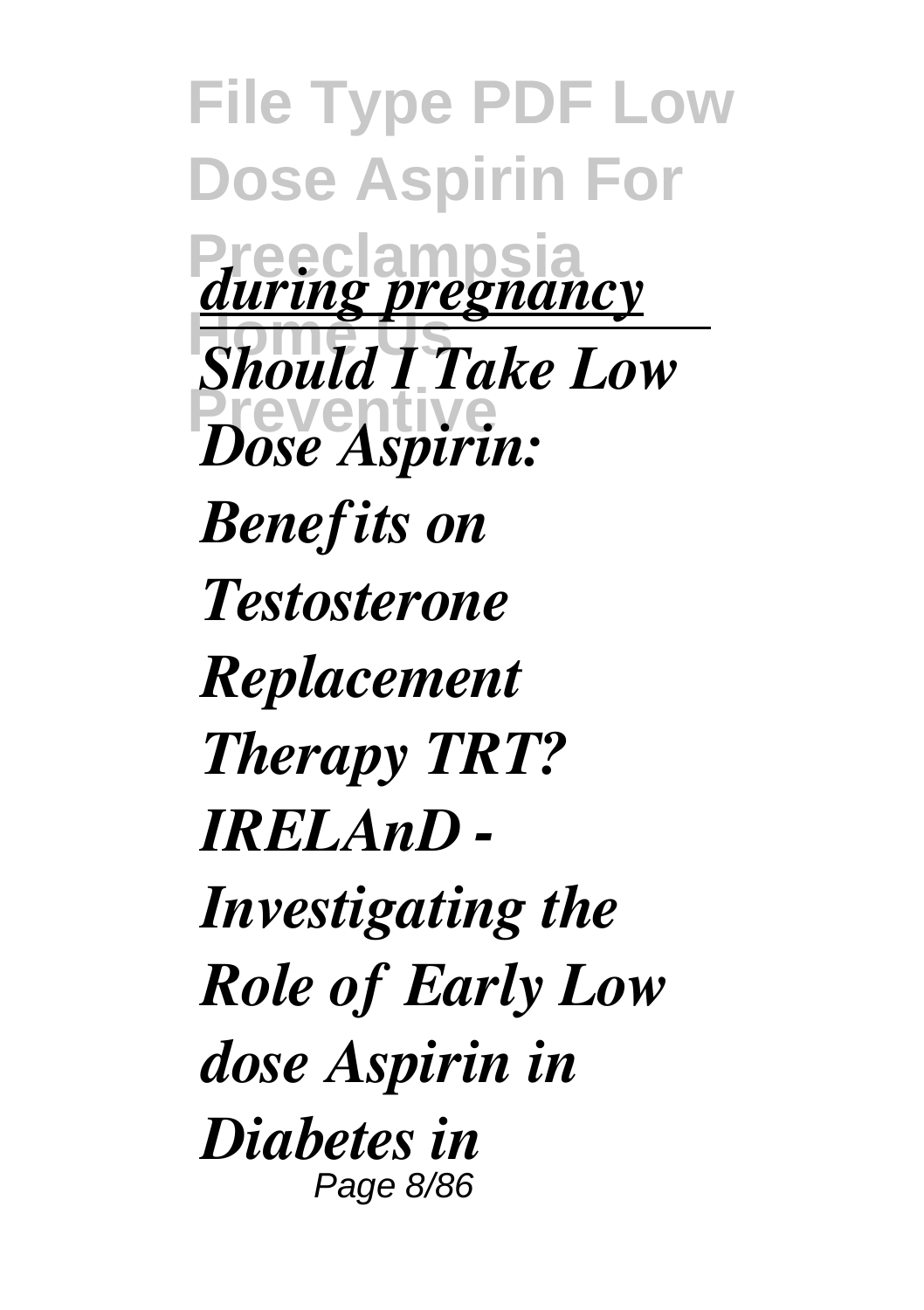**File Type PDF Low Dose Aspirin For Preeclampsia** *pregnancy Journal* **Home Us** *Club: Preeclampsia* **Preventive** *and low-dose aspirin treatment Aspirin reduces preeclampsia risk in pregnant women, task force says Pre-Eclampsia - CRASH! Medical Review Series VNR: Preeclampsia* Page 9/86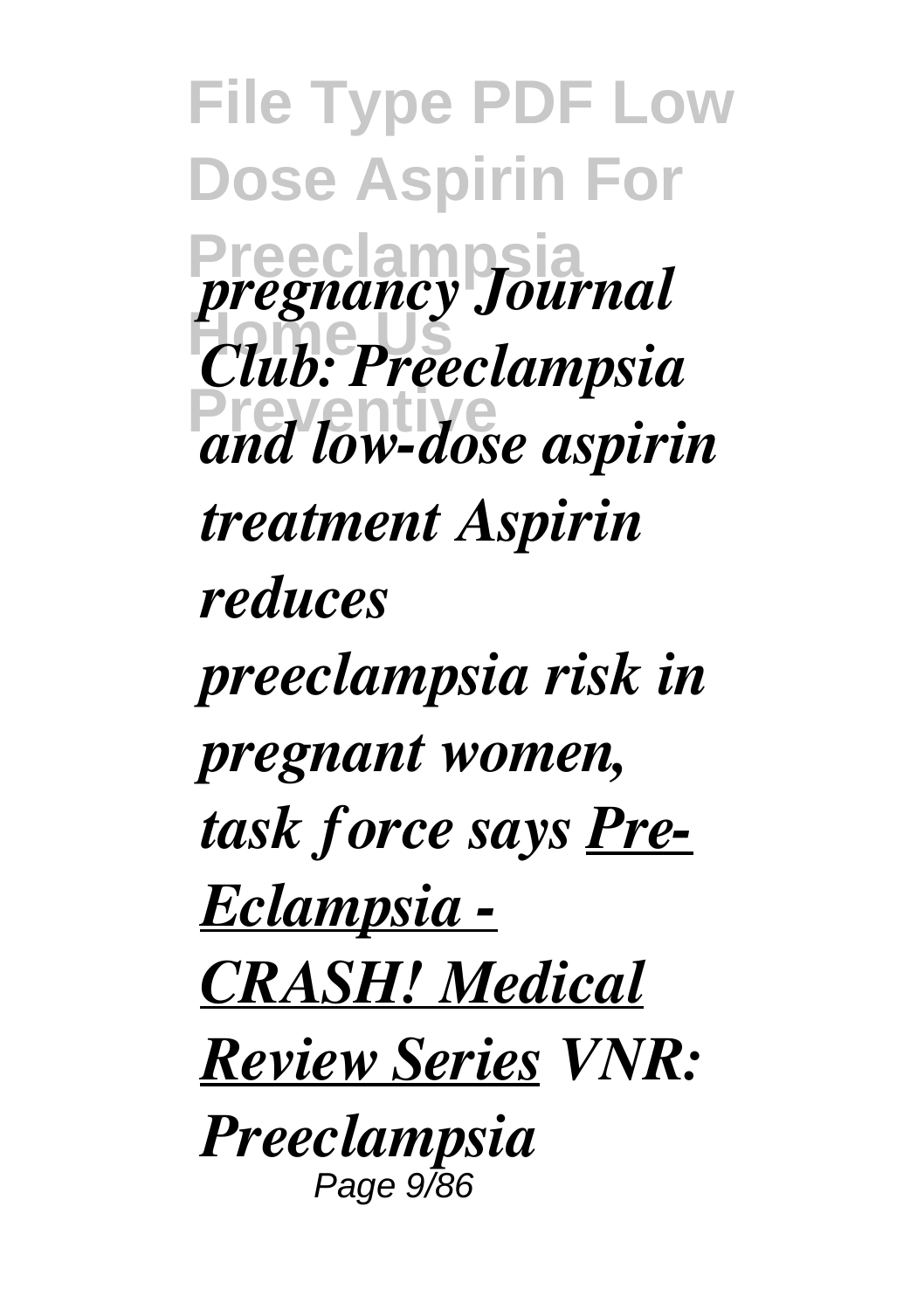**File Type PDF Low Dose Aspirin For** *Foundation Reveals* **Home The Pregnancy Preventive** *Guide Books Preeclampsia Low Dose Aspirin Prevents Preelampsi a-Associated Stroke Low Dose Aspirin For Preeclampsia The American College of Obstetricians and* Page 10/86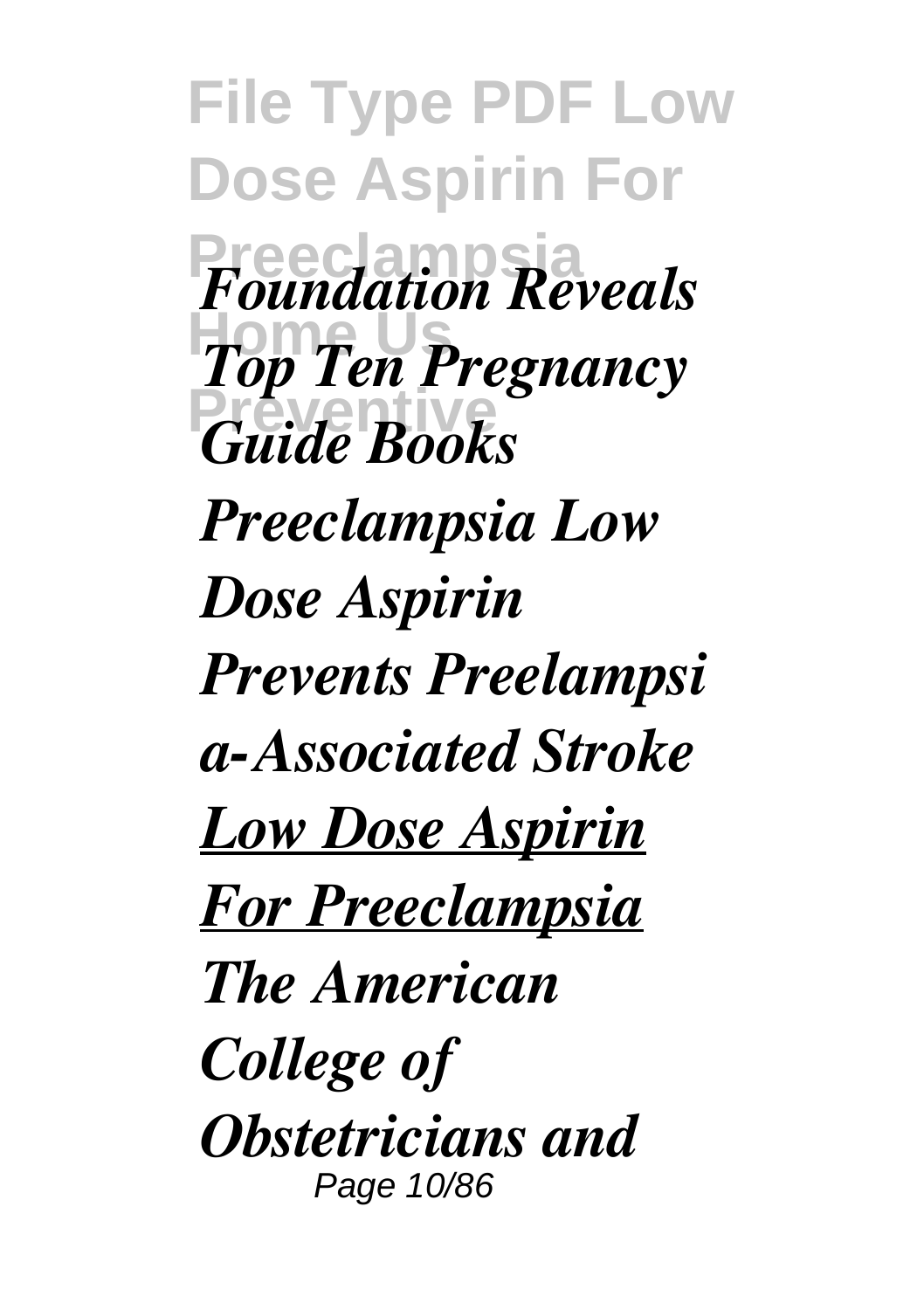**File Type PDF Low Dose Aspirin For** *Gynecologists* **Home Us** *(ACOG) and the* **Preventively** *Maternal–Fetal Medicine make the following recommendations: Low-dose aspirin (81 mg/day) prophylaxis is recommended in women at high risk* Page 11/86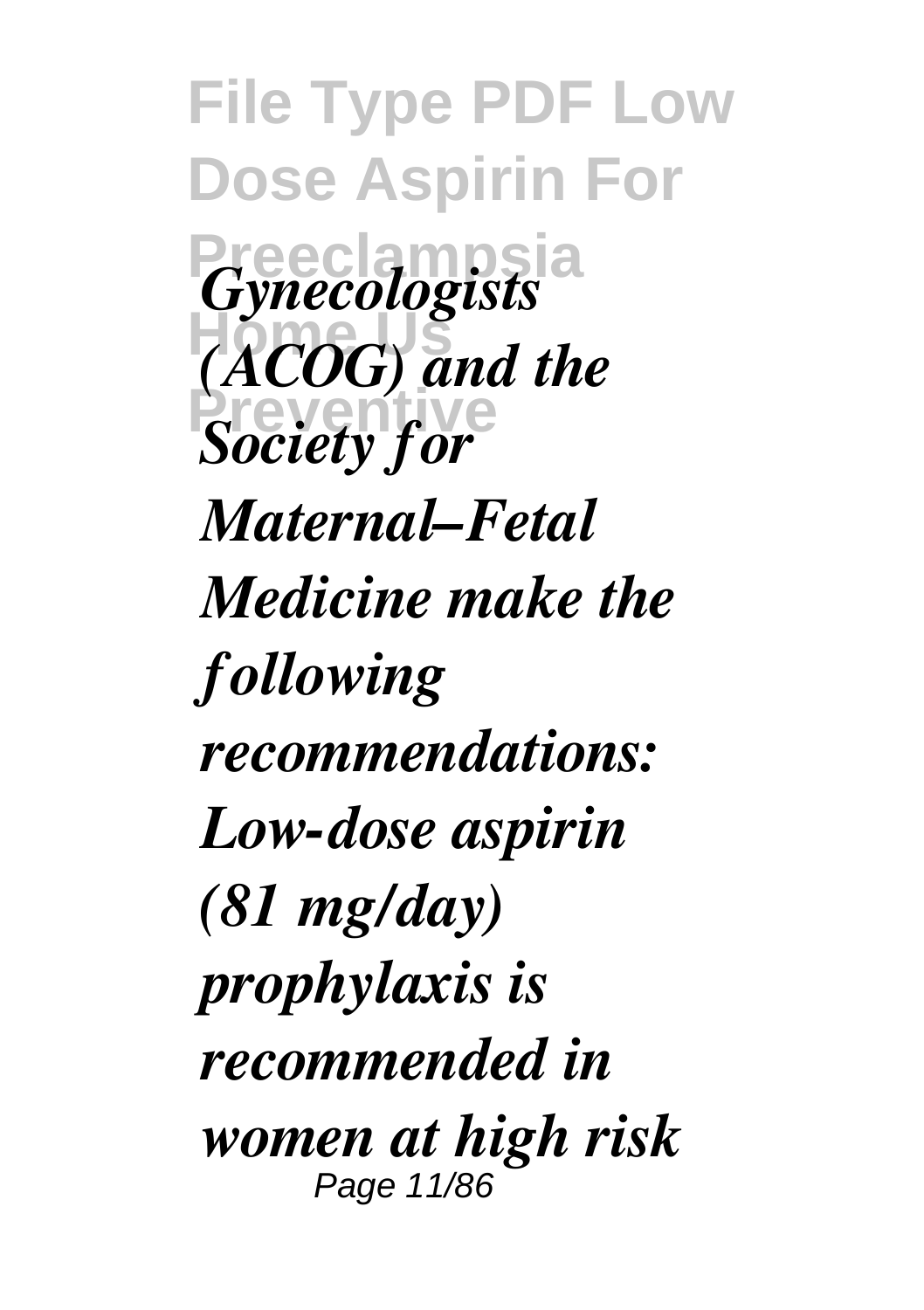**File Type PDF Low Dose Aspirin For Preeclampsia** *of preeclampsia and should be initiated...* **Preventive** *Low-dose aspirin prophylaxis should ...*

*Low-Dose Aspirin Use During Pregnancy | ACOG There is evidence that taking low-dose aspirin (75mg) every* Page 12/86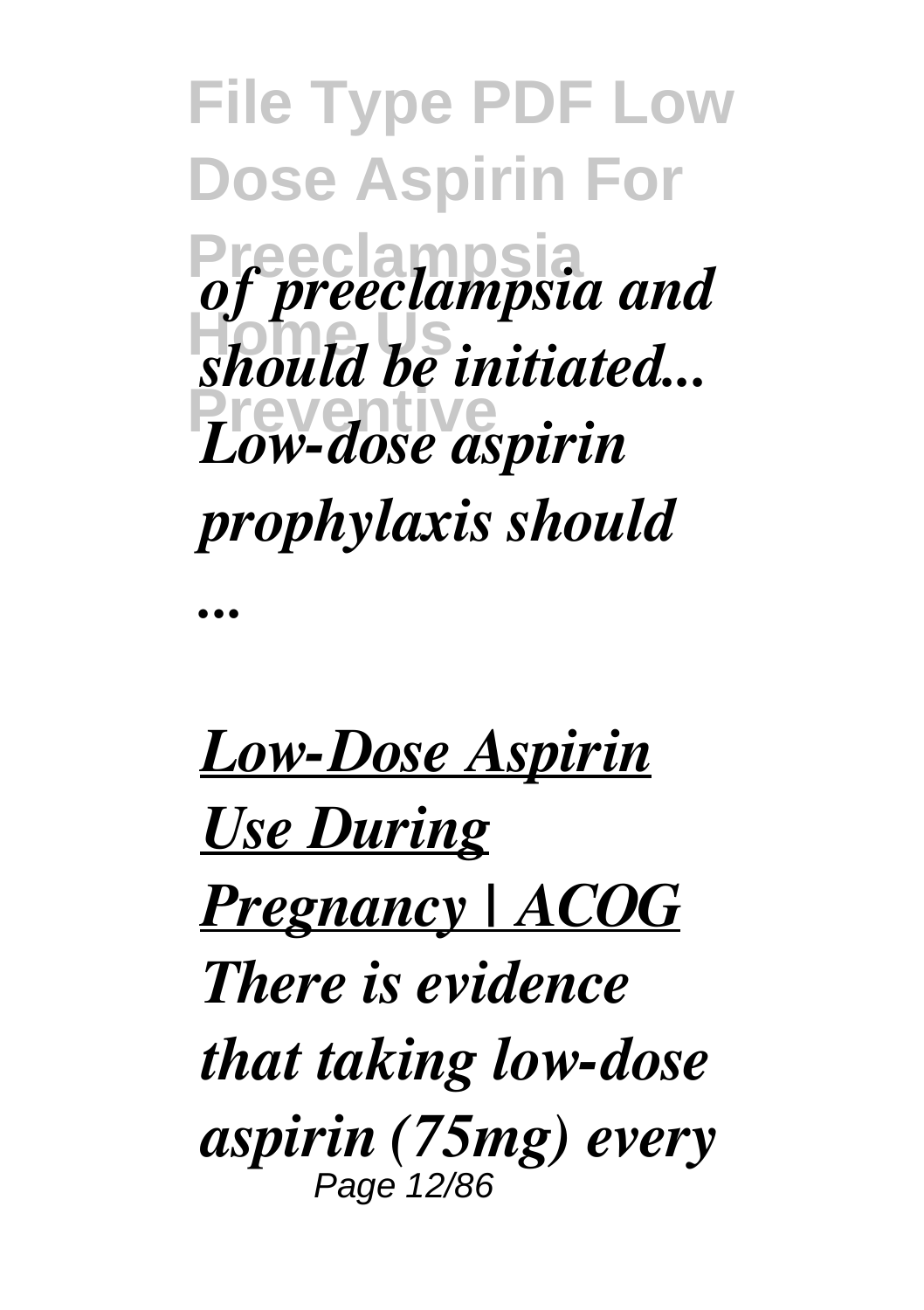**File Type PDF Low Dose Aspirin For Preeclampsia** *day protects against <i>pre-* eclampsia, and **Preventive** *in general against high blood pressure in pregnancy. Although it is recommended that you take aspirin for those reasons, it is an unlicensed use of the medicine.*

Page 13/86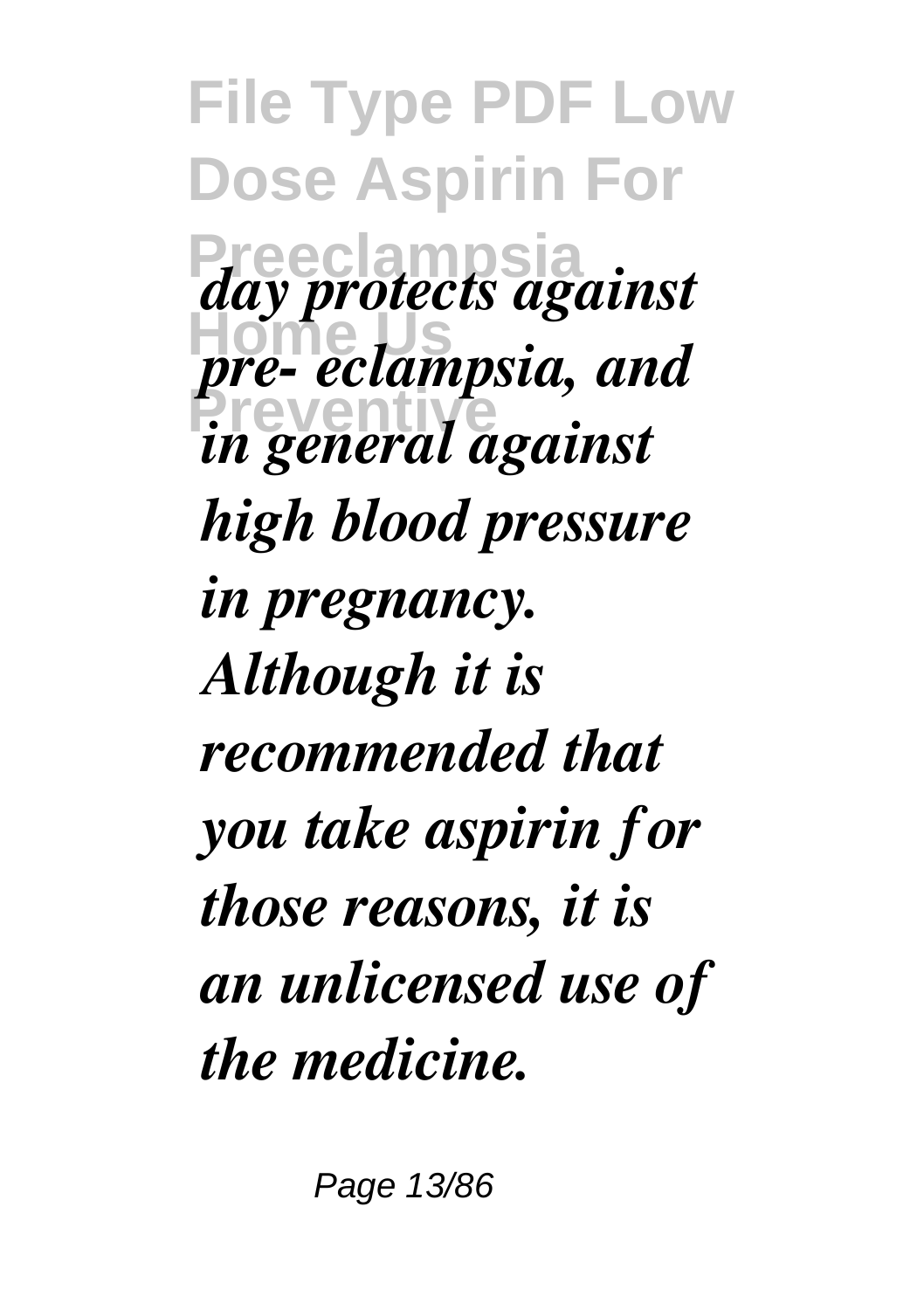**File Type PDF Low Dose Aspirin For Preeclampsia** *Low-dose aspirin in <u>pregnancy to prevent</u>* **Preventive** *pre-eclampsia Extensive research and randomised trials now suggest that 75mg low-dose aspirin taken daily is linked to a reduction in risk of developing preeclampsia.* Page 14/86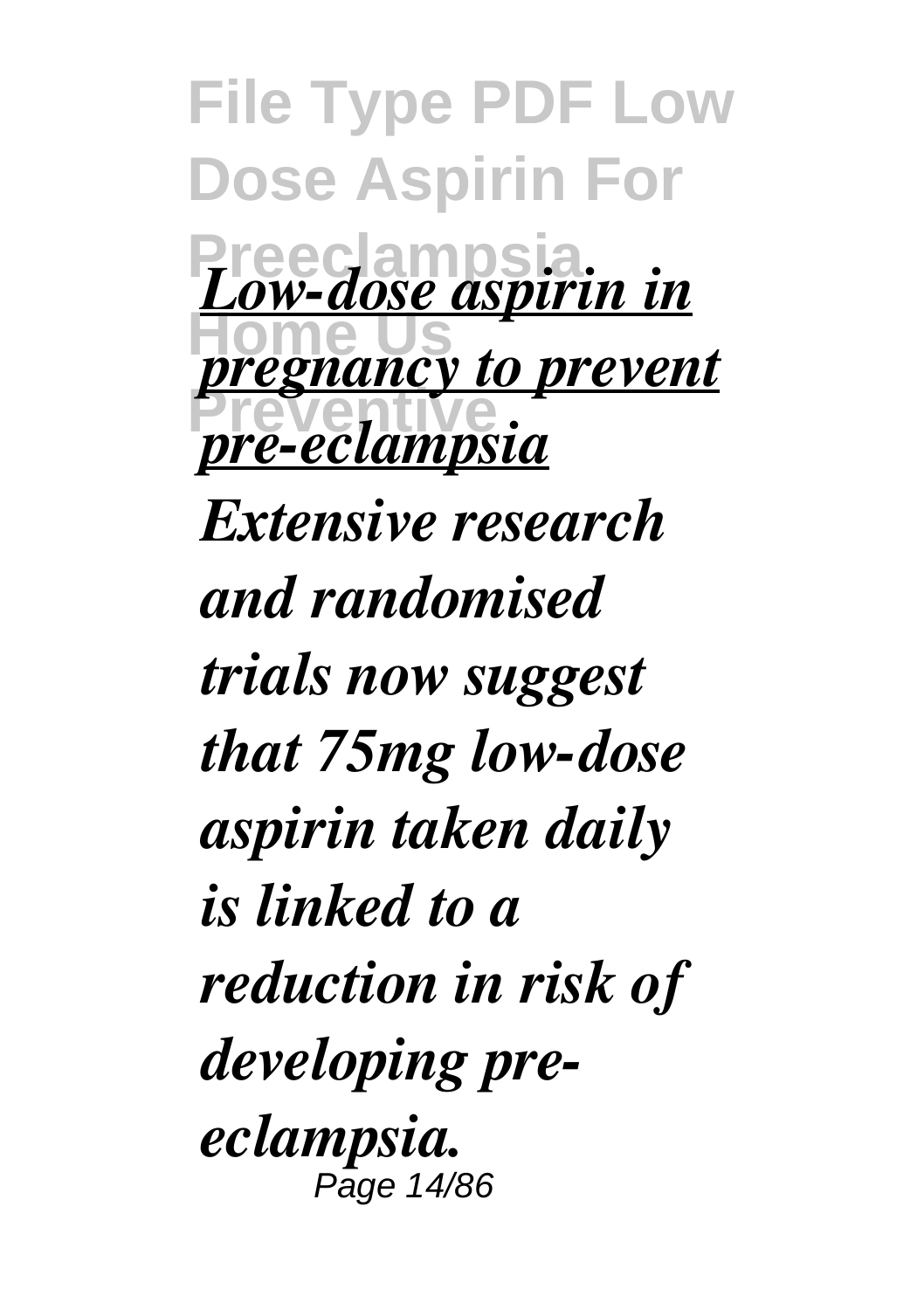**File Type PDF Low Dose Aspirin For Preeclampsia Home Us** *Low-dose aspirin <u>can help prevent pre-</u> eclampsia Low-dose aspirin ranges from 60-150 mg daily but, in the United States, the usual dose is a 81-mg tablet. When low-dose aspirin is indicated for the* Page 15/86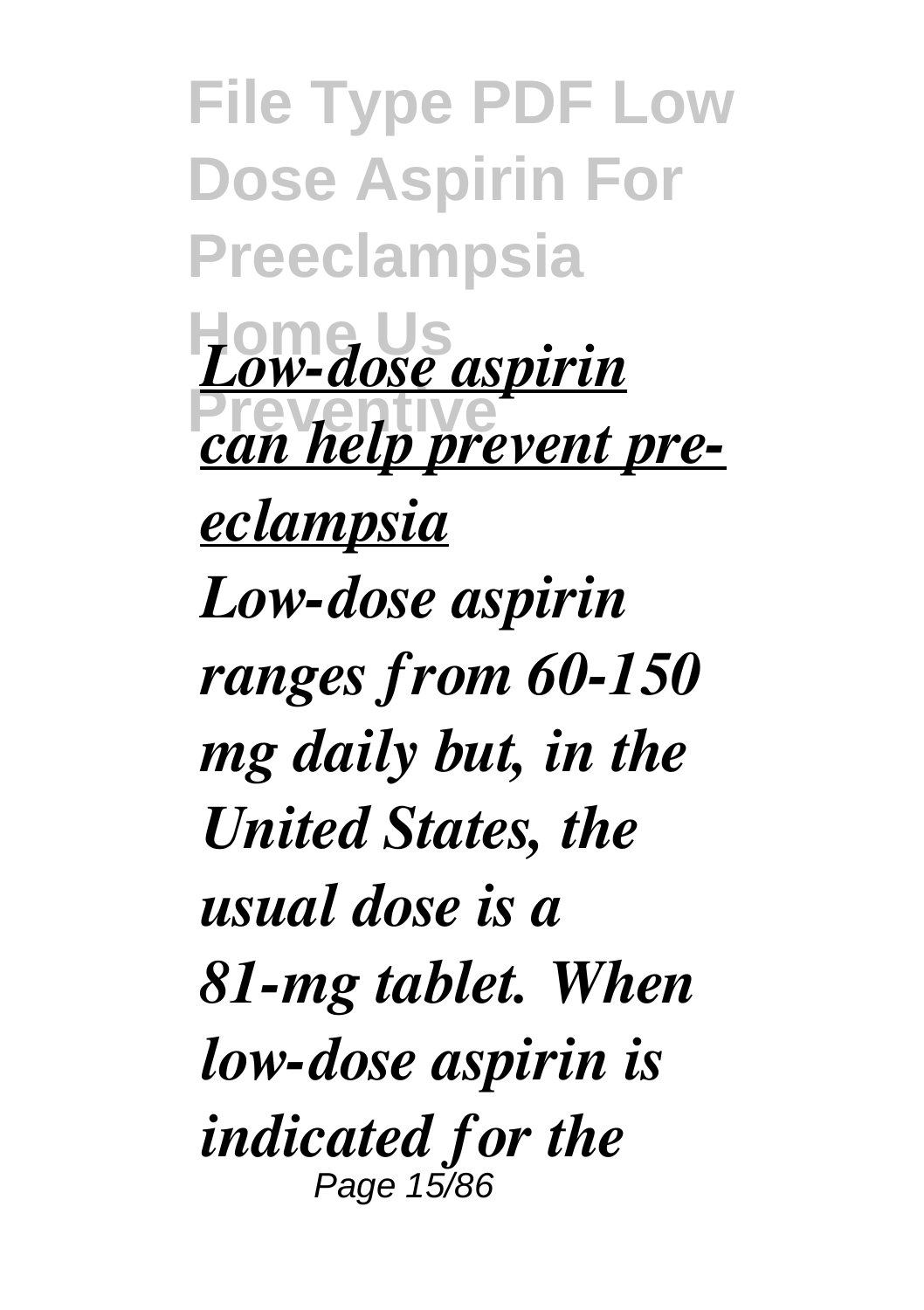**File Type PDF Low Dose Aspirin For** *Prevention of* **Home Us** *preeclampsia during* **Preventive** *the prenatal period, most studies are referring to a 81-mg daily tab that is recommended by the American College of Obstetricians and Gynecologists (ACOG) [i].*

Page 16/86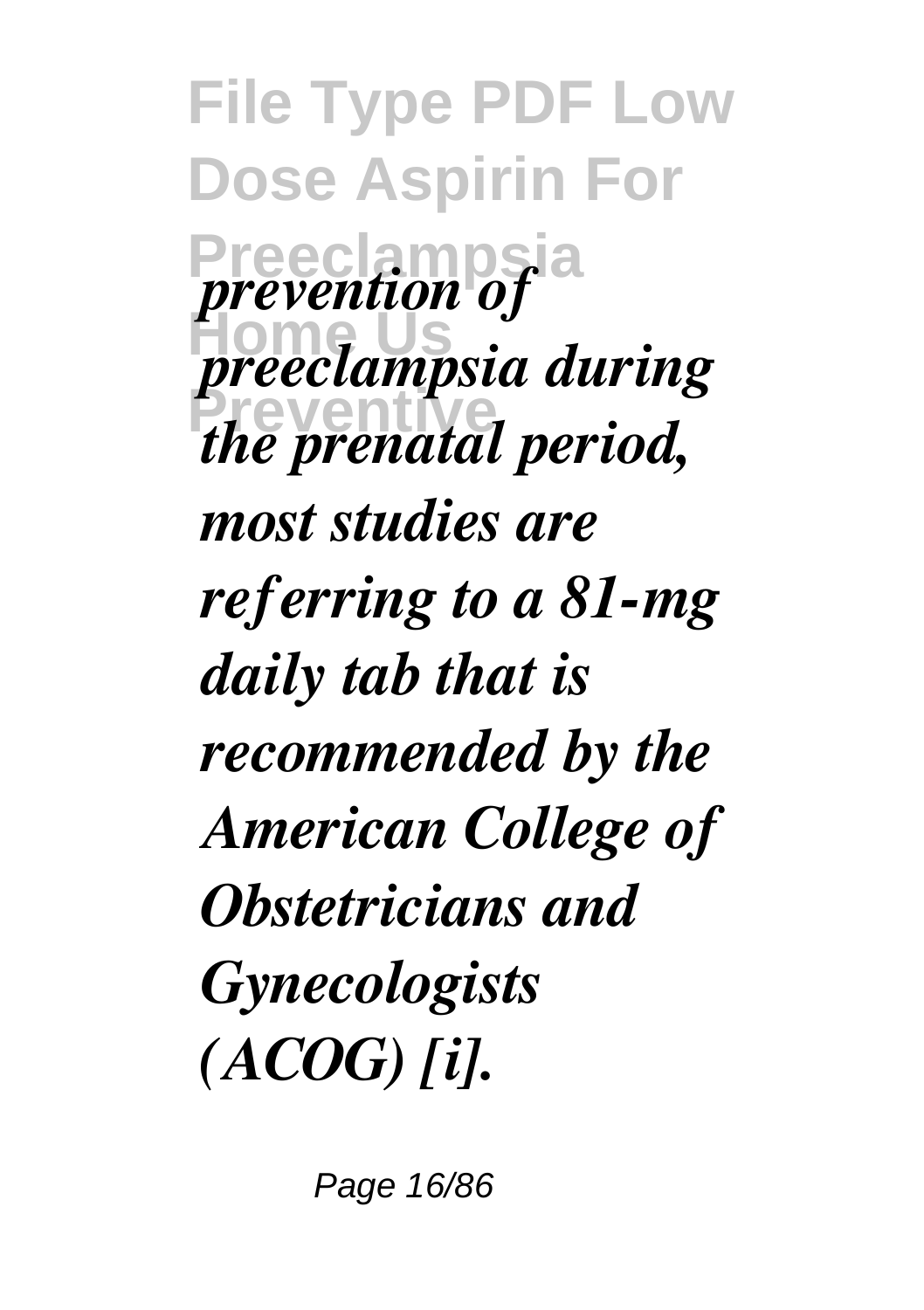**File Type PDF Low Dose Aspirin For Preeclampsia** *Preeclampsia - Ask* **Home Us** *About Aspirin -* **Preventive** *Preeclampsia Foundation Low-Dose Aspirin for the Prevention of Preeclampsia Preeclampsia is a hypertensive disorder specific to pregnancy that remains a* Page 17/86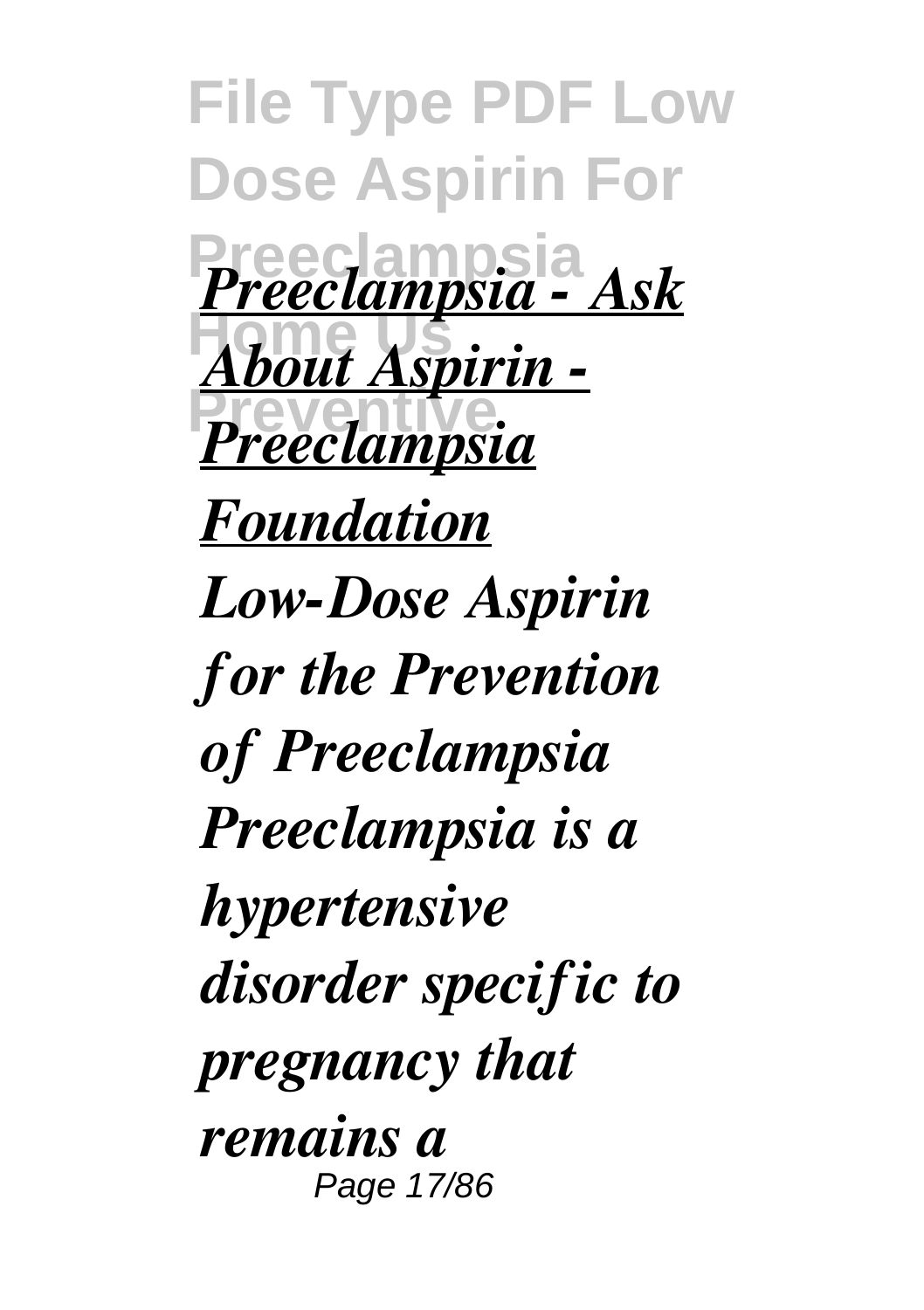**File Type PDF Low Dose Aspirin For Preeclampsia** *significant cause of* **Home Us** *maternal and* **Preventive** *neonatal morbidity and mortality. Identification of women who are most at risk for preeclampsia is imprecise.*

*Low-Dose Aspirin*

*for the Prevention* Page 18/86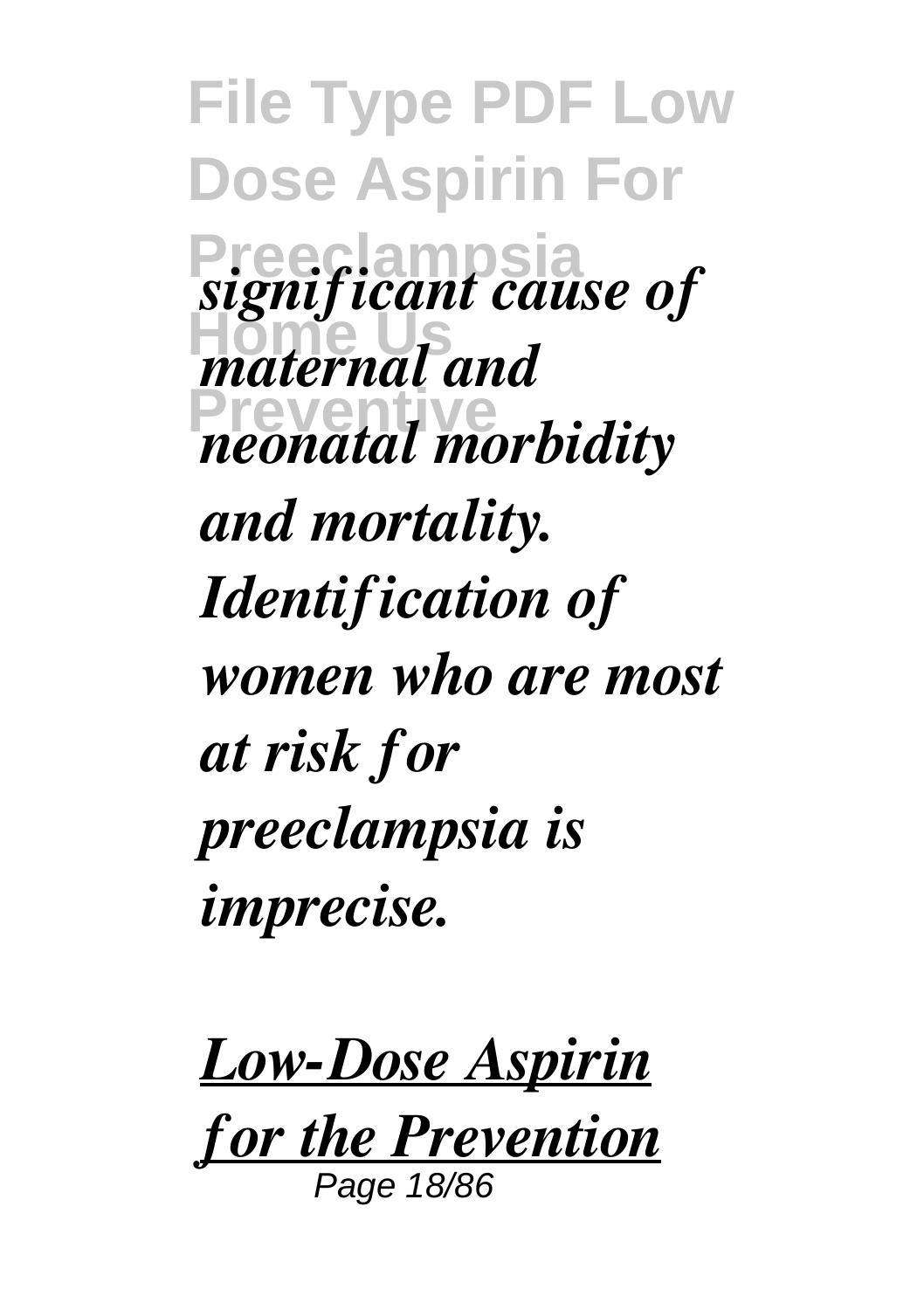**File Type PDF Low Dose Aspirin For Preeclampsia** *of Preeclampsia* **Home Us** *Low-dose aspirin* **Preventive** *for preeclampsia prevention: efficacy by ethnicity and race Study Design. This is a secondary analysis of 2 randomized controlled trials previously performed by the* Page 19/86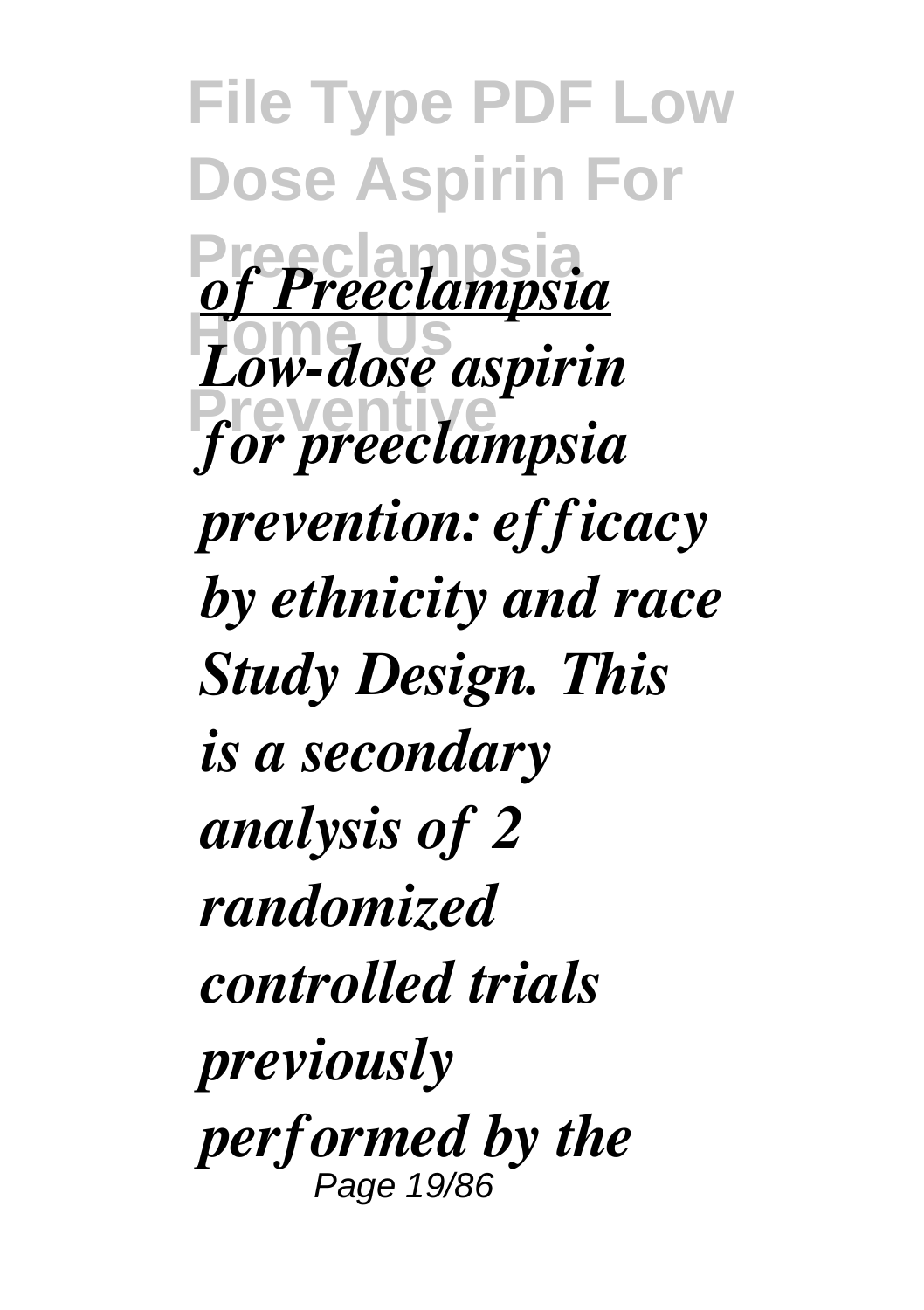**File Type PDF Low Dose Aspirin For**  $Materal-<del>$ *Fetal...*</del> **Results.** In the Low-**Preventive** *Risk Aspirin trial of 3135 women, the risk of preeclampsia was significantly ...*

*Low-dose aspirin for preeclampsia prevention: efficacy by ... Low-Dose Aspirin* Page 20/86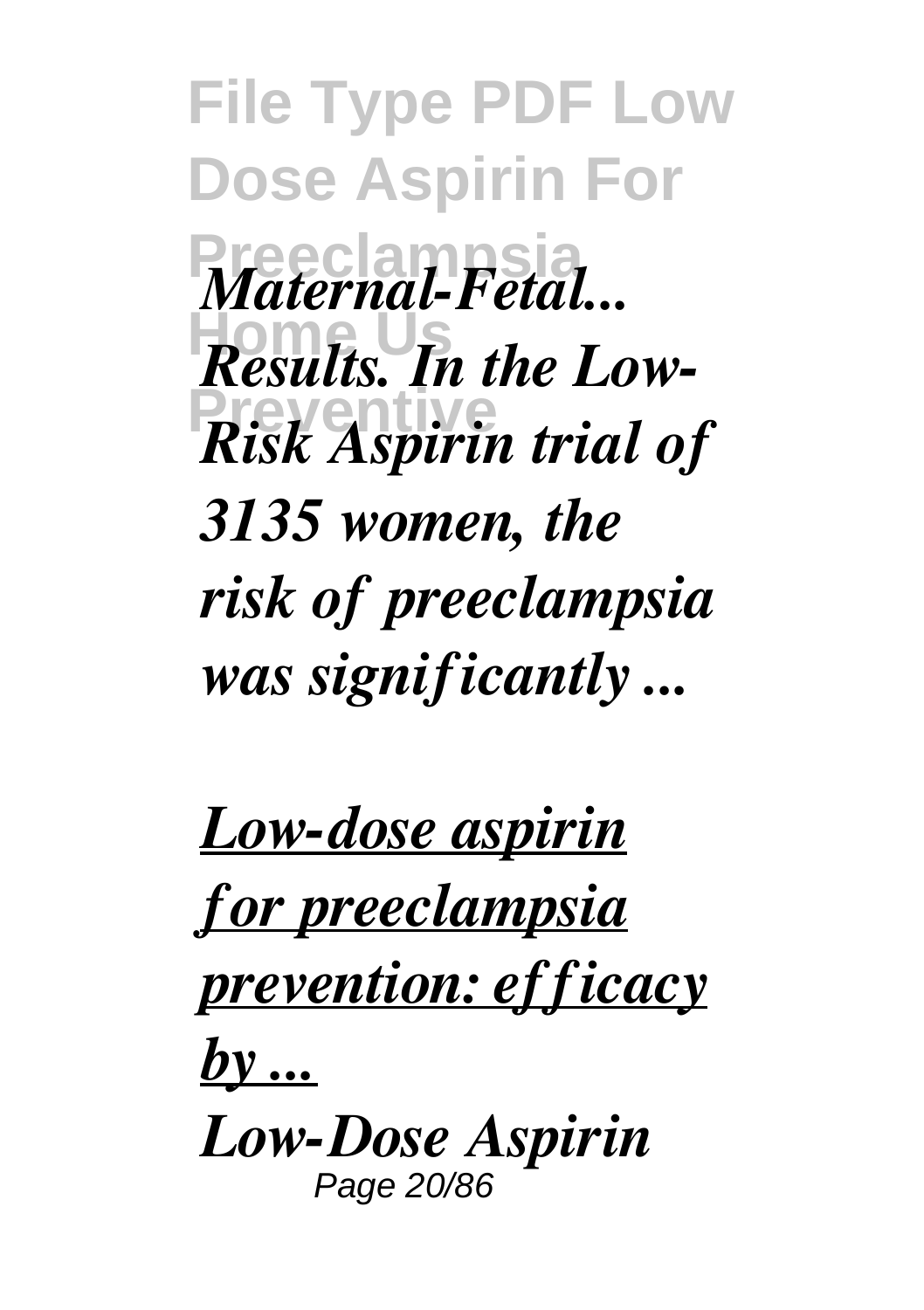**File Type PDF Low Dose Aspirin For Preeclampsia** *For High-Risk Pregnancy This* **Preventive** *page is in the process of being updated to reflect new advice and guidelines. The Current Guidelines from NICE Advise pregnant women with more than 1 moderate risk factor* Page 21/86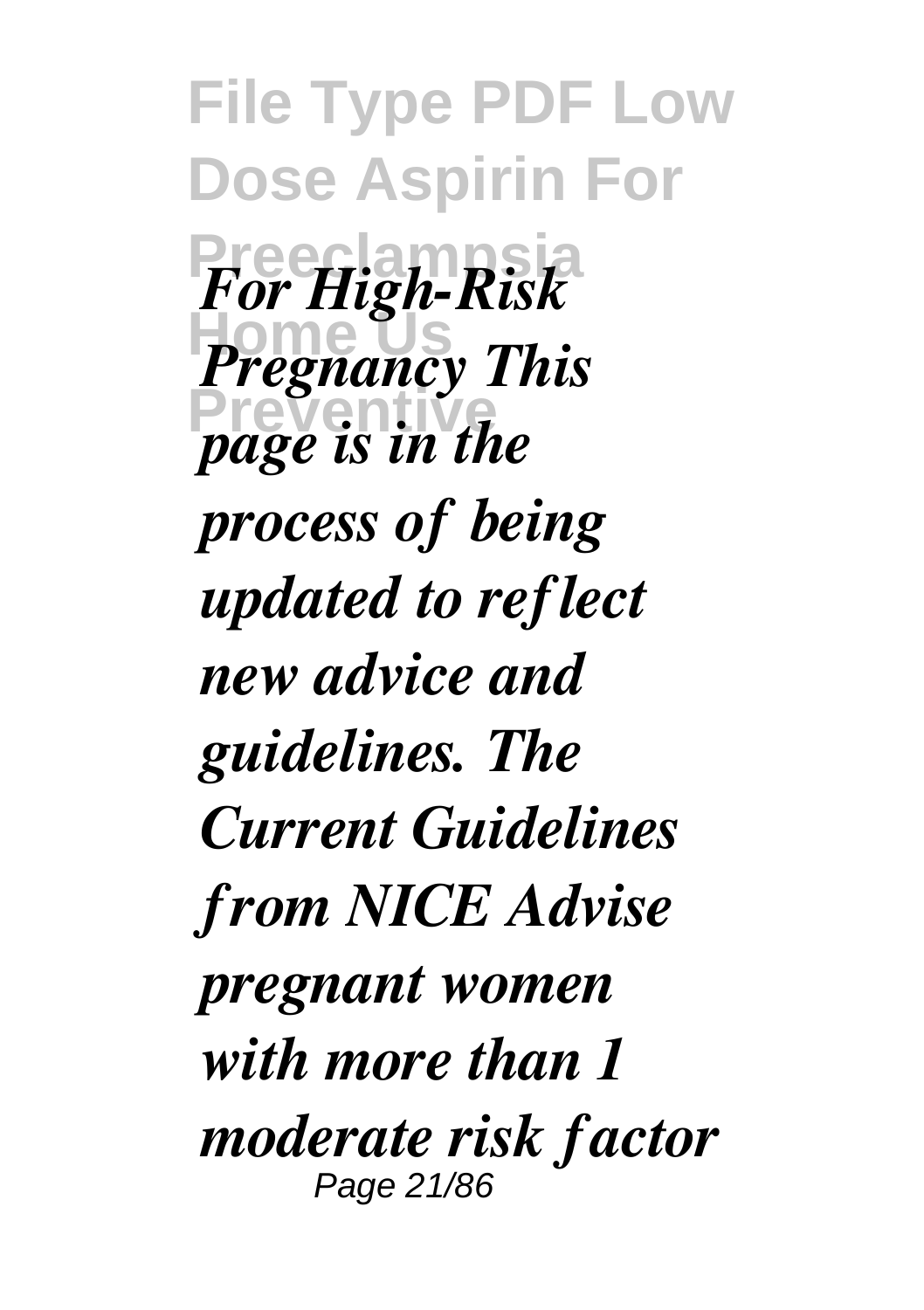**File Type PDF Low Dose Aspirin For Preeclampsia** *for pre-eclampsia to* **Home Us** *take 75–150 mg of* **Preventive** *aspirin [ 1] daily from 12 weeks until the birth of the baby.*

*Low-Dose Aspirin For High-Risk Pregnancy | Action on Pre ... Study results found* Page 22/86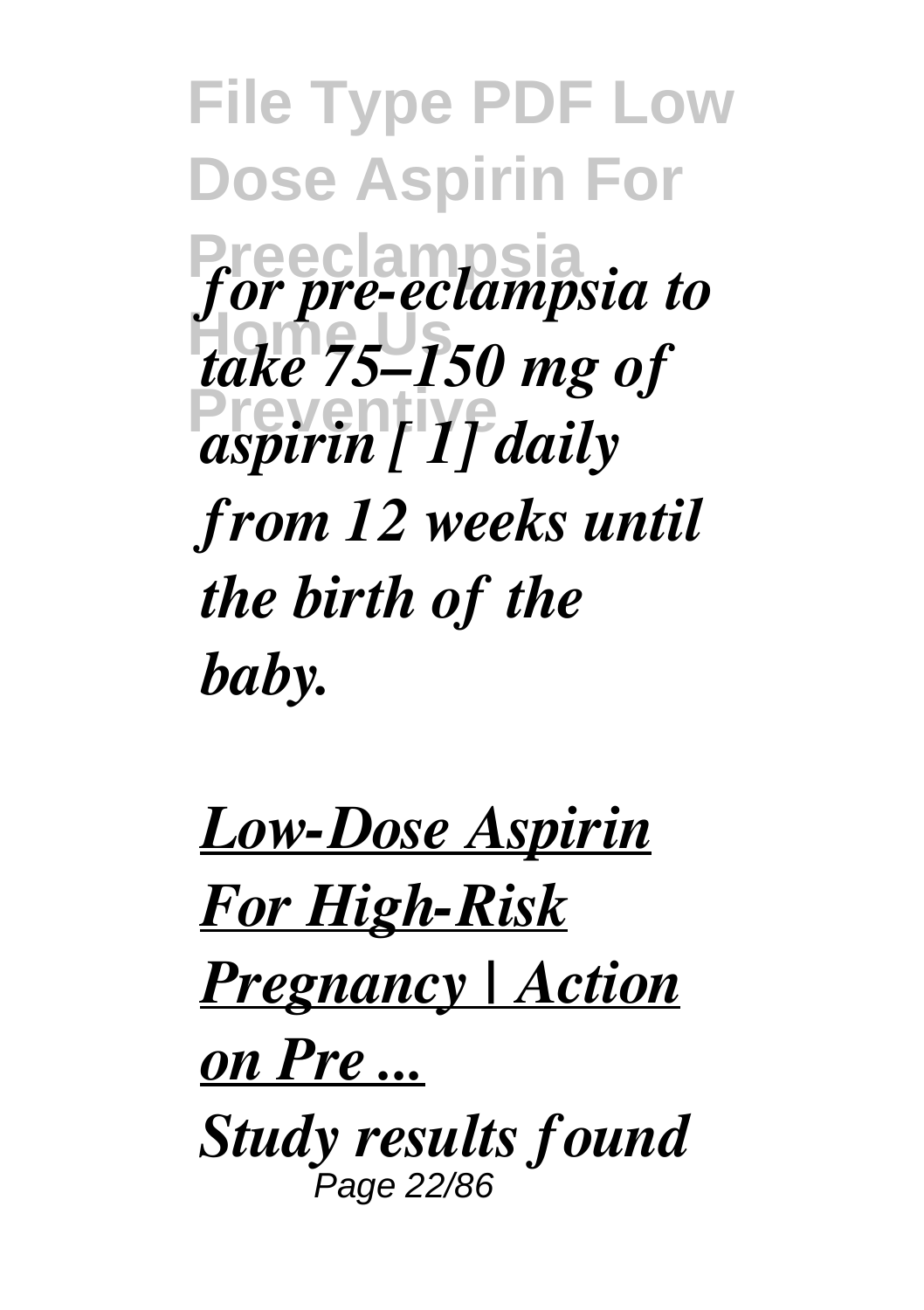**File Type PDF Low Dose Aspirin For** *that 1.6 percent of Hammer Poisons* **Preventive** *the 150 mg dose of aspirin developed preterm preeclampsia, while 4.3 percent of the women taking the placebo developed the life-threatening disorder. Why it Matters:* Page 23/86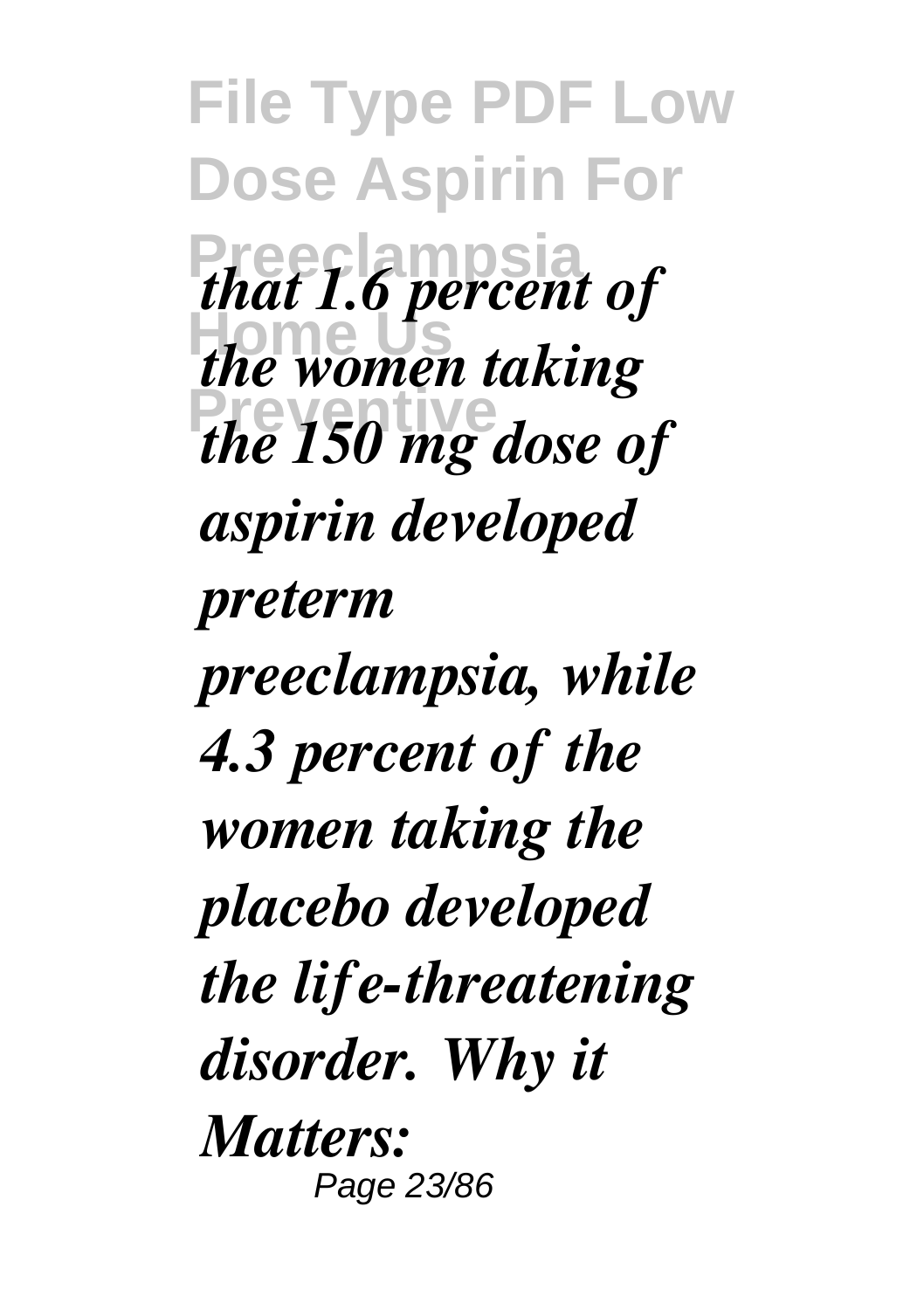**File Type PDF Low Dose Aspirin For Preeclampsia** *Preeclampsia is a* **Home Us** *critical contributing* **Preventive** *factor to the loss of mothers and babies during childbirth.*

## *Preeclampsia - Low-Dose Aspirin Continues To Prove*

*...*

## *1.1.3 Advise*

*pregnant women* Page 24/86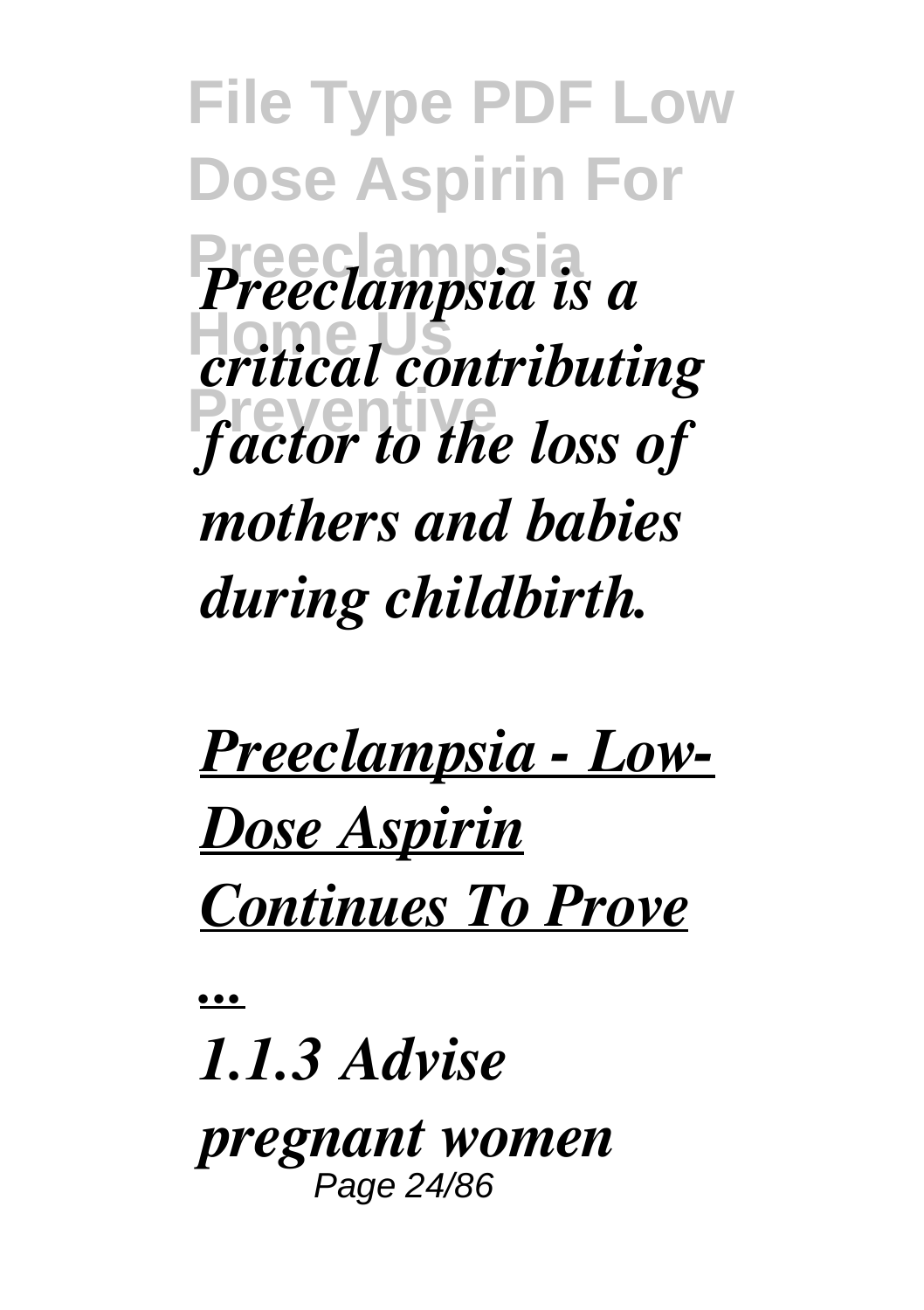**File Type PDF Low Dose Aspirin For**  $\frac{m}{2}$  with more than 1 **Home Us** *moderate risk factor* **Preventive** *for pre-eclampsia to take 75–150 mg of aspirin [ 1] daily from 12 weeks until the birth of the baby. Factors indicating moderate risk are:*



Page 25/86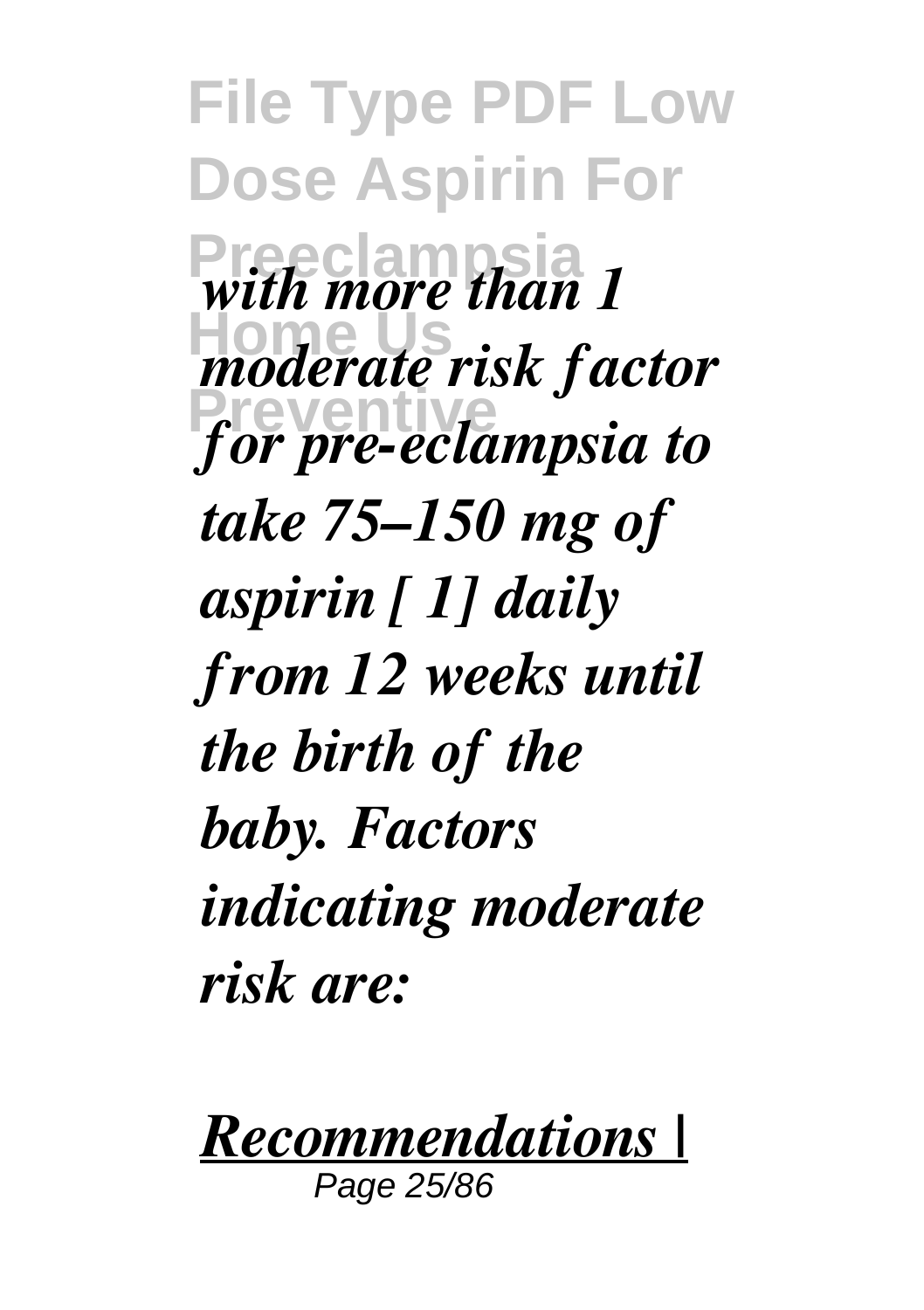**File Type PDF Low Dose Aspirin For** *Hypertension in <u>pregnancy:</u> diagnosis and ... Daily low-dose aspirin makes the blood less sticky and helps to prevent heart attacks and stroke. It's usual to take a dose of 75mg once a day. Sometimes doses* Page 26/86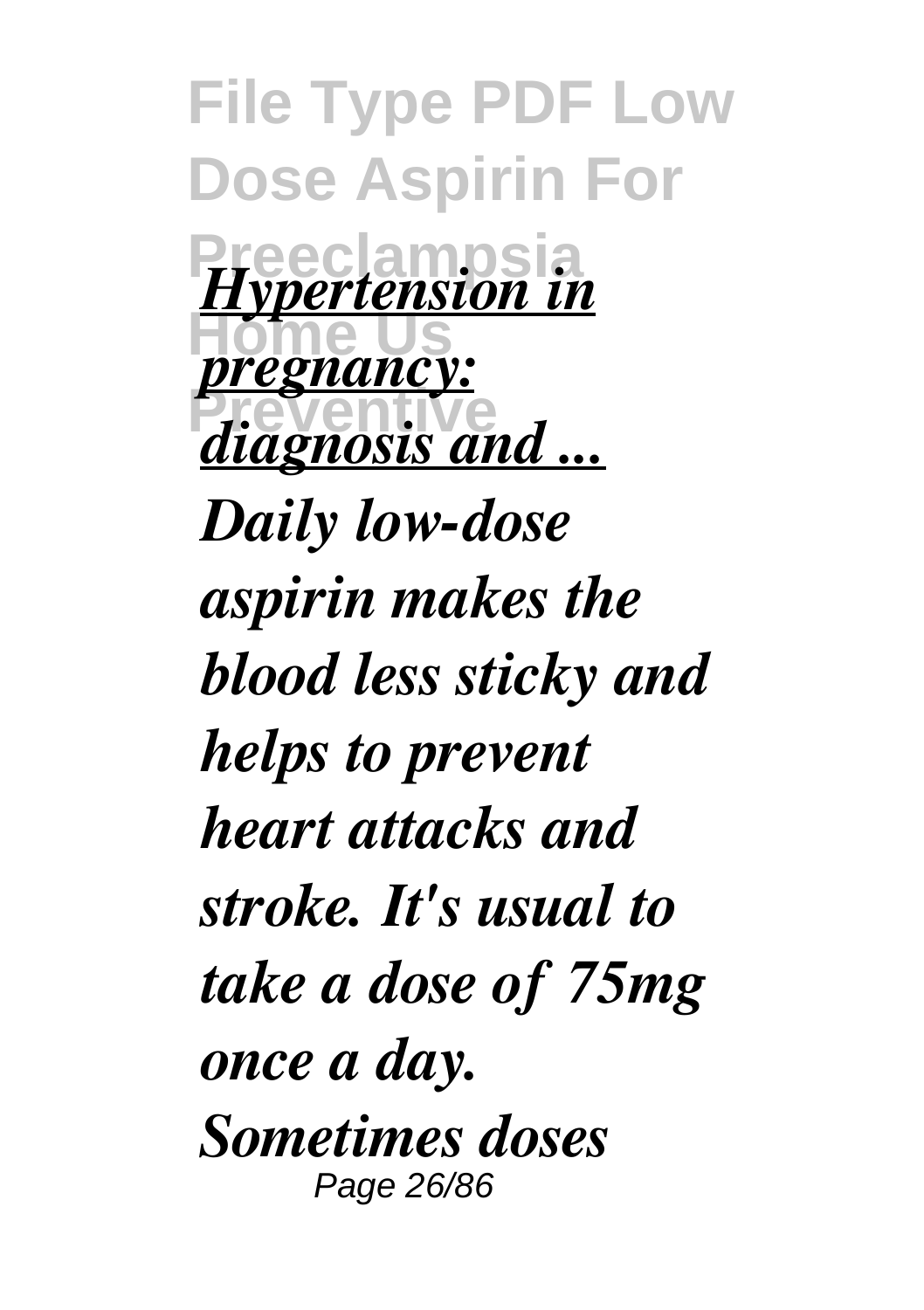**File Type PDF Low Dose Aspirin For Preeclampsia** *may be higher. It's* hest to take low-dose **Preventive** *aspirin with food so it doesn't upset your stomach.*

*Aspirin: low dose to prevent heart attacks and stroke - NHS Low dose aspirin started before 16* Page 27/86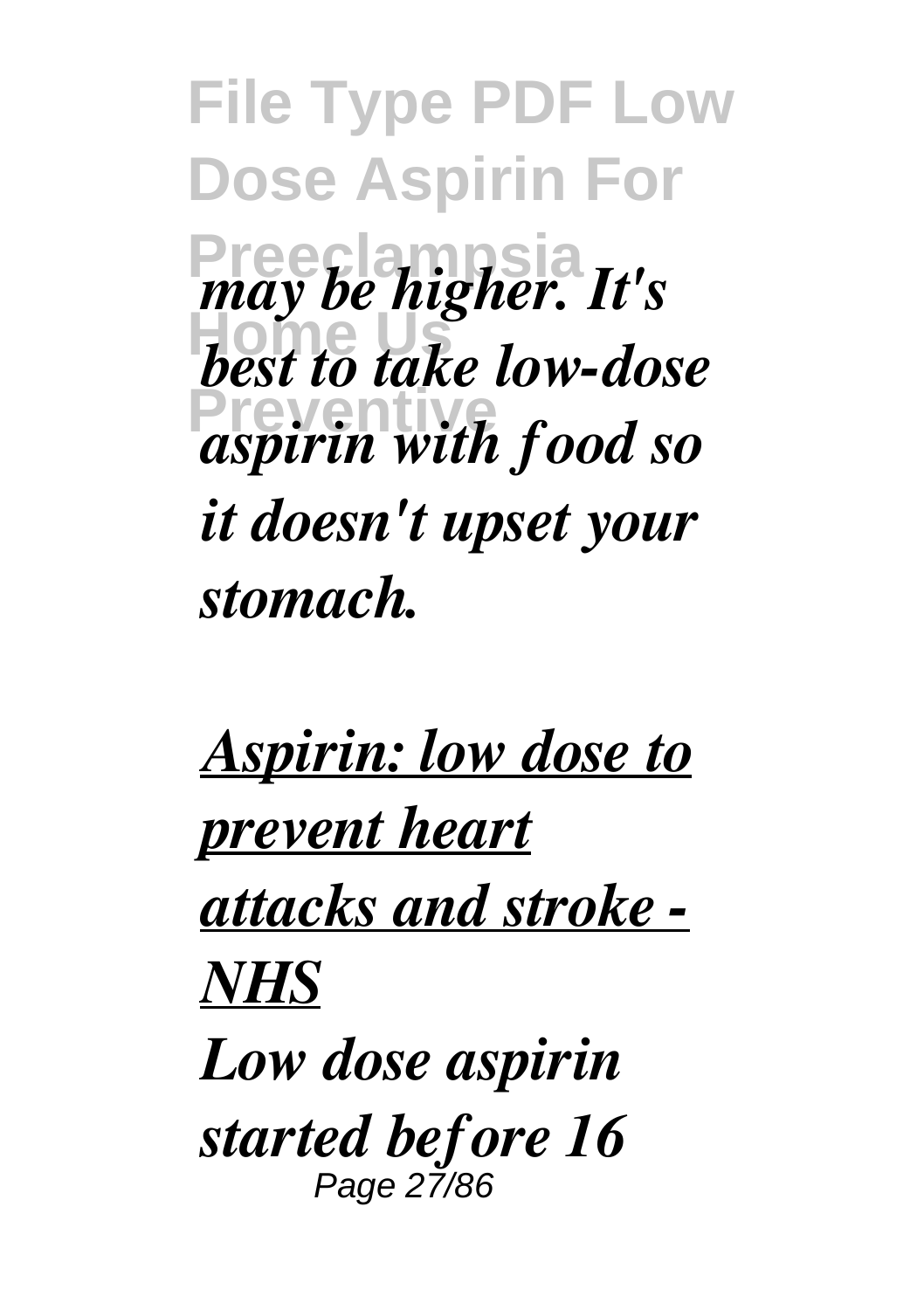**File Type PDF Low Dose Aspirin For Preeclampsia** *weeks gestation and* **Home Us** *calcium* **Preventive** *supplementation after 20 weeks gestation in lowintake populations can prevent the onset of pre-eclampsia in pregnancies at risk of the condition, states a new review published today in* Page 28/86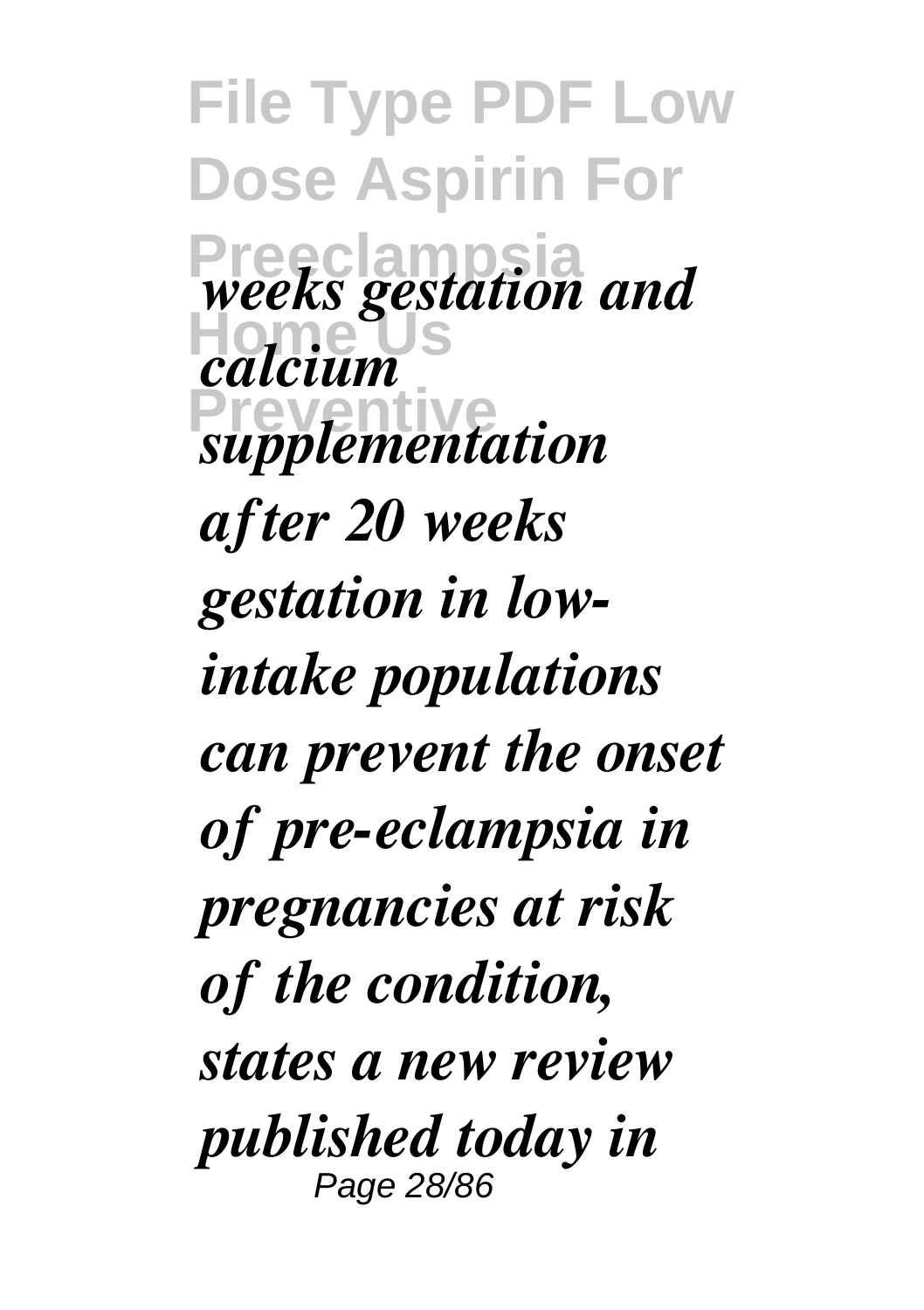**File Type PDF Low Dose Aspirin For** *The Obstetrician &* **Home Us** *Gynaecologist* **Preventive** *(TOG). It is also possible to assess a woman's risk of developing preeclampsia from as early as 11 weeks of pregnancy, say the authors.*

*TOG release: Low*

Page 29/86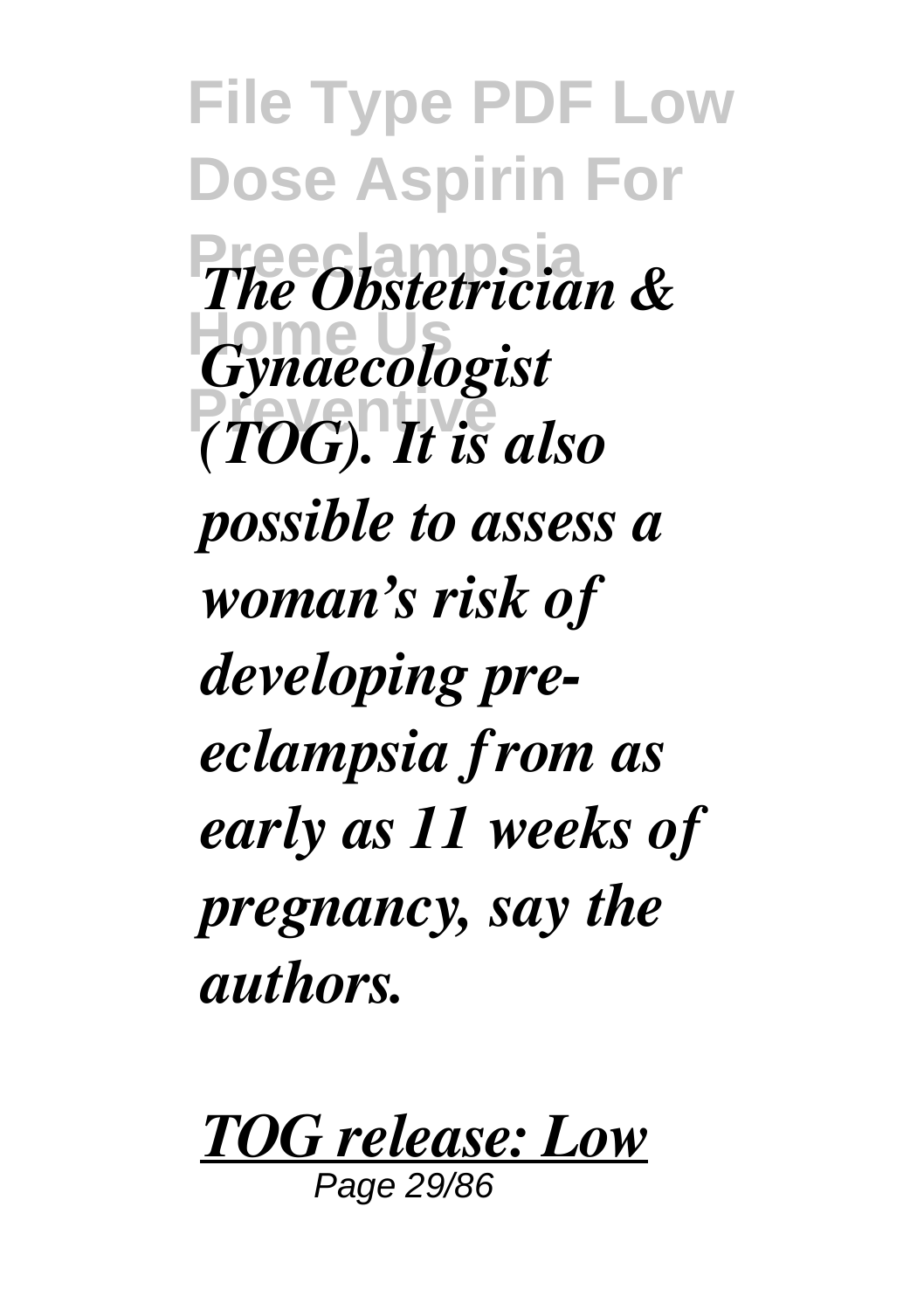**File Type PDF Low Dose Aspirin For Preeclampsia** *dose aspirin and* **Home Us** *calcium <u>supplementation ...</u> The daily recommended aspirin dosage for at-risk pregnant women is 81mg, about a quarter of the amount you might take in a single dose used for* Page 30/86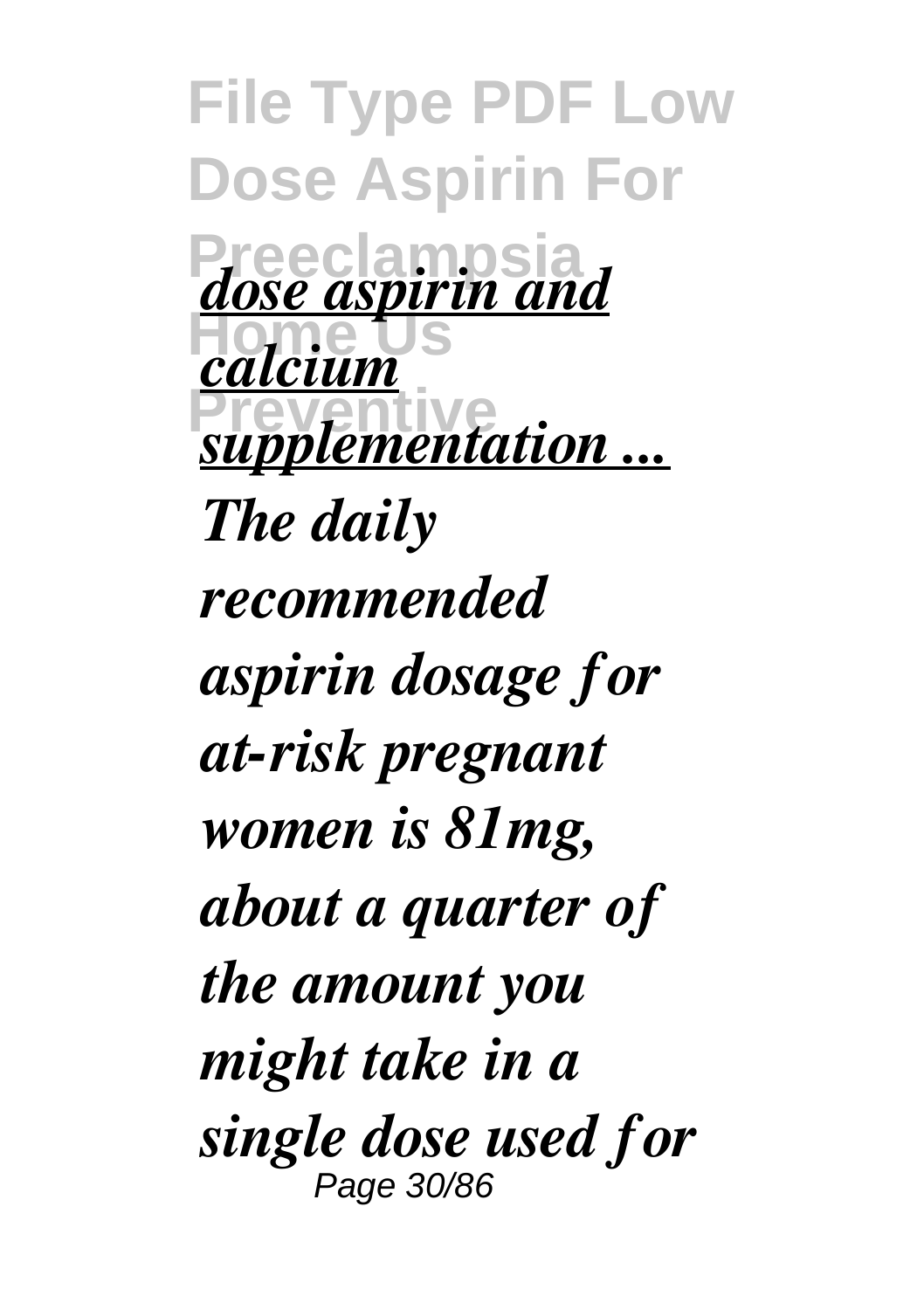**File Type PDF Low Dose Aspirin For** *pain relief. For* **Home Us** *preeclampsia* **Preventive** *prevention, ACOG recommends starting the dosage during the second trimester. Research shows this low dosage poses little risk to you or your baby.*

*Taking daily, low-* $P\overline{a}$ ge 31/86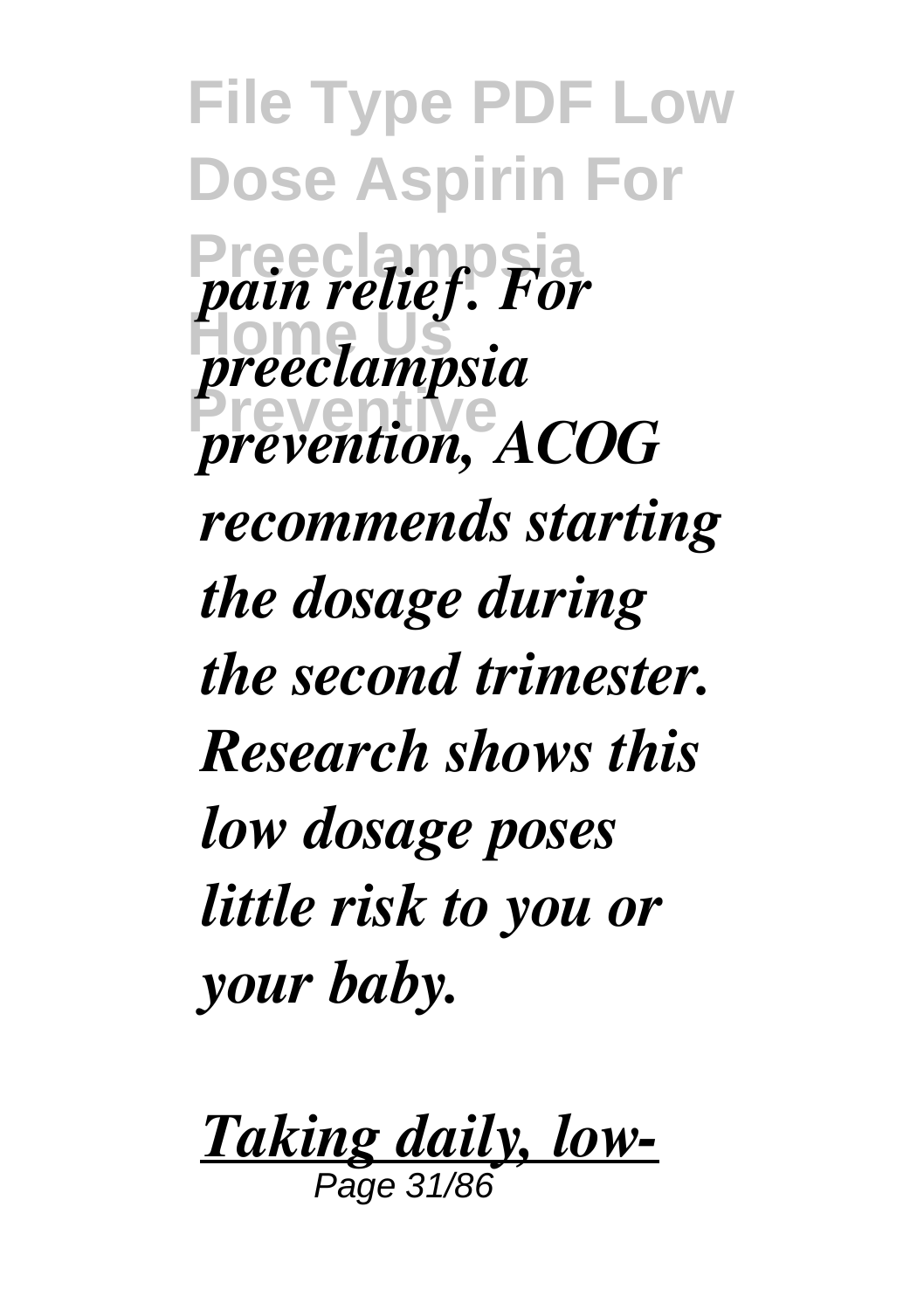**File Type PDF Low Dose Aspirin For Preeclampsia** *dose aspirin can* **Home Us Preventive** *reduce preeclampsia ... Background Although low-dose aspirin has been reported to reduce the incidence of preeclampsia among women at high risk for this complication, its* Page 32/86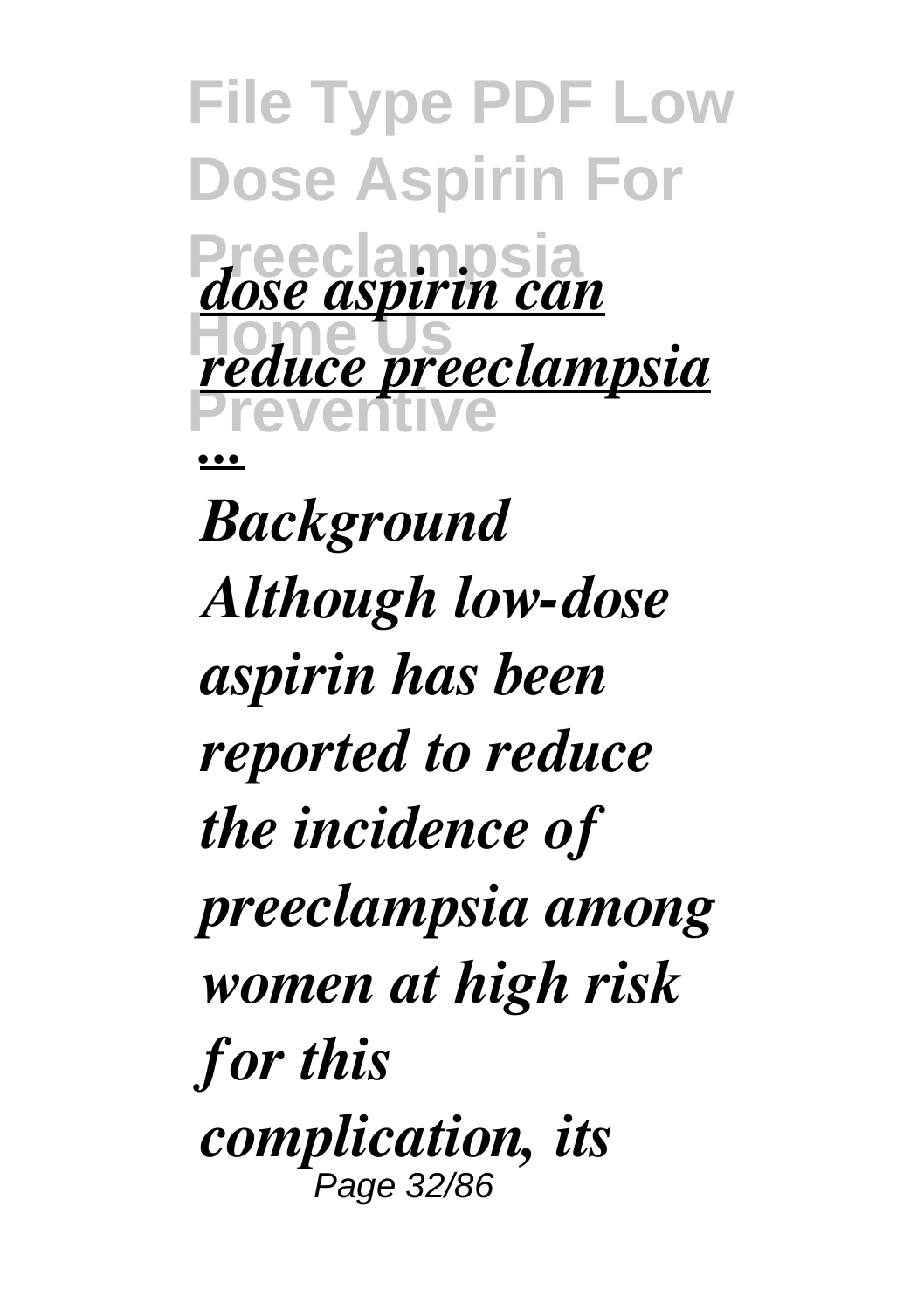**File Type PDF Low Dose Aspirin For** *efficacy and safety in healthy,* mulliparous...

## *Prevention of Preeclampsia with Low-Dose Aspirin in*

*...*

*you're expecting multiple babies, such as twins or triplets If you're* Page 33/86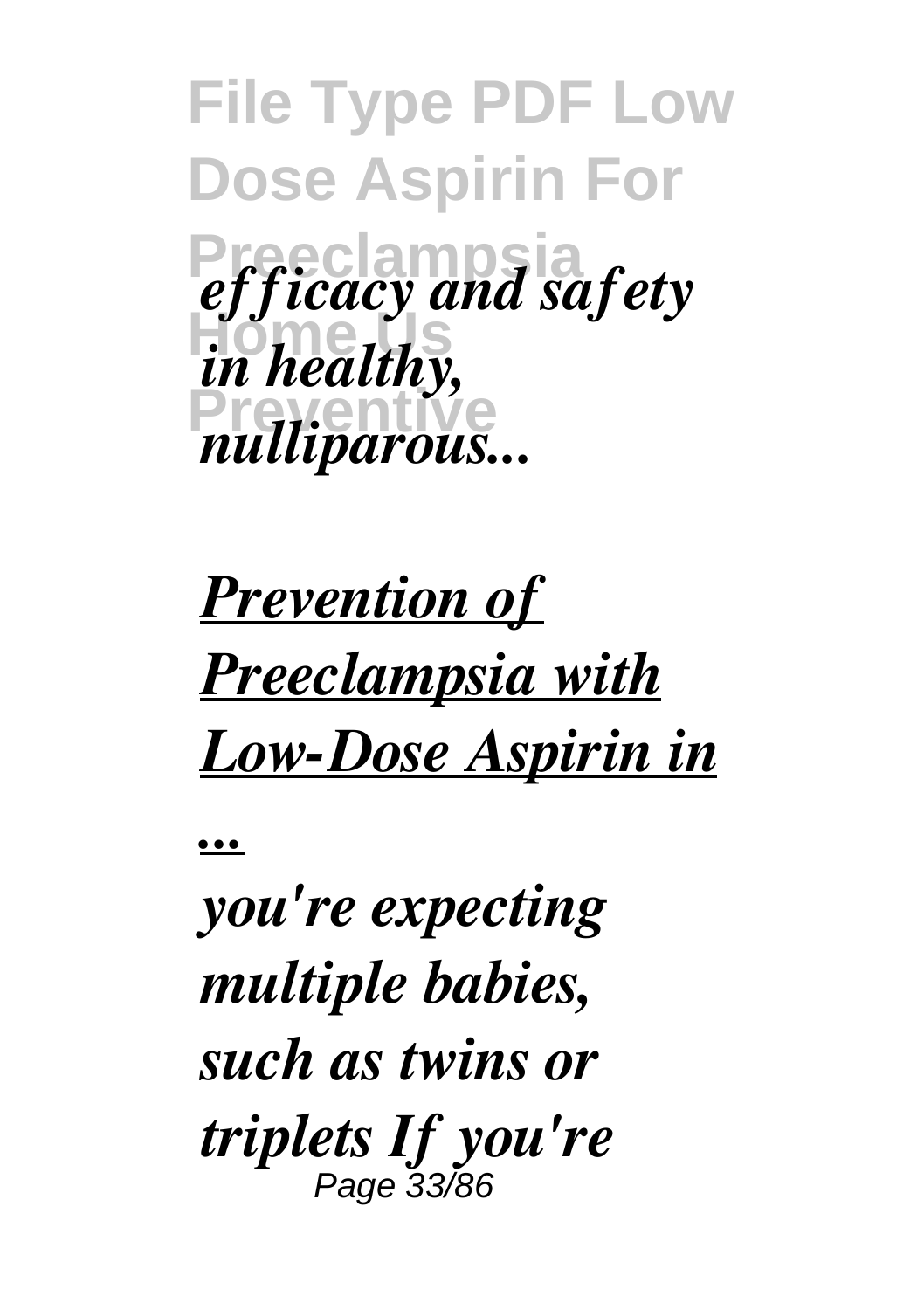**File Type PDF Low Dose Aspirin For** *<u>considered</u>* to be at a **Home Us** *high risk of developing preeclampsia, you may be advised to take a 75mg dose of aspirin (baby aspirin or low-dose aspirin) every day during your pregnancy from when you're 12 weeks pregnant* Page 34/86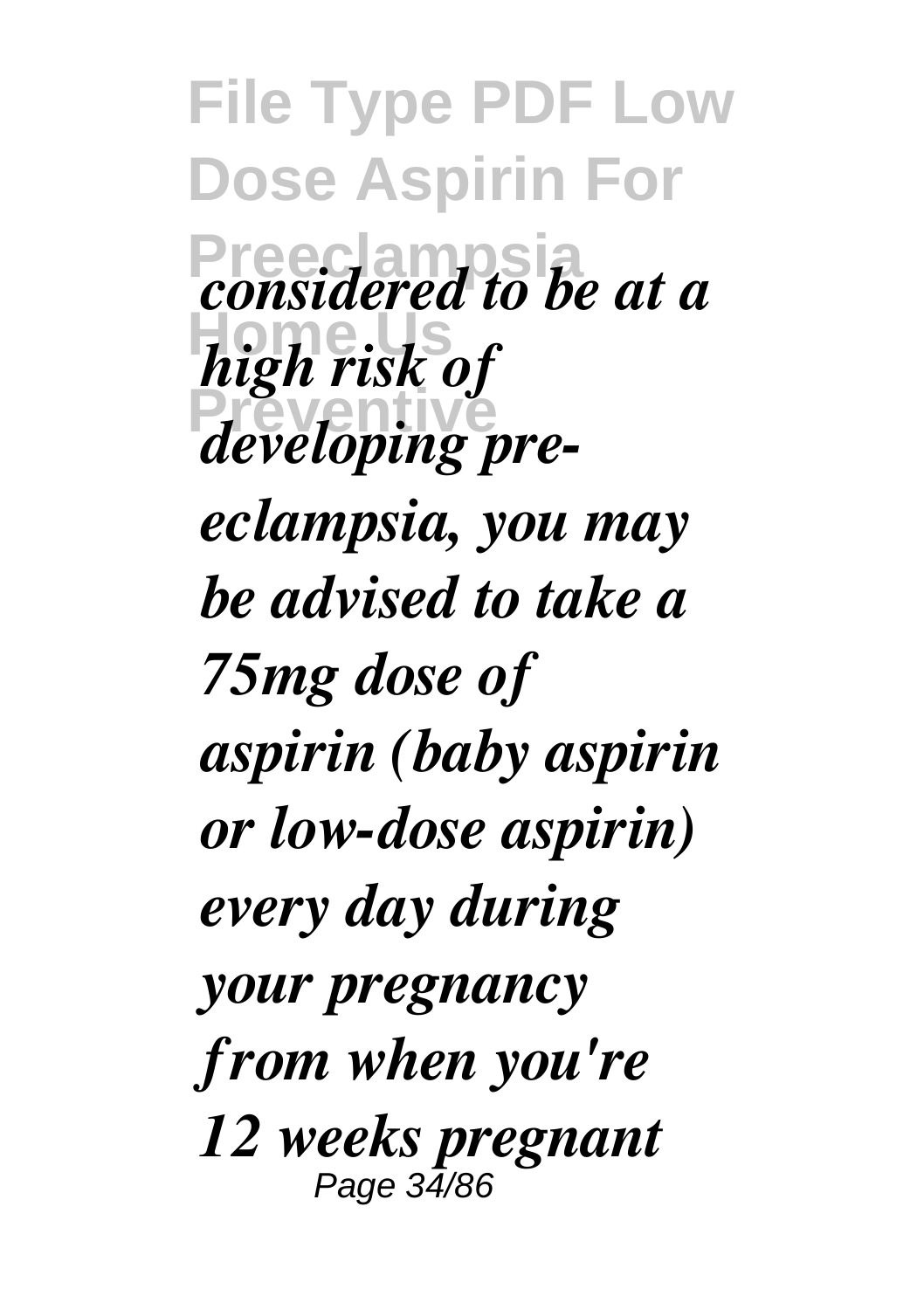**File Type PDF Low Dose Aspirin For Preeclampsia Home Us Preventive** *until your baby is born.*

*Pre-eclampsia - Causes - NHS Low‐dose aspirin (LDA) prophylaxis has been shown to reduce women's preeclampsia risk. Evidence regarding LDA adherence* Page 35/86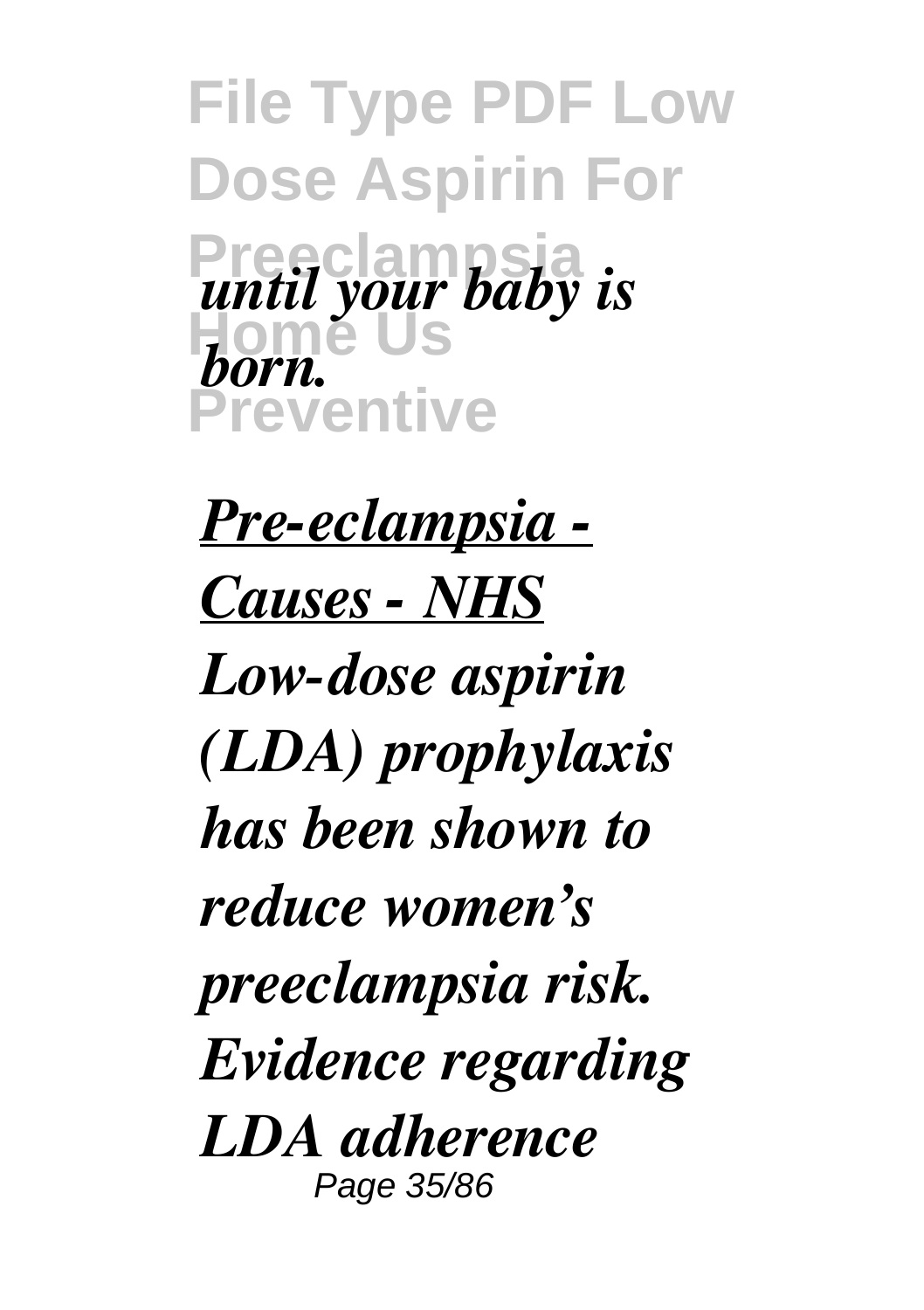**File Type PDF Low Dose Aspirin For Prates of pregnant** *Homen is based* **Preventive** *almost exclusively on clinical trials, giving a potentially biased picture. Moreover, these studies do not report on determinants of adherence.*

*Low‐dose‐aspirin*

Page 36/86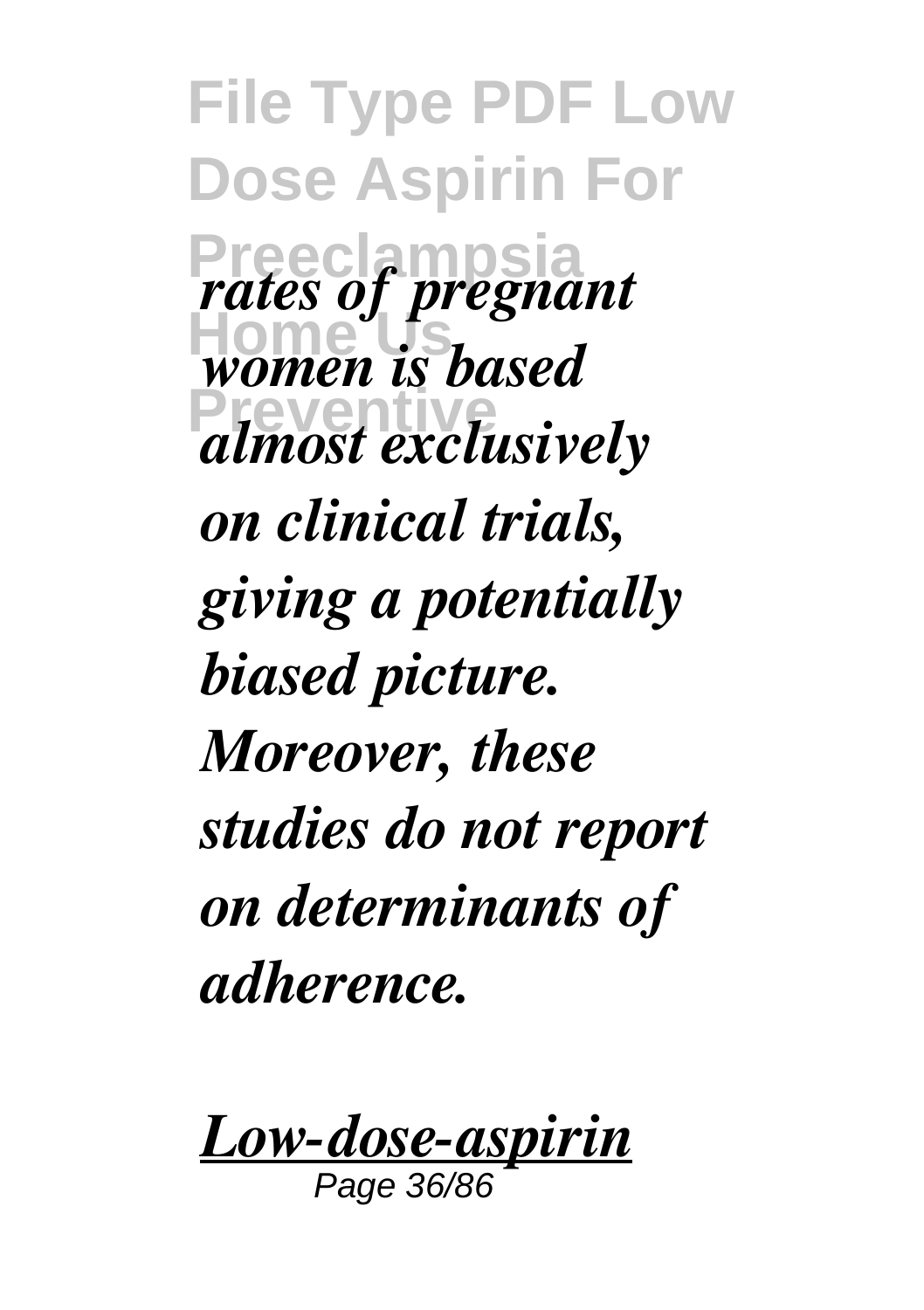**File Type PDF Low Dose Aspirin For Preeclampsia** *<u>with an increased ...</u> Poctors are usage among women recommending low dose aspirin of 100 – 150 mg daily, taken at night. Women are advised to seek specialist advice before taking aspirin when pregnancy. Leading* Page 37/86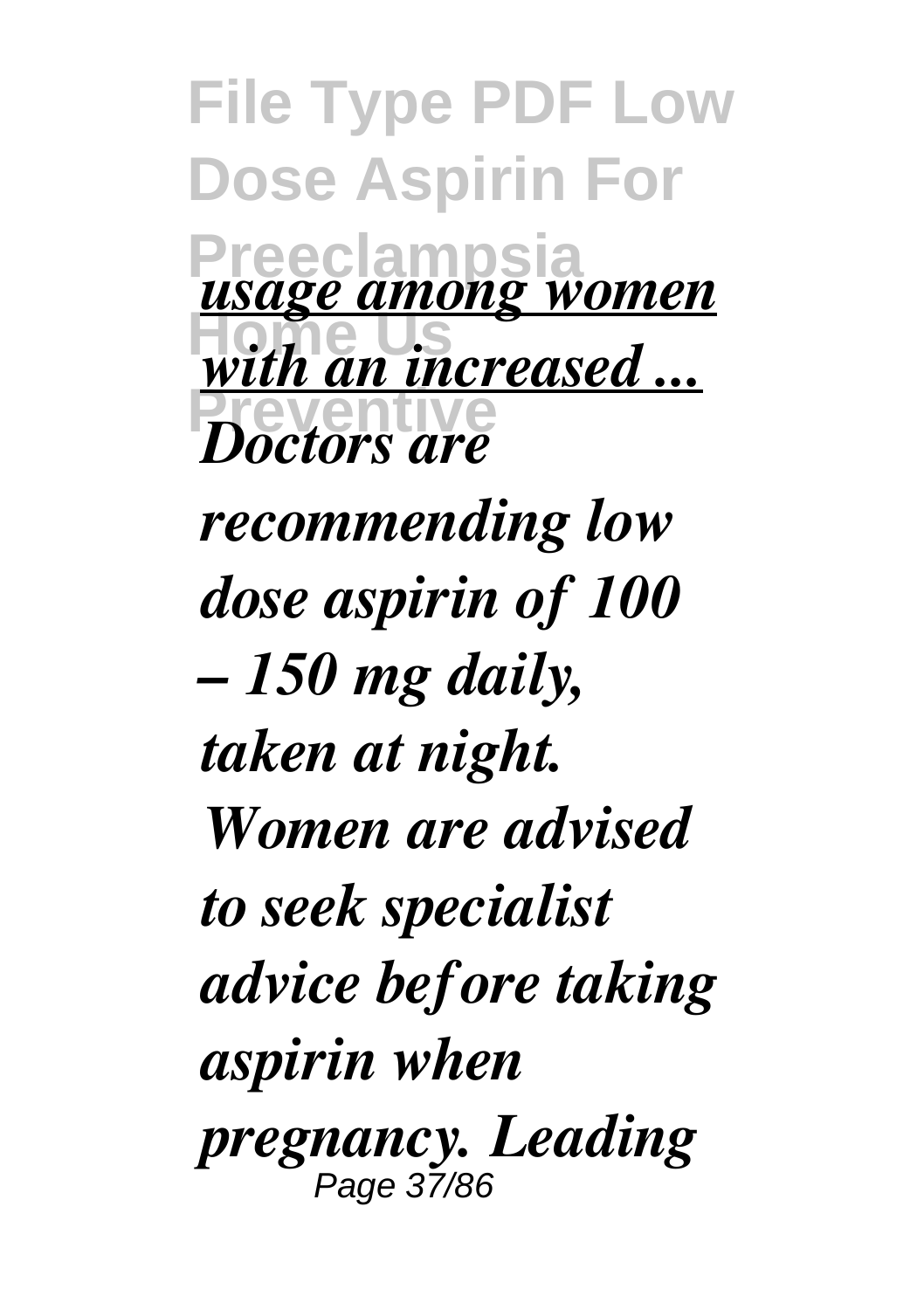**File Type PDF Low Dose Aspirin For** *international and* **Home Us** *Australian pre-***Preventive** *eclampsia researchers presented a public seminar for World Pre-eclampsia Day at the Royal Women's Hospital on 22 May.*

*Does aspirin prevent* Page 38/86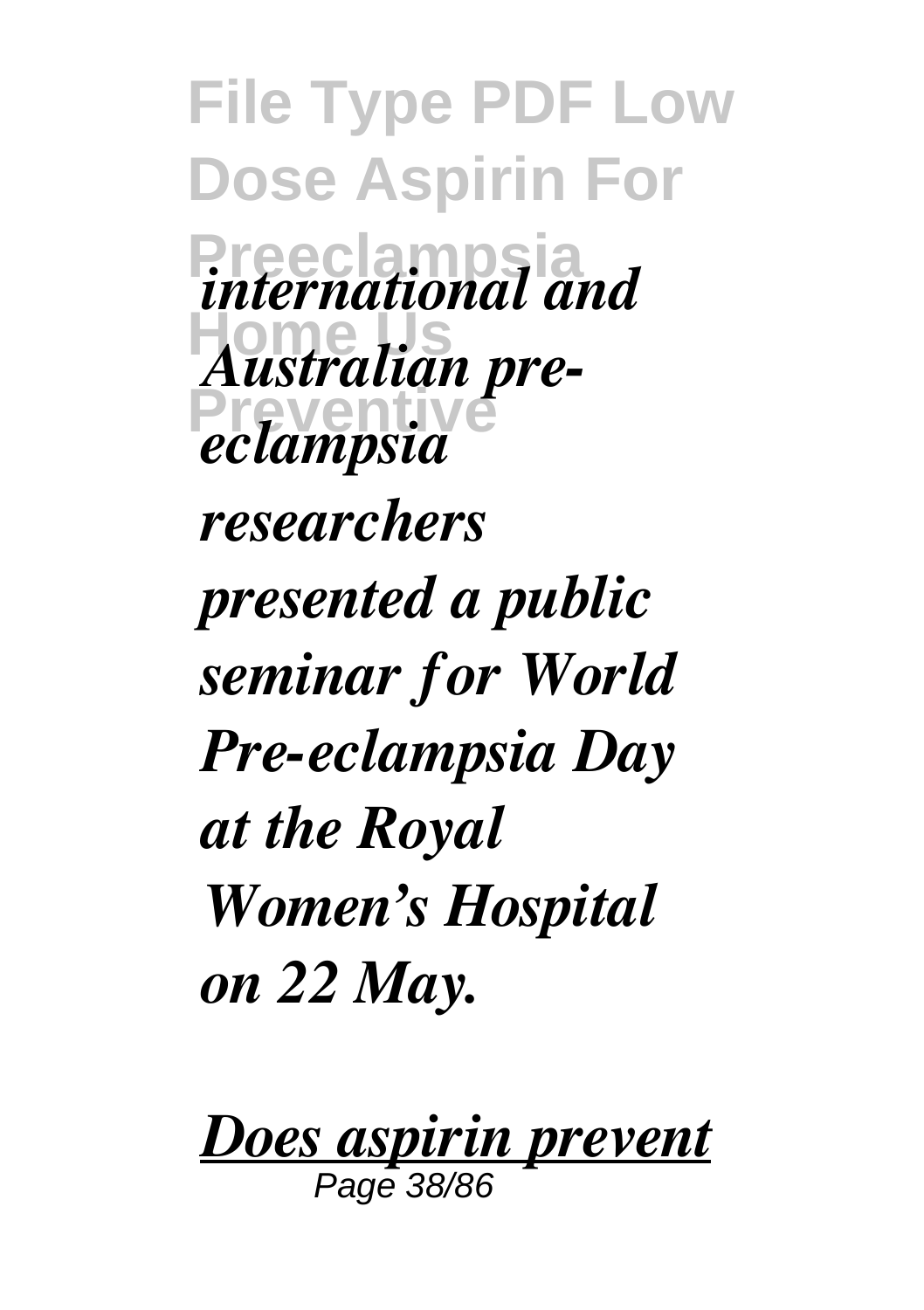**File Type PDF Low Dose Aspirin For Preeclampsia** *pre-eclampsia? |*  $T_{ba}D_{\text{eval}}$ **Preventive** *The Royal Women's ... Low-dose aspirin at dosages between 60 and 150 mg per day reduced the occurrence of preeclampsia, preterm birth, and IUGR in women at increased risk of* Page 39/86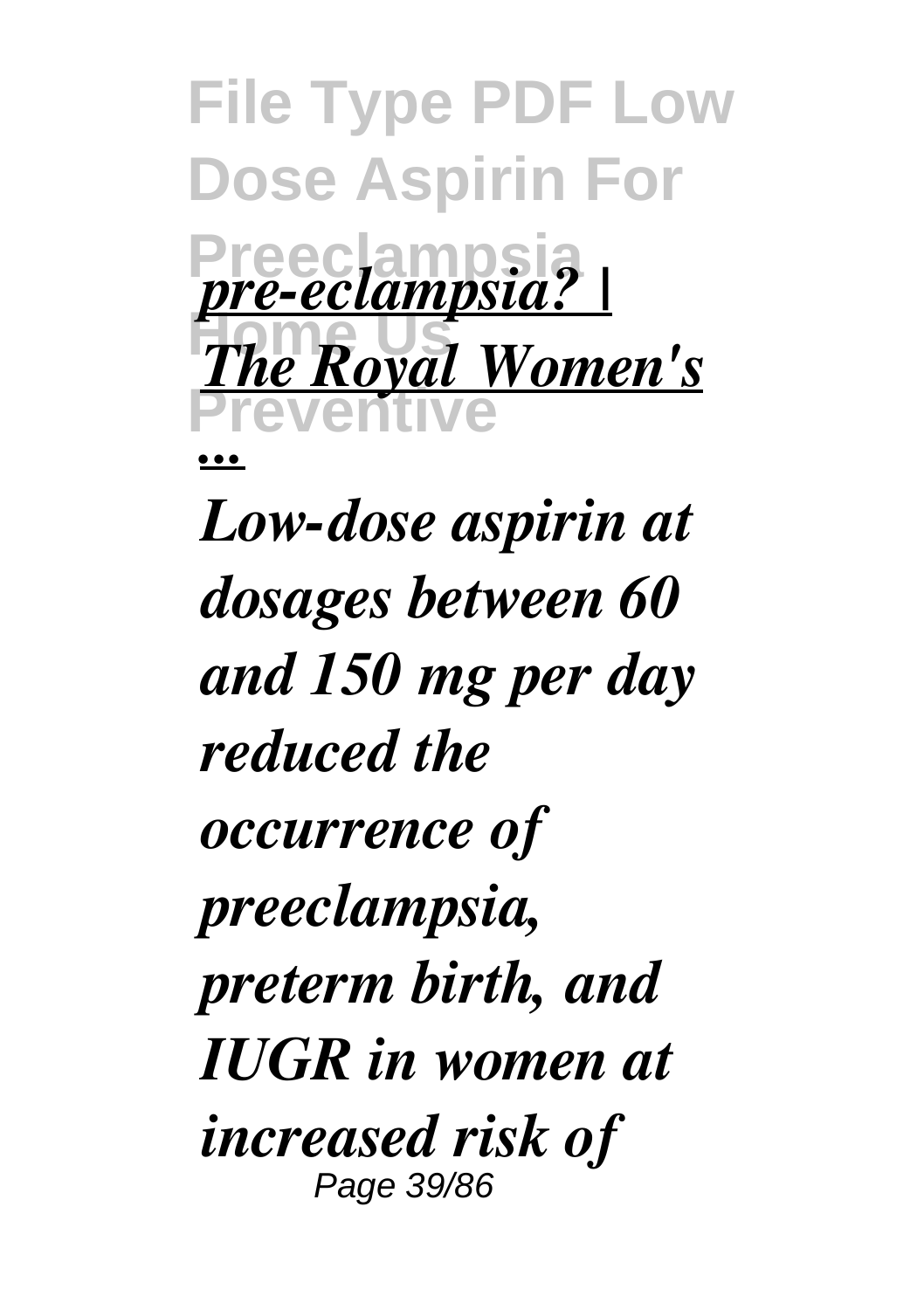**File Type PDF Low Dose Aspirin For Preeclampsia** *preeclampsia in* **Home Us** *several randomized* **Preventive** *trials.1 ...*

*Low-Dose Aspirin Use for the Prevention of Morbidity and ... Conclusion: The administration of low-dose aspirin at <11 weeks' gestation* Page 40/86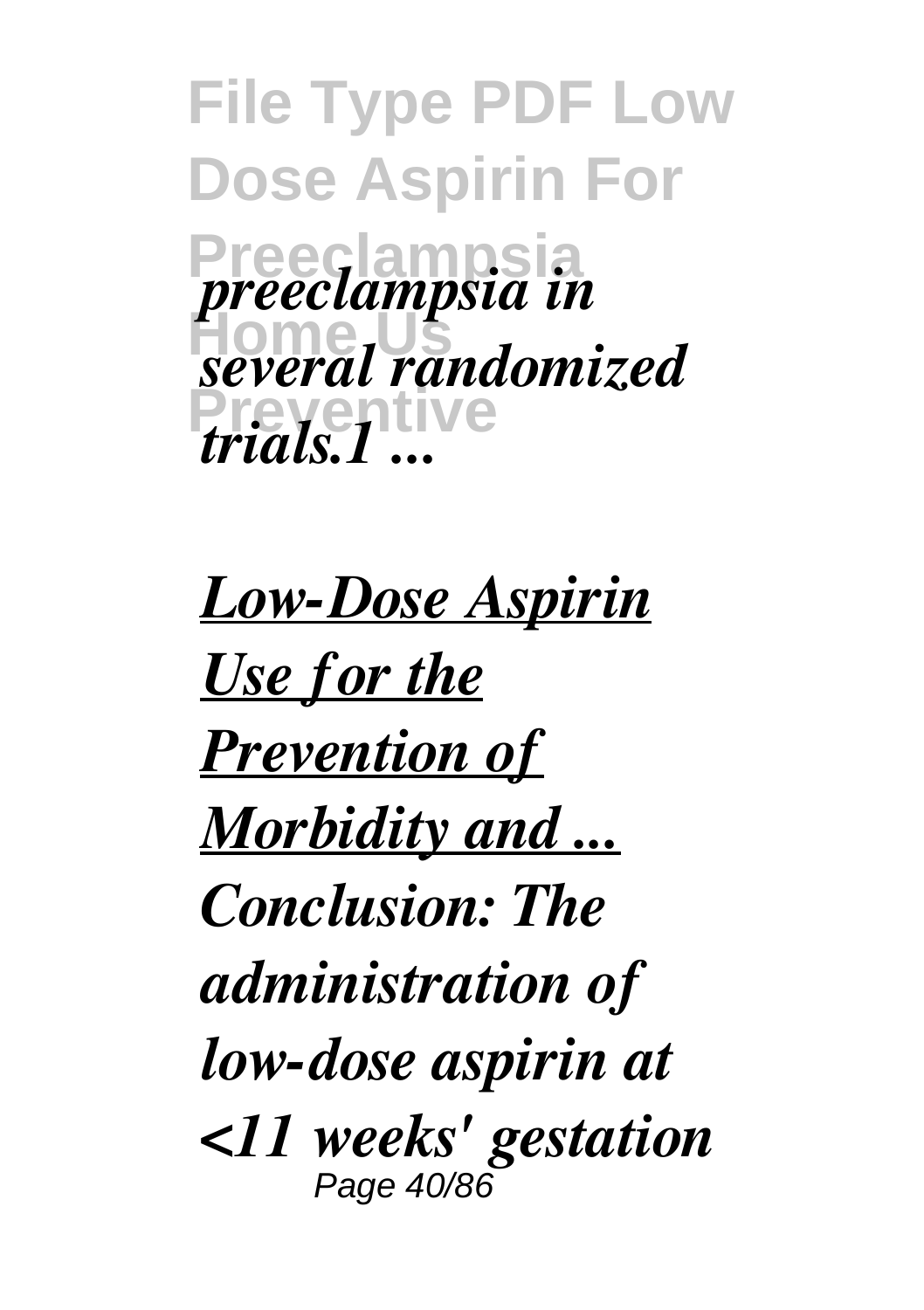**File Type PDF Low Dose Aspirin For Preeclampsia** *in women at high* **Home Us** *risk does not* **Preventive** *decrease the risk of preeclampsia, gestational hypertension, any hypertensive disorder of pregnancy, and fetal growth restriction. However, it might reduce the risk of* Page 41/86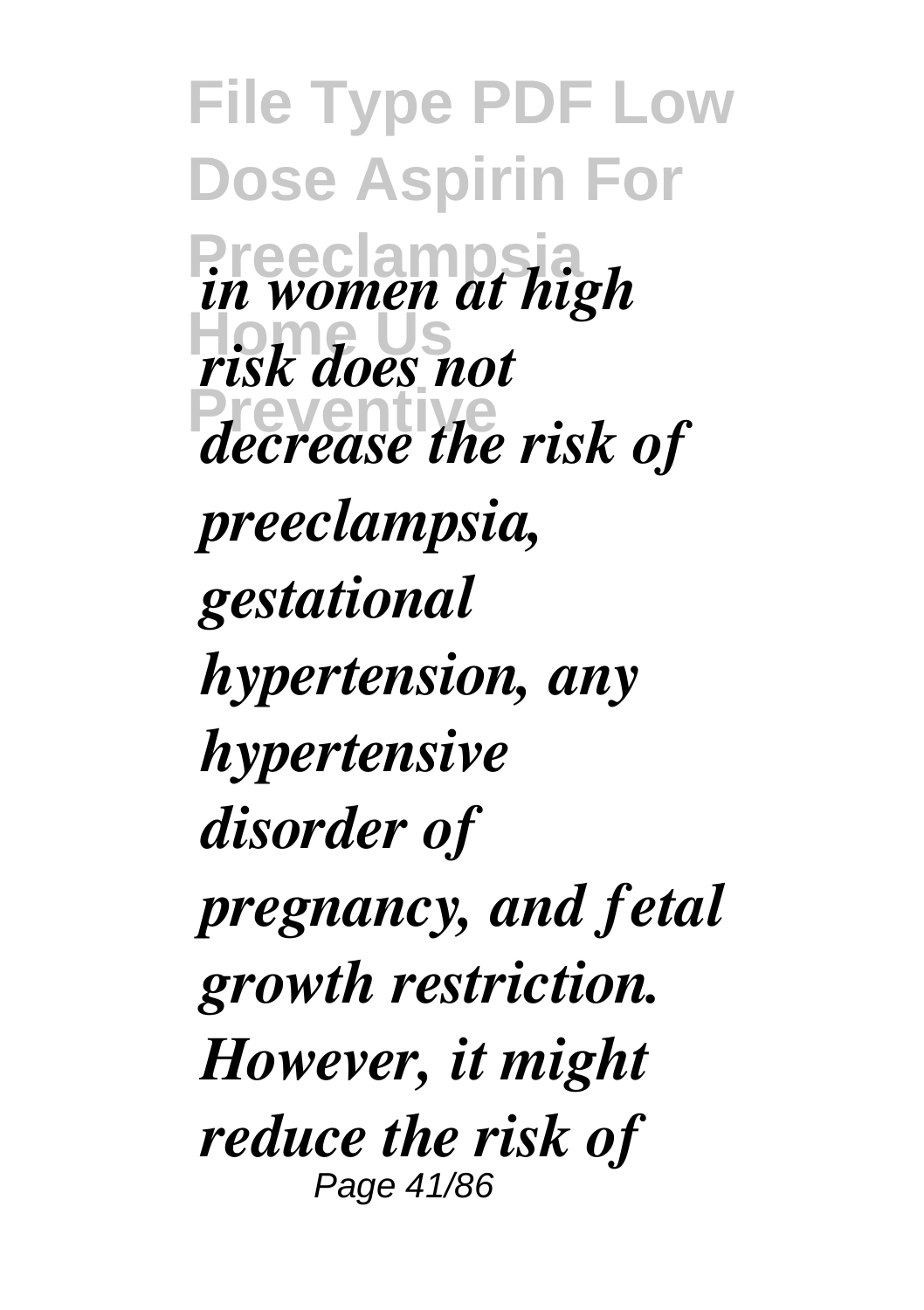**File Type PDF Low Dose Aspirin For Preeclampsia Home Us** *<u>Does low-dose</u> preterm delivery. aspirin initiated before 11 weeks' gestation ... Dose Aspirin 100mg (LDA) and calcium for the prevention of pre-eclampsia and to clarify respective roles and* Page 42/86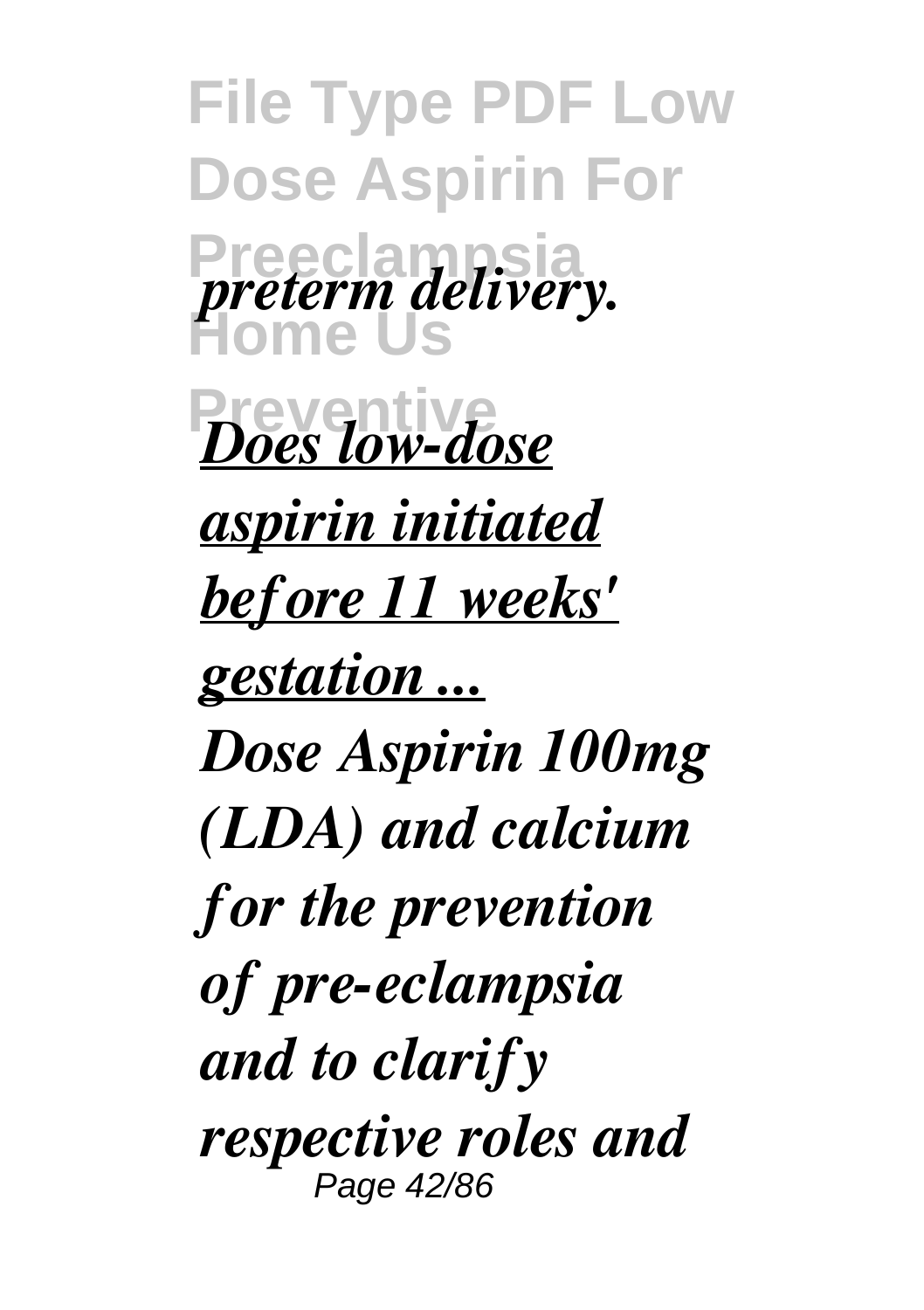**File Type PDF Low Dose Aspirin For Presponsibilities when** *providing* **Preventive** *collaborative care for women who are at increased risk. 3. Background . Preeclampsia is characterised by defective placentation leading to insufficient placental* Page 43/86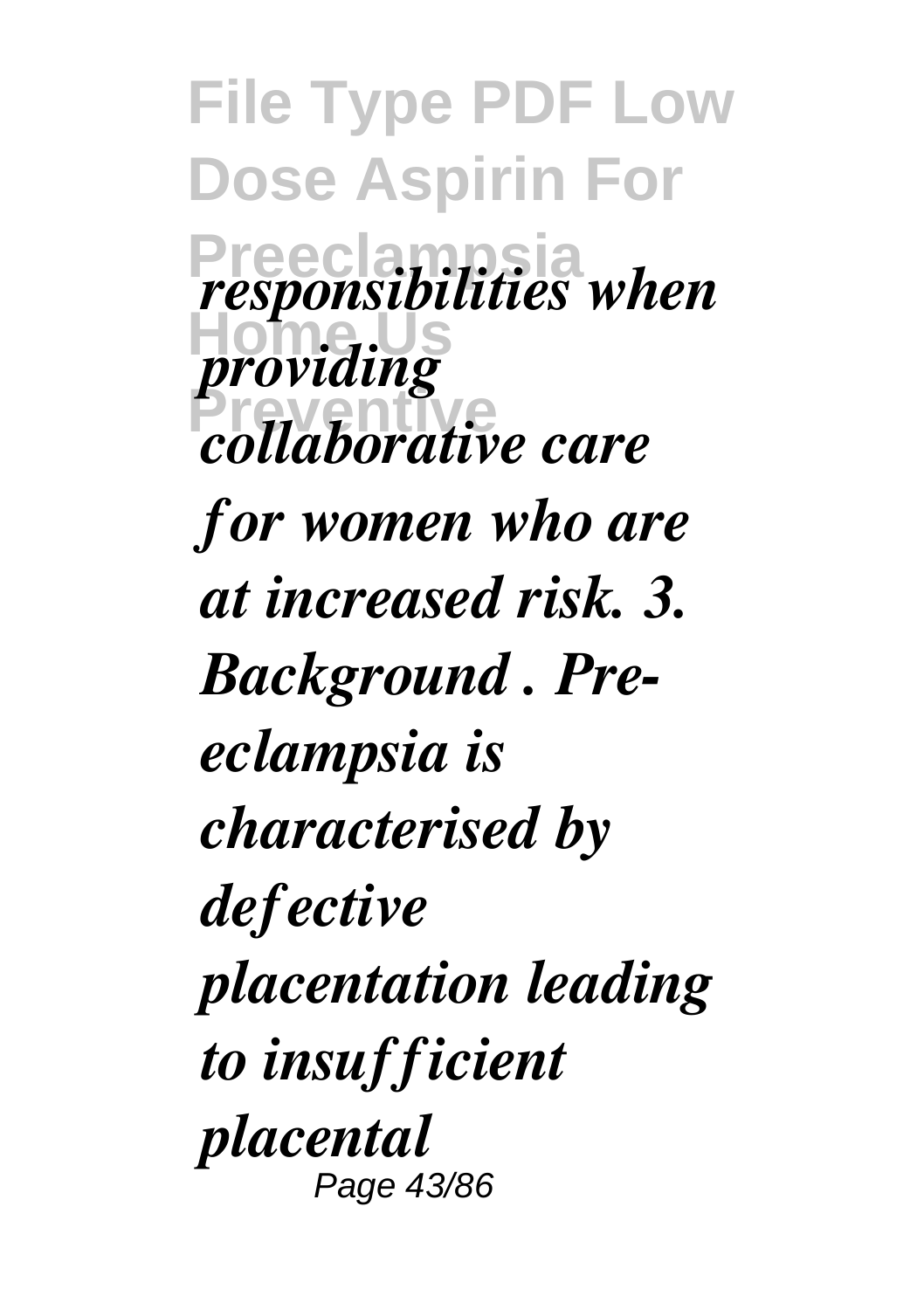**File Type PDF Low Dose Aspirin For Preeclampsia Home Us Preventive**

*Aspirin may prevent or delay the onset of preeclampsia 318 - Ask Dr. Angela - Who Takes Low Dose Aspirin During Pregnancy \u0026 Why? 'The role of aspirin in the* Page 44/86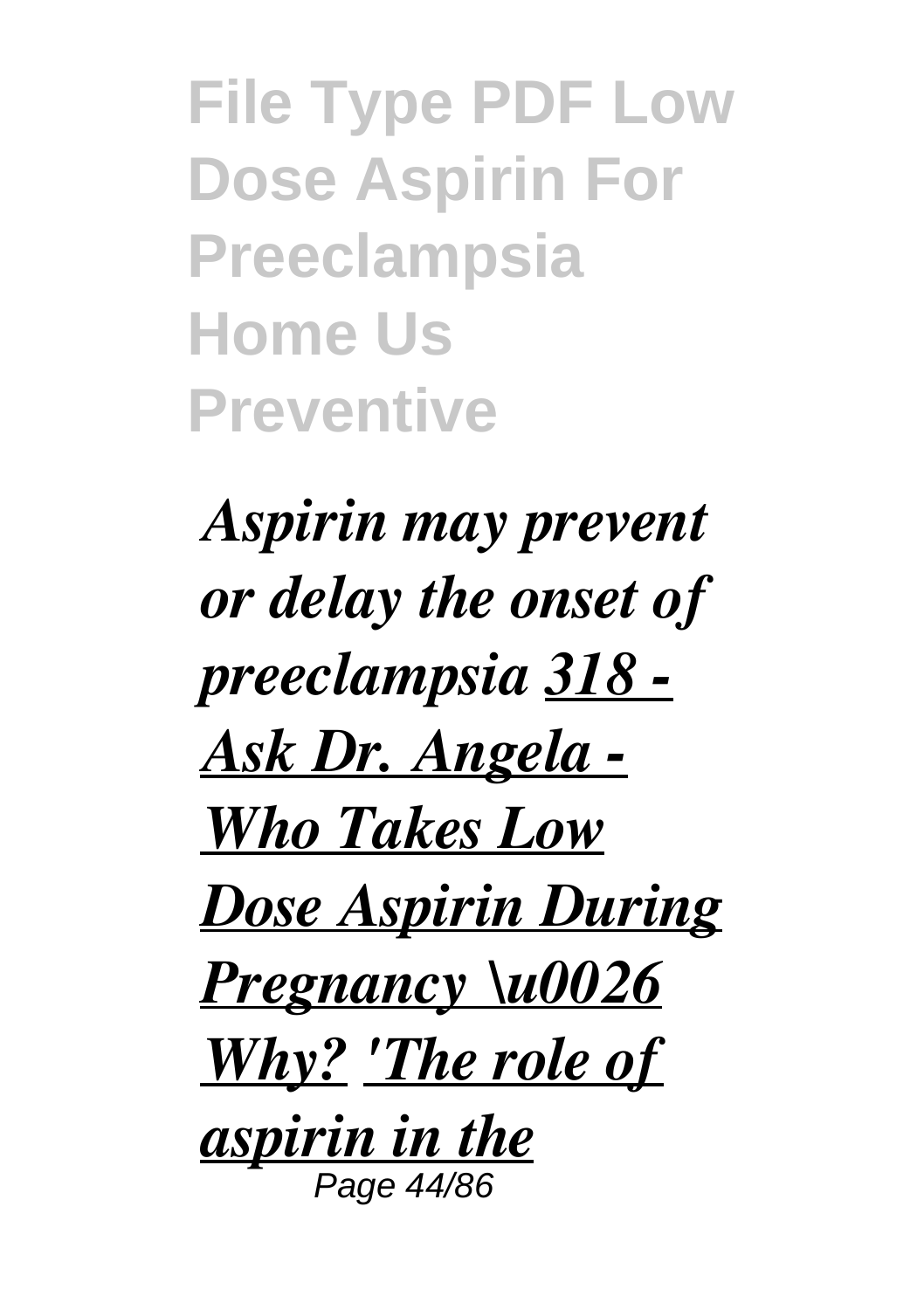**File Type PDF Low Dose Aspirin For** *Prevention of* **Home Us** *preeclampsia' 3MT* **Preventive** *Runner-up Renuka Shanmugalingam New Weapon Against Pre-Eclampsia: Aspirin for Pregnant Women? Aspirin to Prevent Preeclampsia How Does Low-Dose* Page 45/86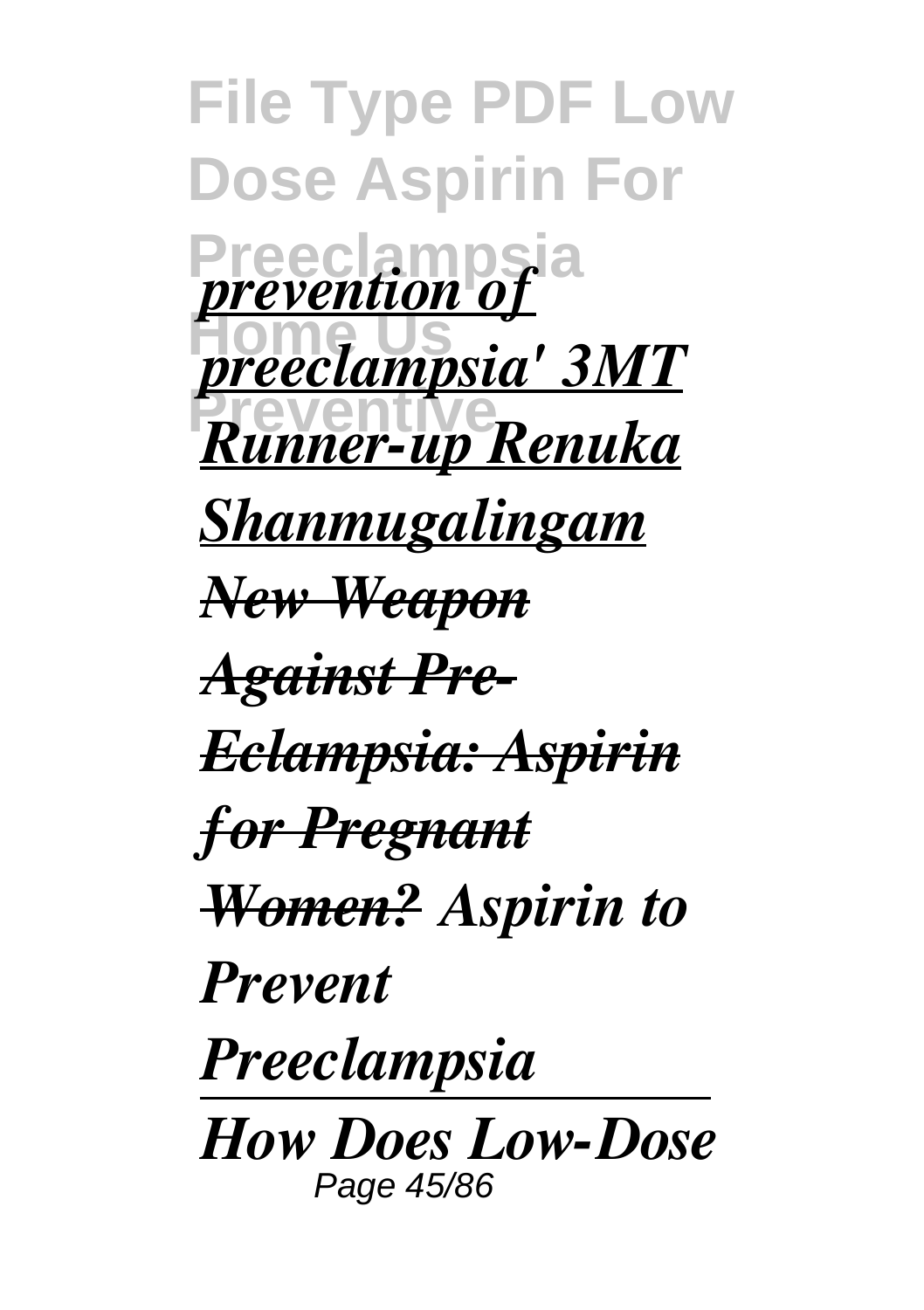**File Type PDF Low Dose Aspirin For Preeclampsia** *Aspirin Work?Is* **Home Us** *Aspirin beneficial in* **Press Contract Contract Contract Contract Contract Contract Contract Contract Contract Contract Contract Contract Contract Contract Contract Contract Contract Contract Contract Contract Contract Contract Contract Contract** *aspirin a day keep a pregnancy complication away? Who Should (And Should Not) Take a Daily Low Dose Aspirin | Dr. Oz Answers Pre-Eclampsia* Page 46/86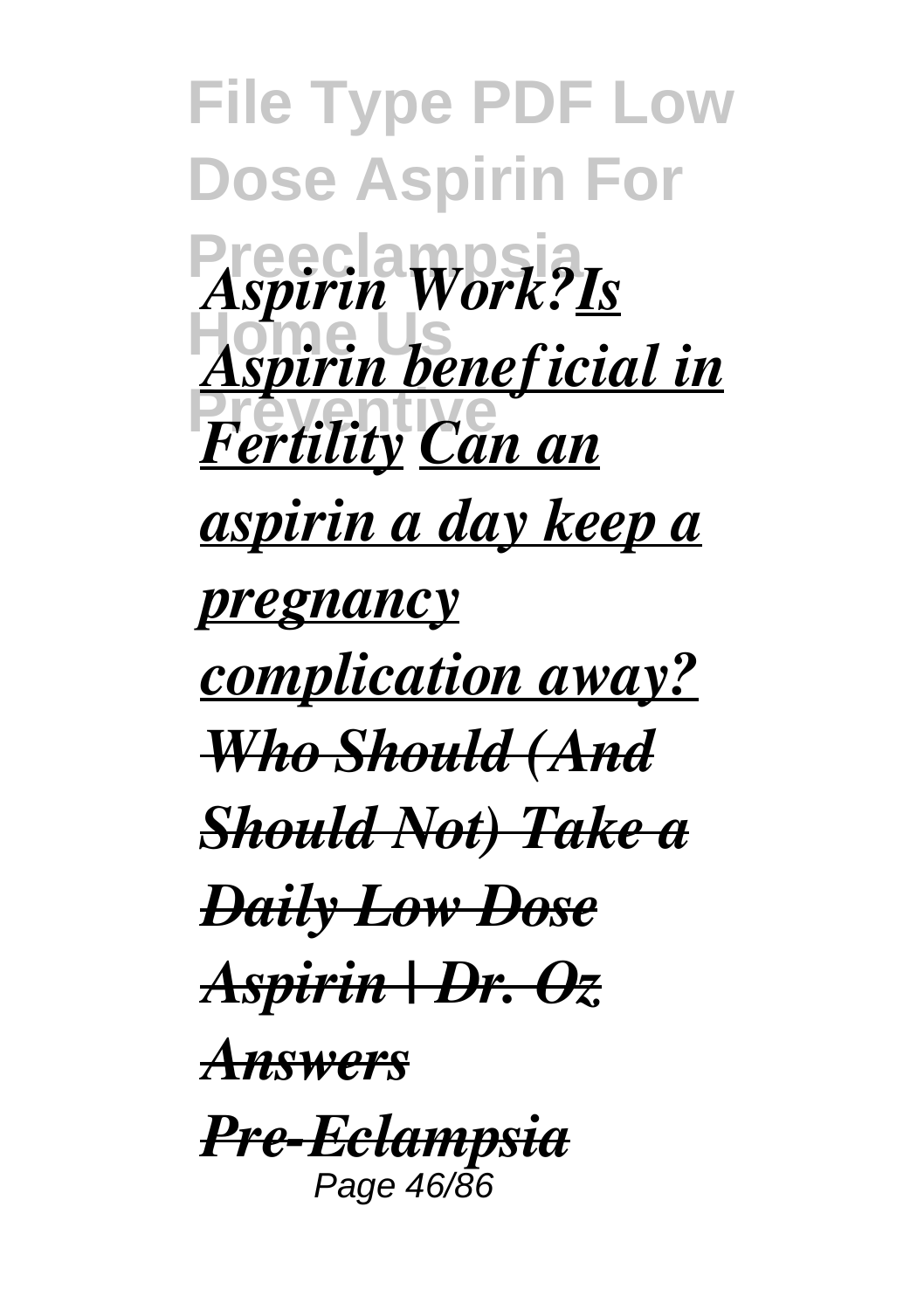**File Type PDF Low Dose Aspirin For Preeclampsia** *Prevention Pregnancy* **Putcomes OF** *Preconception Low Dose Aspirin Baby Your Baby Low Dose Aspirin How to reduce blood pressure naturally and avoid preeclampsia - free and immediate* Page 47/86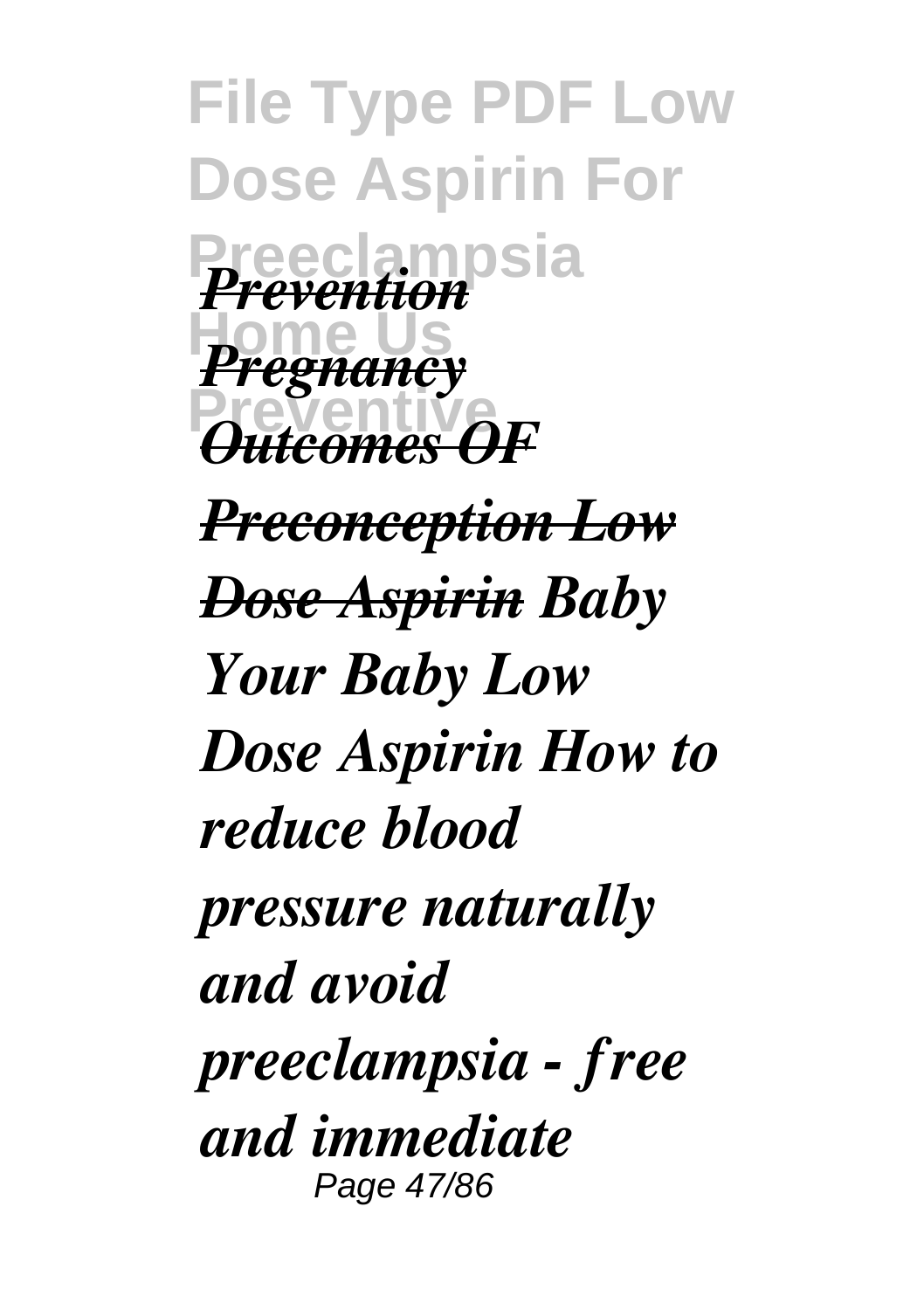**File Type PDF Low Dose Aspirin For Preeclampsia** *results* **Home Us** *PREECLAMPSIA* **SIGNS AND** *SYMPTOMS IN PREGNANCY: My Experience | Ysis Lorenna Aspirin Update 2019: Who should take aspirin now? Who shouldn't? Daily Aspirin Use No* Page 48/86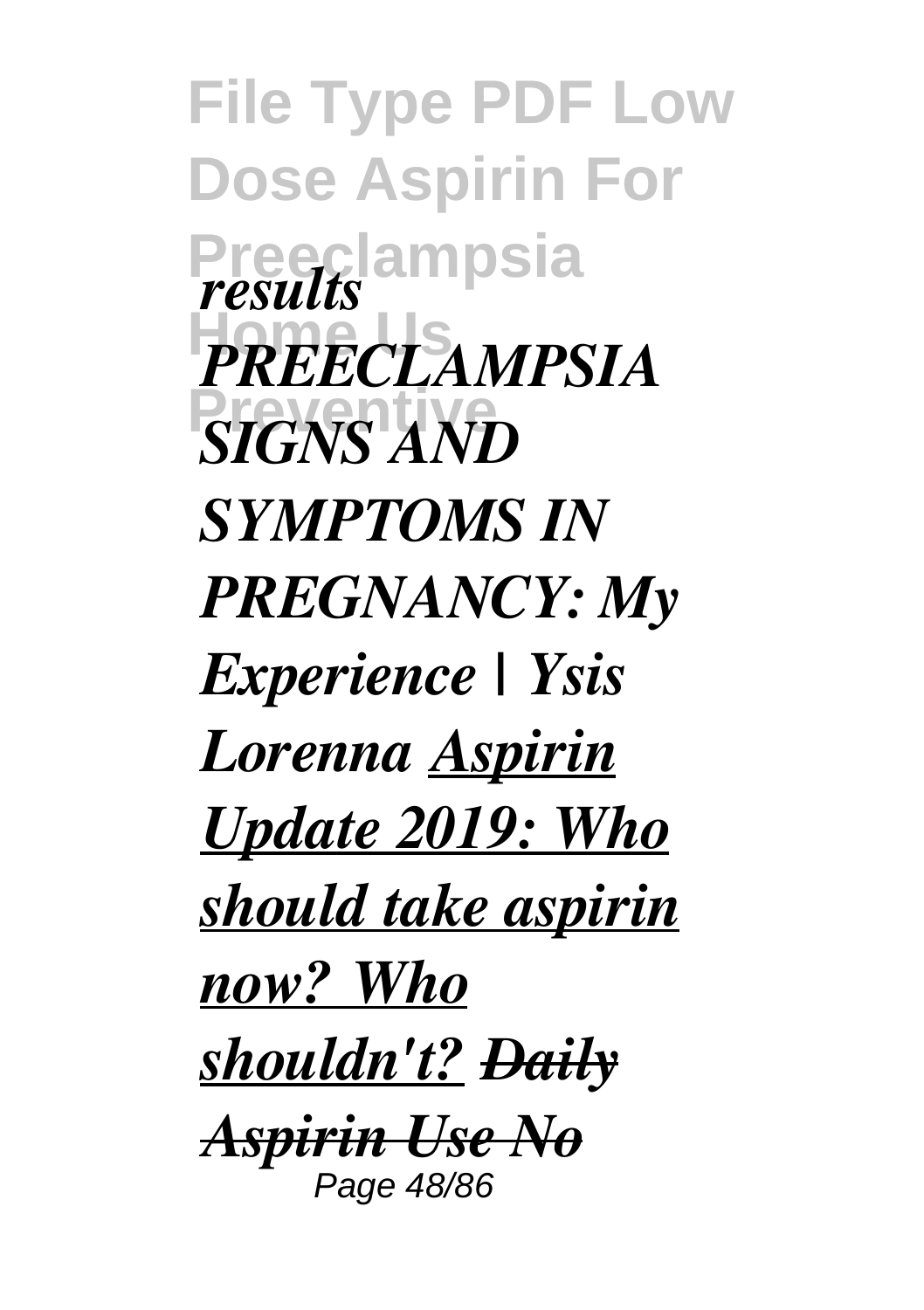**File Type PDF Low Dose Aspirin For Preeclampsia** *Longer* **Home Us** *Recommended? Best* **Prime to Take** *Aspirin to Prevent Heart Attack \u0026 Stroke - Dr. Alan Mandell, D.C. How to Prevent Miscarriage in Early Pregnancy - Early Pregnancy Symptoms* Page 49/86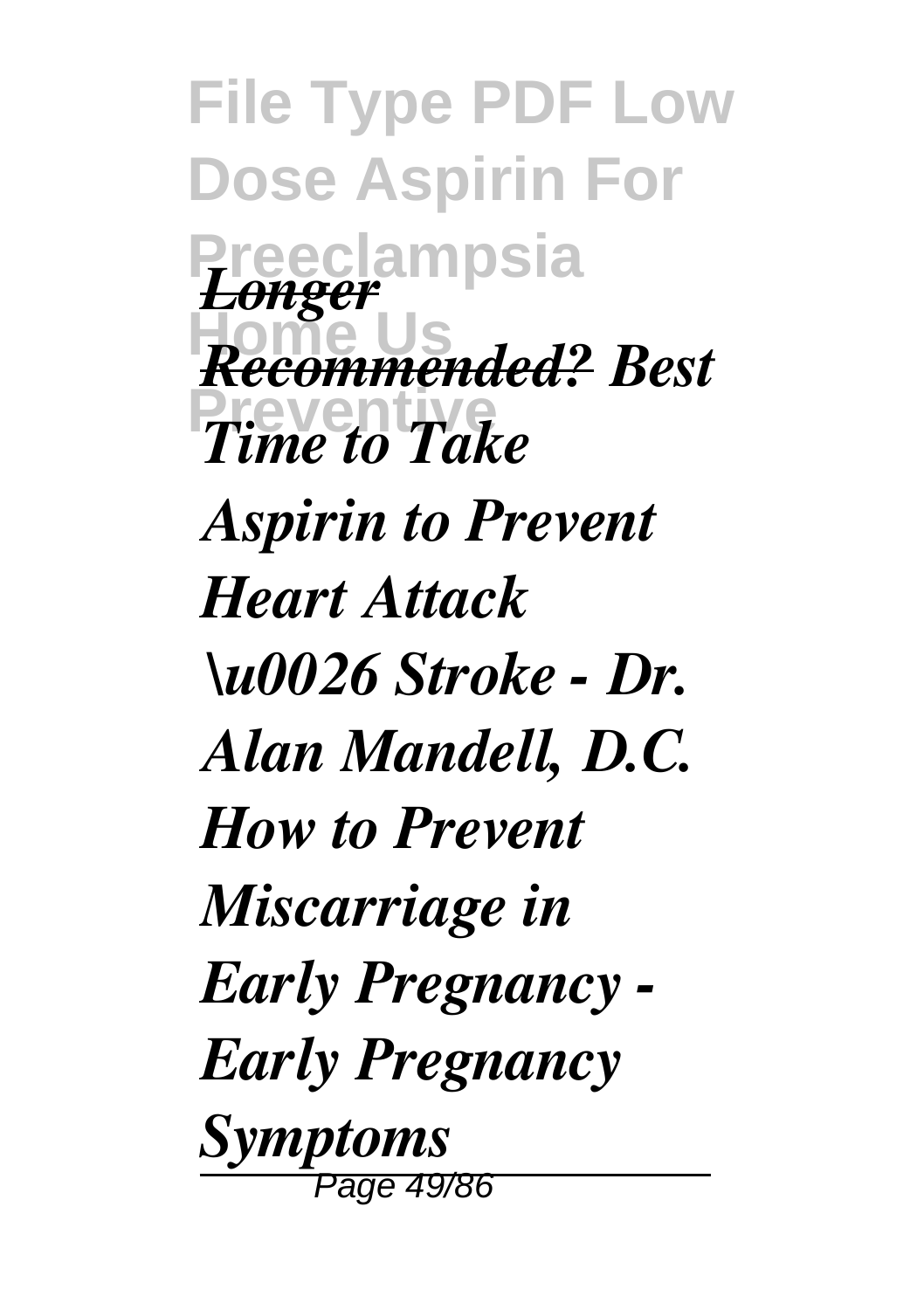**File Type PDF Low Dose Aspirin For** *How does aspirin* **Home Us** *work?Bye Bye Baby* **Preventive** *Aspirin Is it safe to take aspirin during pregnancy? Benefits of Baby Aspirin during pregnancy Should I Take Low Dose Aspirin: Benefits on Testosterone Replacement* Page 50/86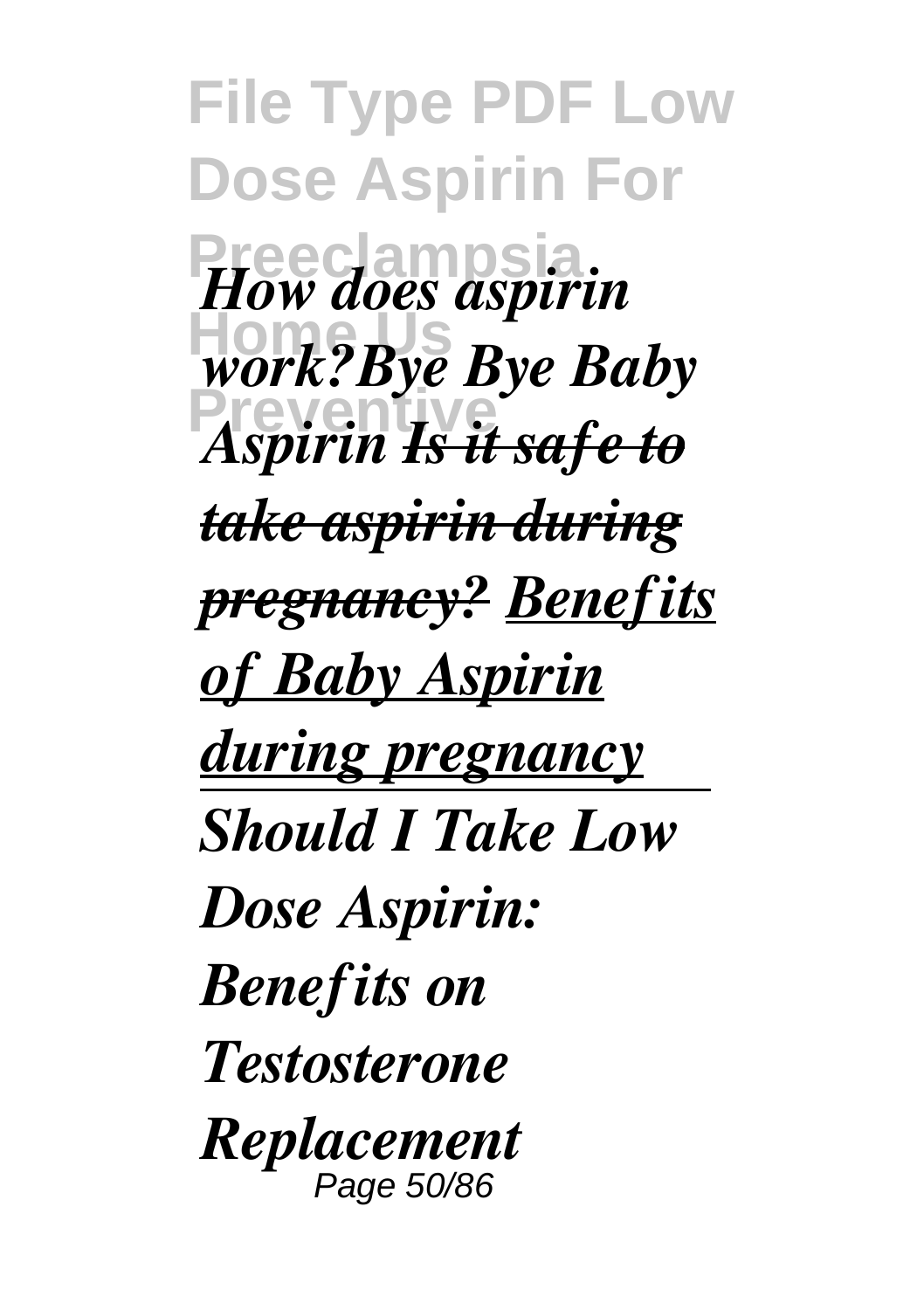**File Type PDF Low Dose Aspirin For** *Therapy TRT?* **Home Us** *IRELAnD - Preventive Role of Early Low dose Aspirin in Diabetes in pregnancy Journal Club: Preeclampsia and low-dose aspirin treatment Aspirin reduces preeclampsia risk in* Page 51/86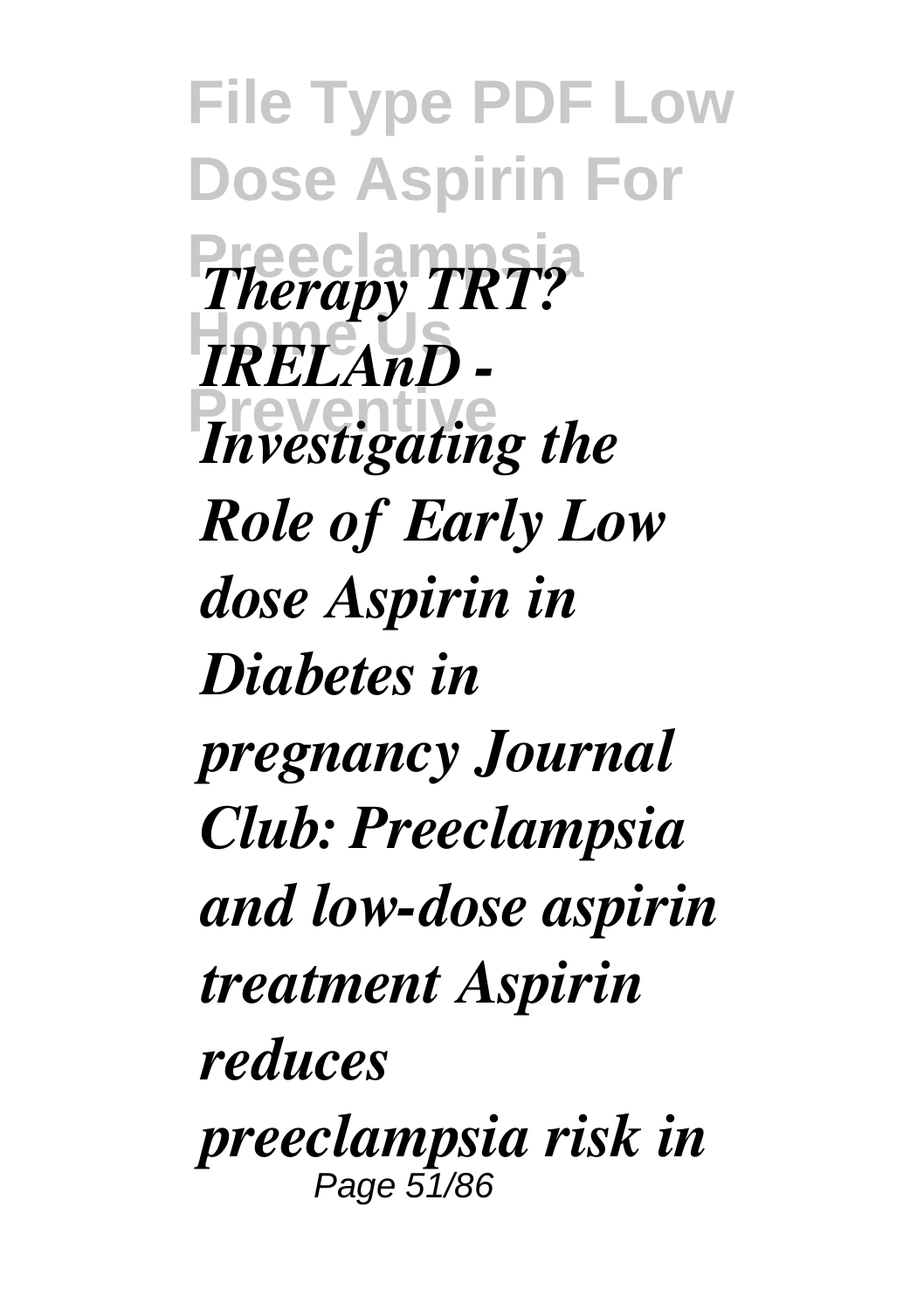**File Type PDF Low Dose Aspirin For Preeclampsia** *pregnant women, task force says <u>Pre-</u>* **Preventive** *Eclampsia - CRASH! Medical Review Series VNR: Preeclampsia Foundation Reveals Top Ten Pregnancy Guide Books Preeclampsia Low Dose Aspirin Prevents Preelampsi* Page 52/86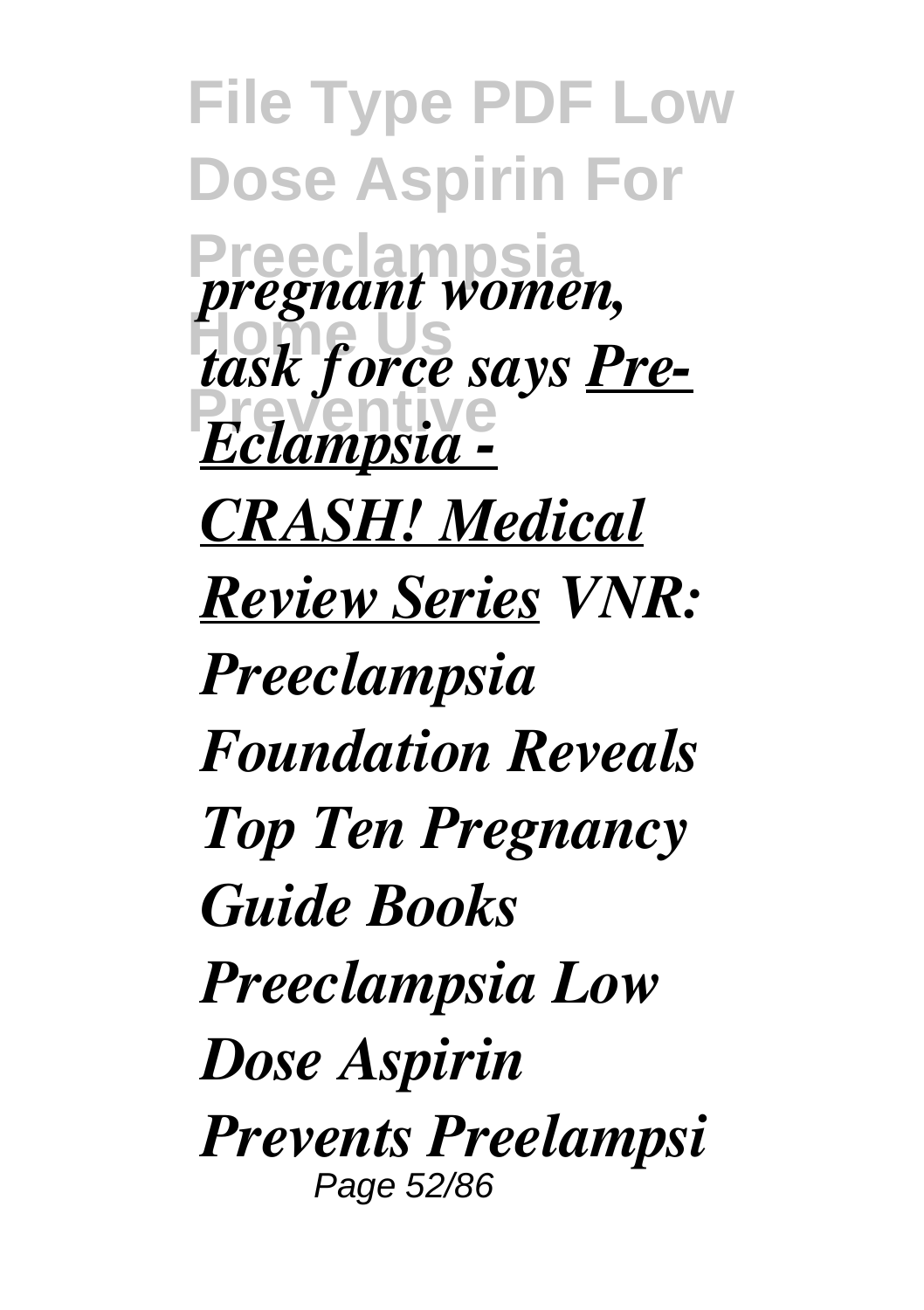**File Type PDF Low Dose Aspirin For Preeclampsia** *a-Associated Stroke* **Low Dose Aspirin For Preeclampsia** *The American College of Obstetricians and Gynecologists (ACOG) and the Society for Maternal–Fetal Medicine make the following* Page 53/86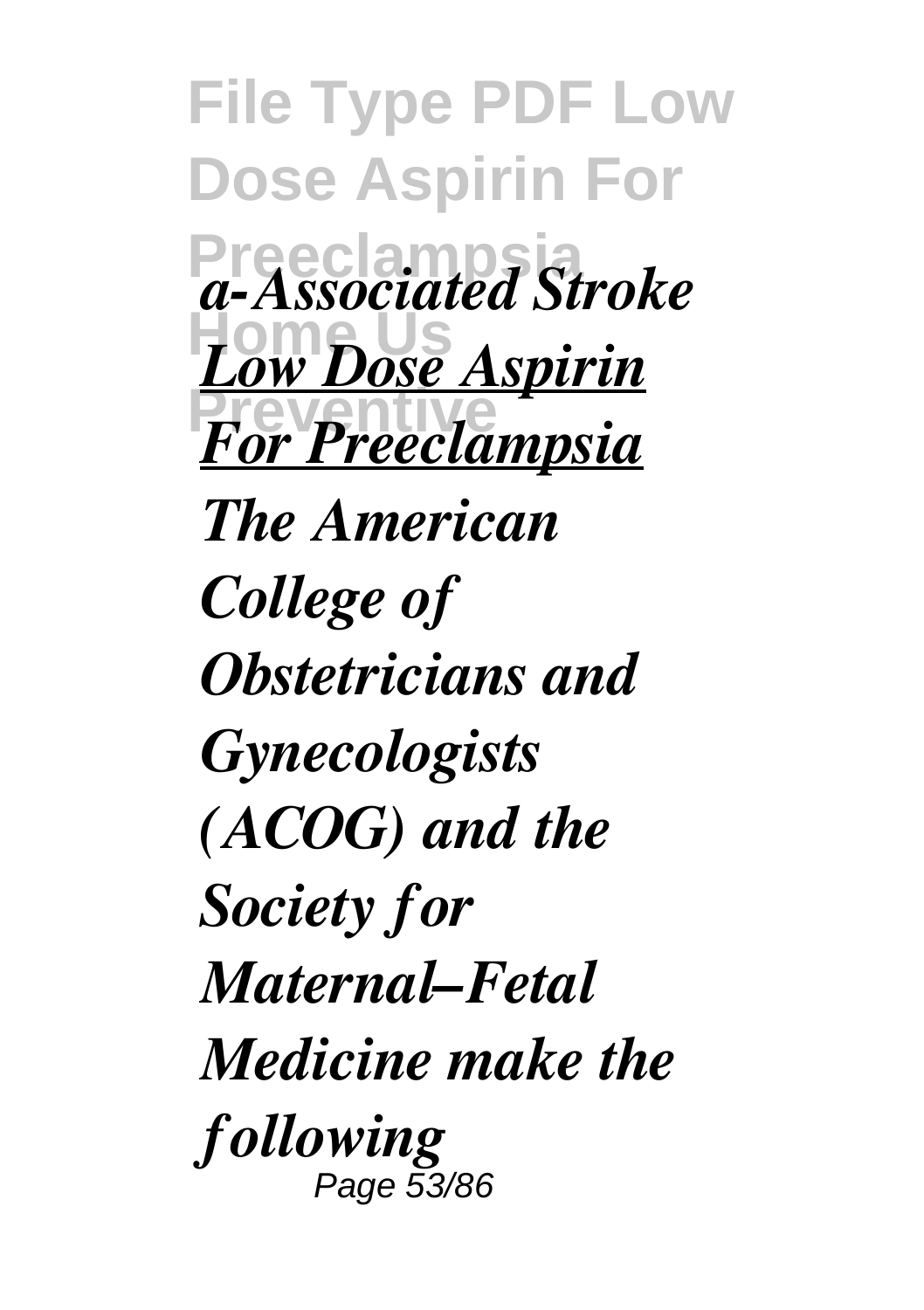**File Type PDF Low Dose Aspirin For Preeclampsia** *recommendations:* **Home Us** *Low-dose aspirin* **Preventive** *(81 mg/day) prophylaxis is recommended in women at high risk of preeclampsia and should be initiated... Low-dose aspirin prophylaxis should*

*...*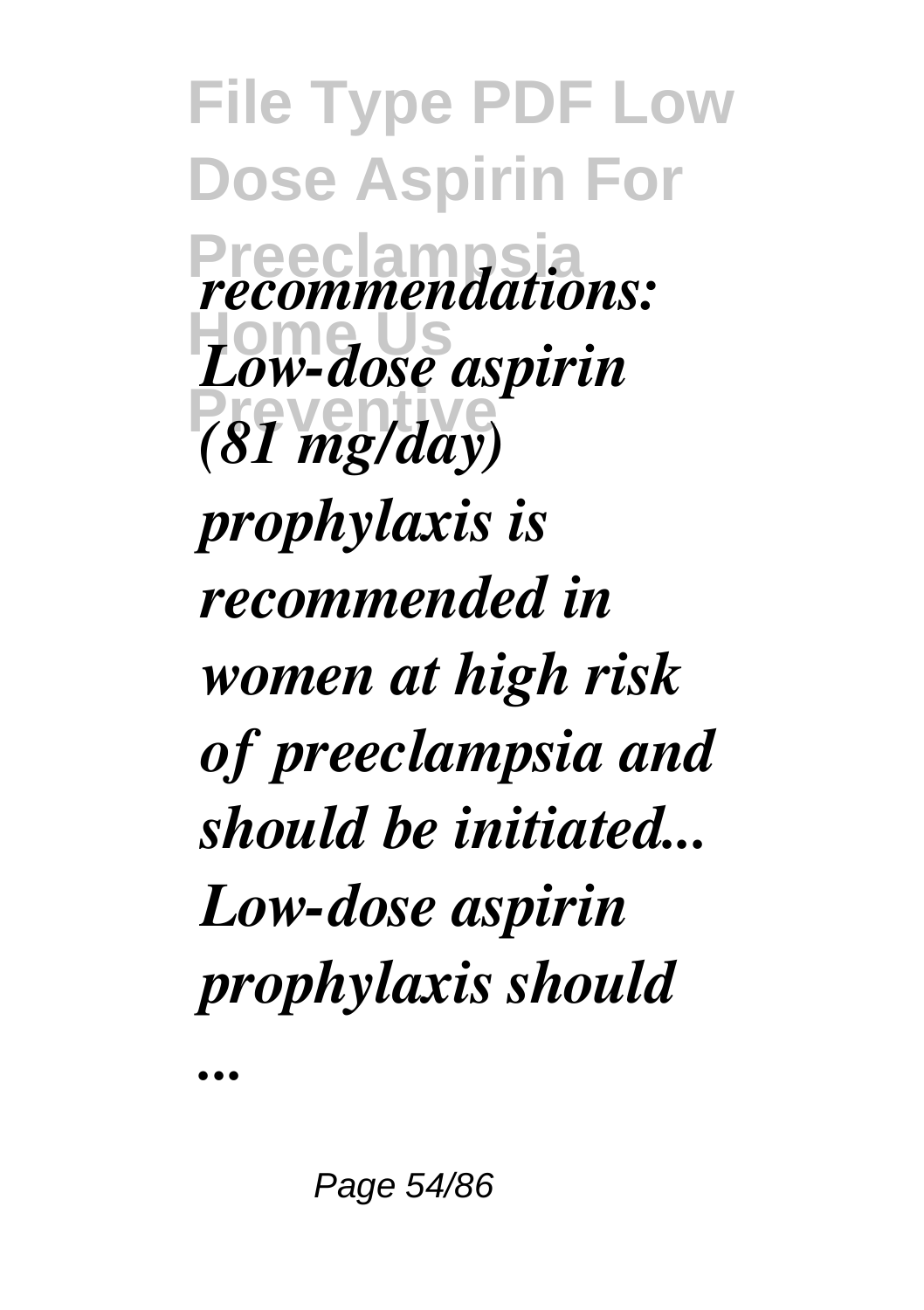**File Type PDF Low Dose Aspirin For Preeclampsia** *Low-Dose Aspirin* **Home Us** *Use During* **Pregnancy** | **ACOG** *There is evidence that taking low-dose aspirin (75mg) every day protects against pre- eclampsia, and in general against high blood pressure in pregnancy. Although it is* Page 55/86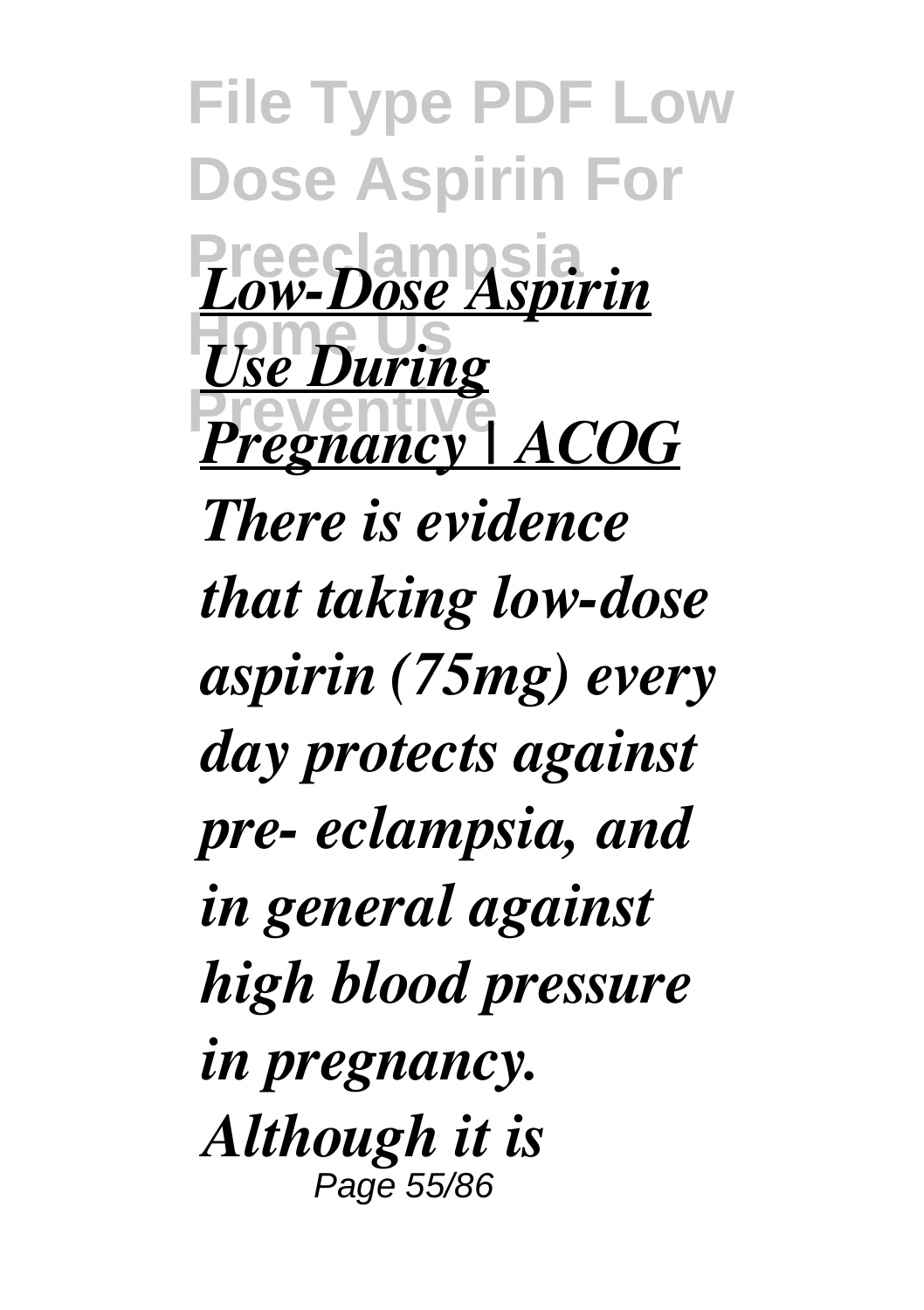**File Type PDF Low Dose Aspirin For Preeclampsia** *recommended that* **Home Us** *you take aspirin for Previously in those reasons, it is an unlicensed use of the medicine.*

*Low-dose aspirin in pregnancy to prevent pre-eclampsia Extensive research and randomised trials now suggest* Page 56/86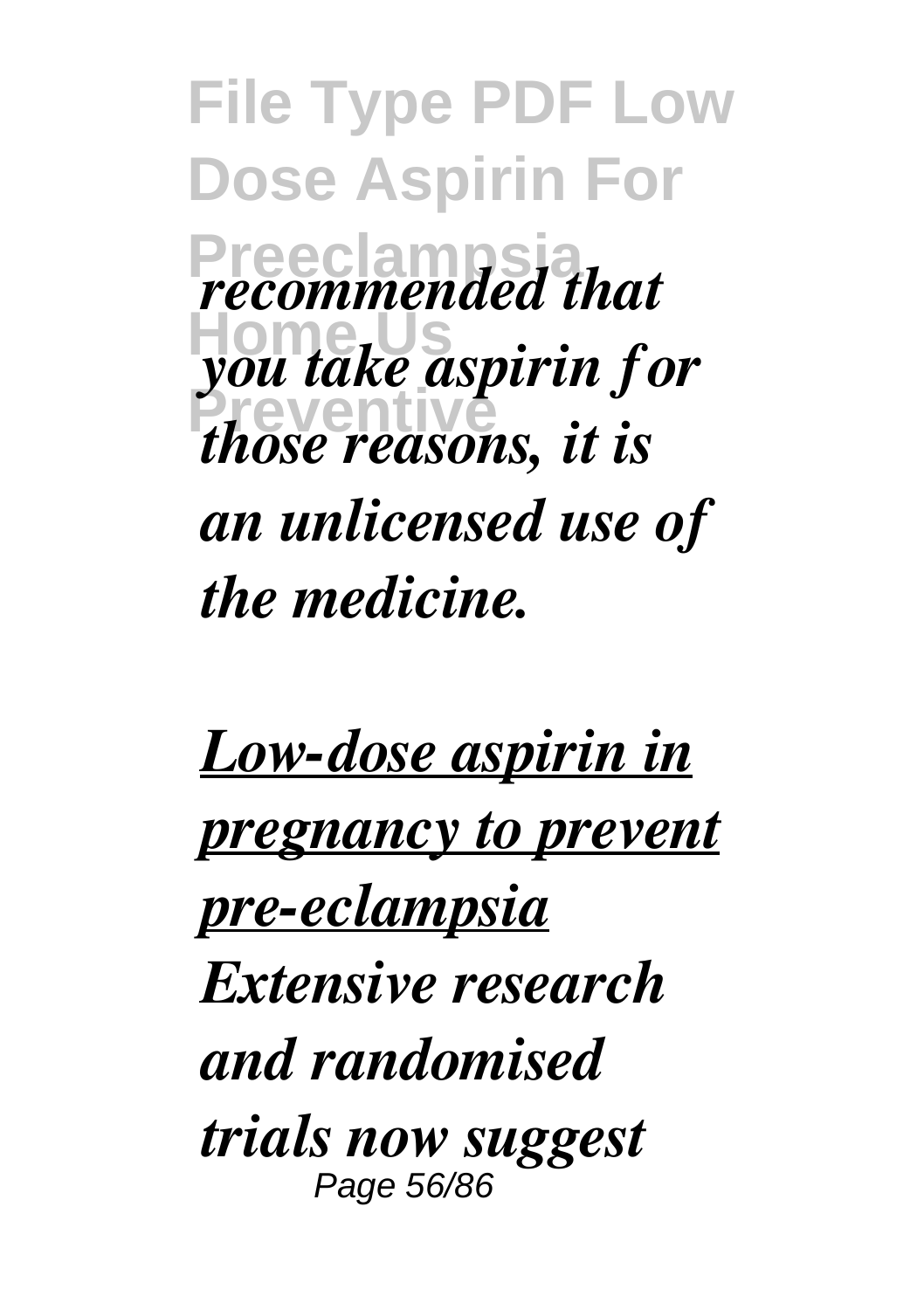**File Type PDF Low Dose Aspirin For Preeclampsia** *that 75mg low-dose* **Home Us** *aspirin taken daily is linked to a reduction in risk of developing preeclampsia.*

*Low-dose aspirin can help prevent preeclampsia Low-dose aspirin ranges from 60-150* Page 57/86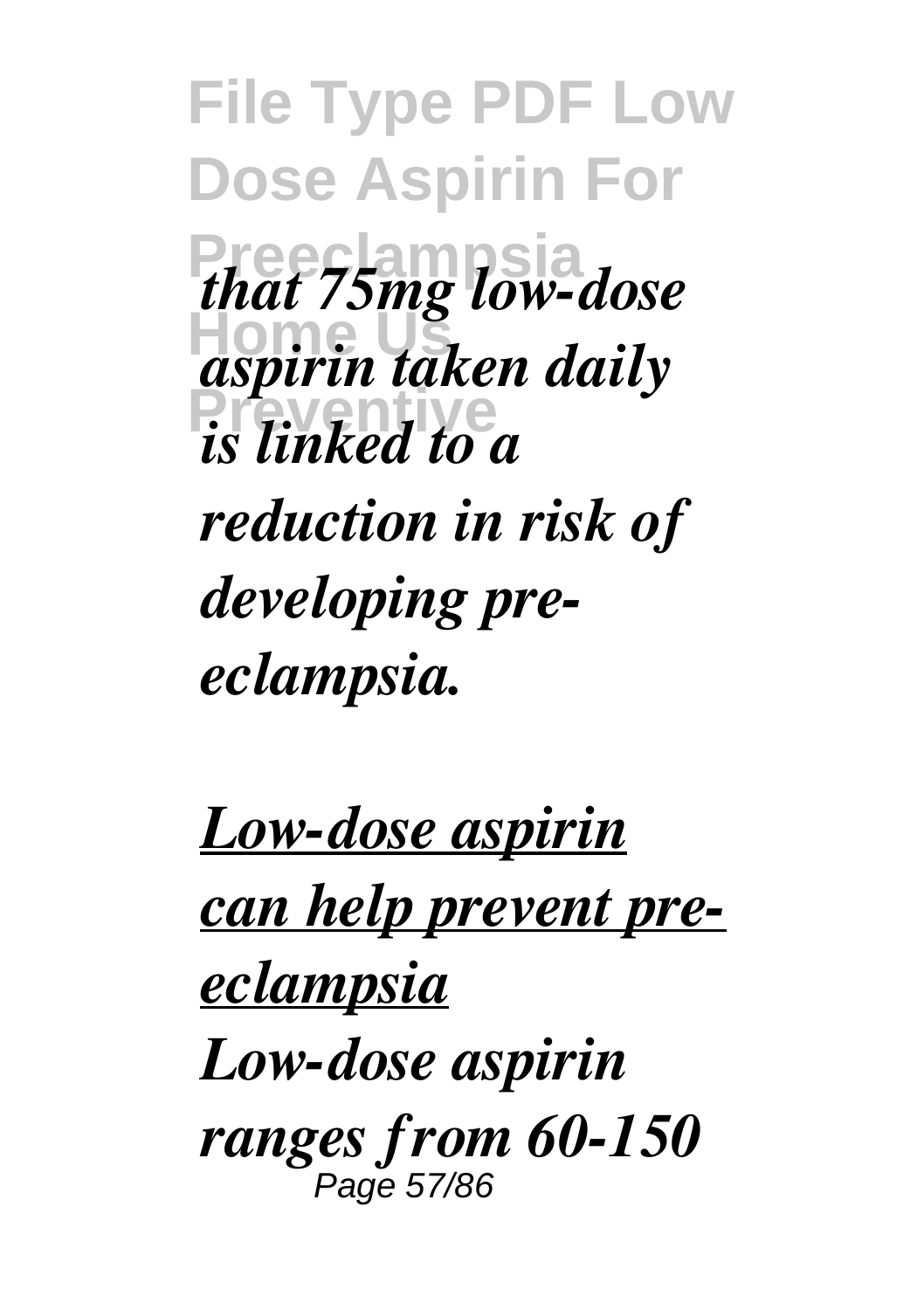**File Type PDF Low Dose Aspirin For Preeclampsia** *mg daily but, in the Home United States, the usual dose is a 81-mg tablet. When low-dose aspirin is indicated for the prevention of preeclampsia during the prenatal period, most studies are referring to a 81-mg daily tab that is* Page 58/86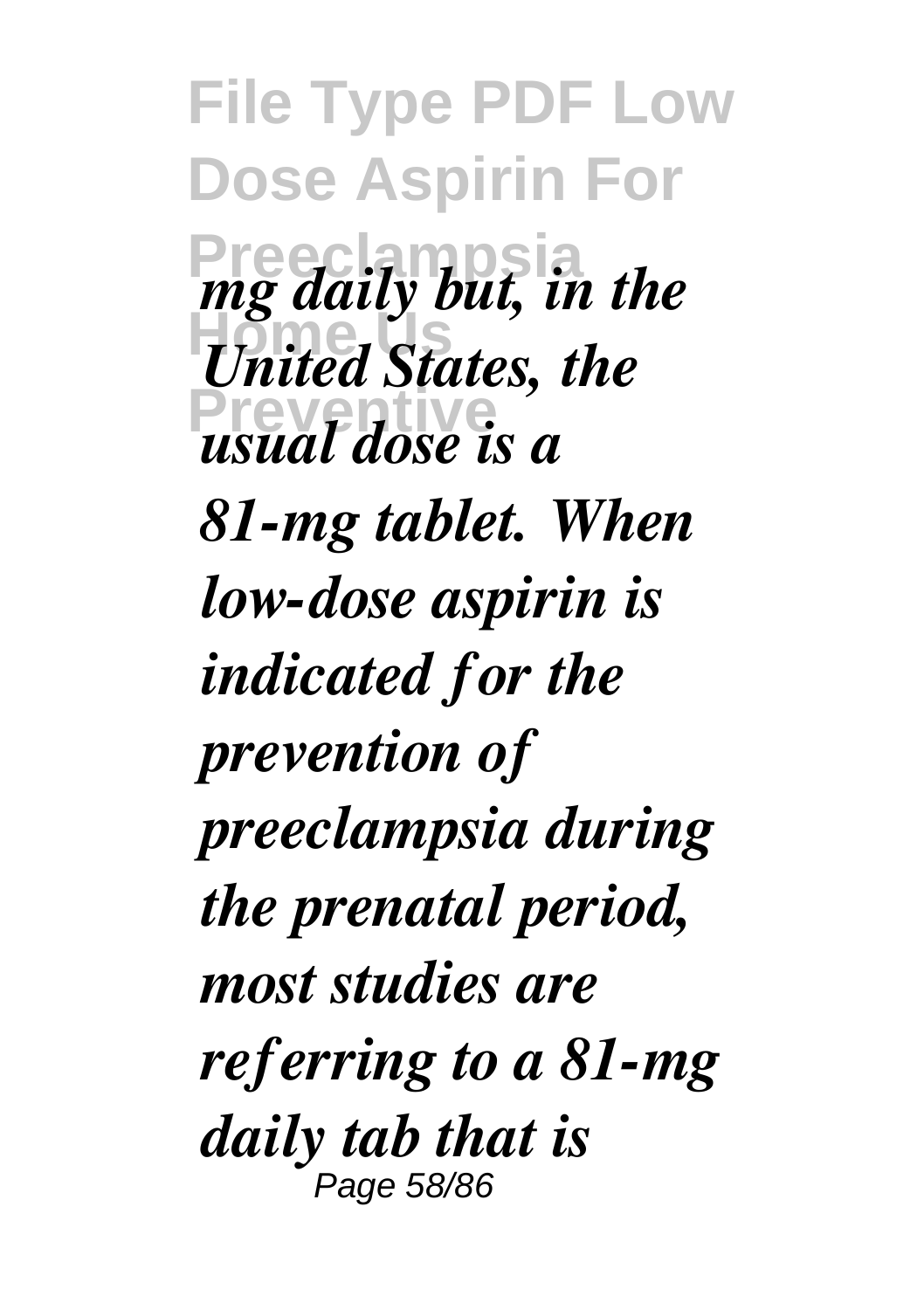**File Type PDF Low Dose Aspirin For Preeclampsia** *recommended by the* **Home Us** *American College of Philodelectricians and Gynecologists (ACOG) [i].*

*Preeclampsia - Ask About Aspirin - Preeclampsia Foundation Low-Dose Aspirin for the Prevention* Page 59/86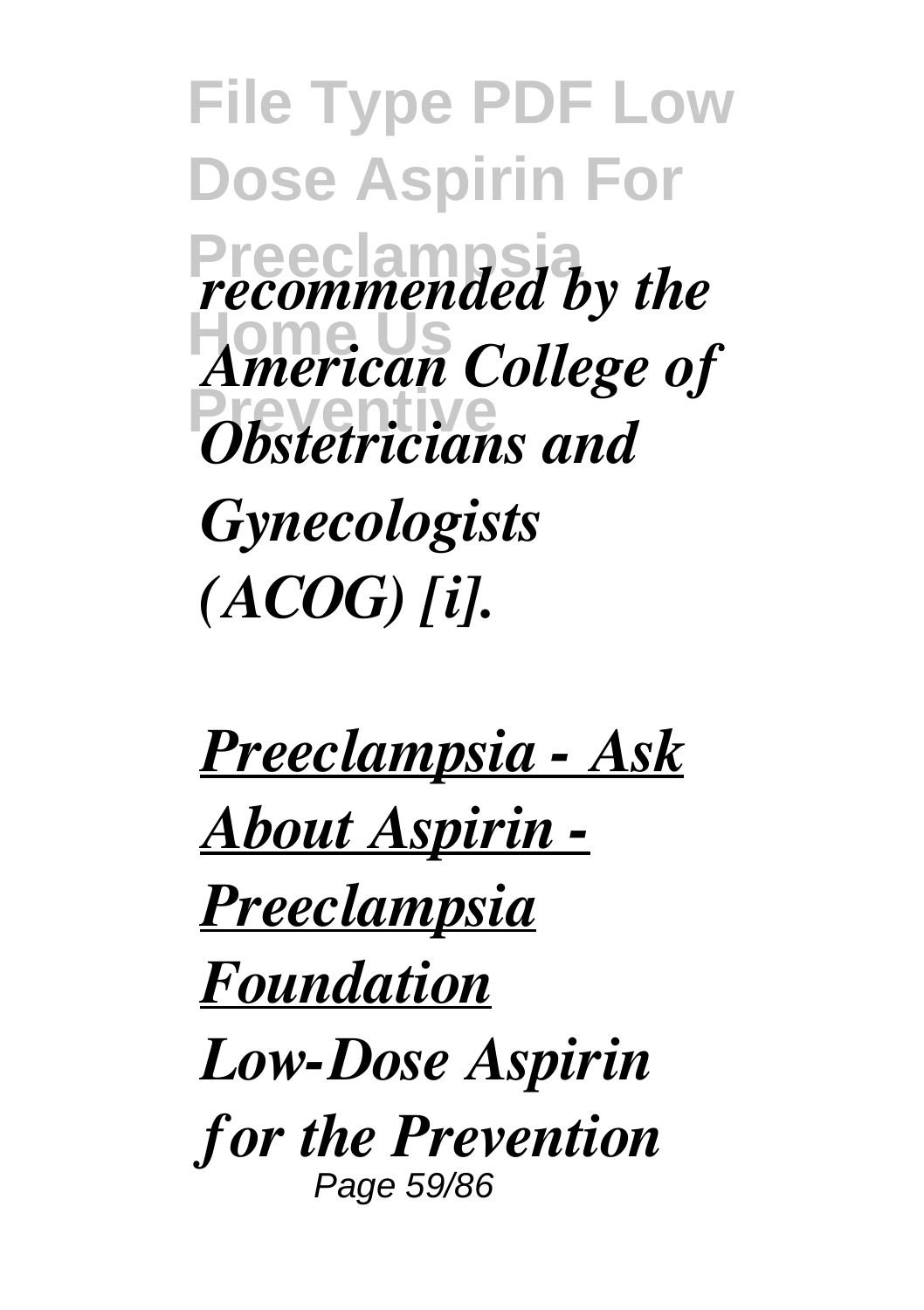**File Type PDF Low Dose Aspirin For Preeclampsia** *of Preeclampsia* **Home Us** *Preeclampsia is a* **Preventive** *hypertensive disorder specific to pregnancy that remains a significant cause of maternal and neonatal morbidity and mortality. Identification of women who are most* Page 60/86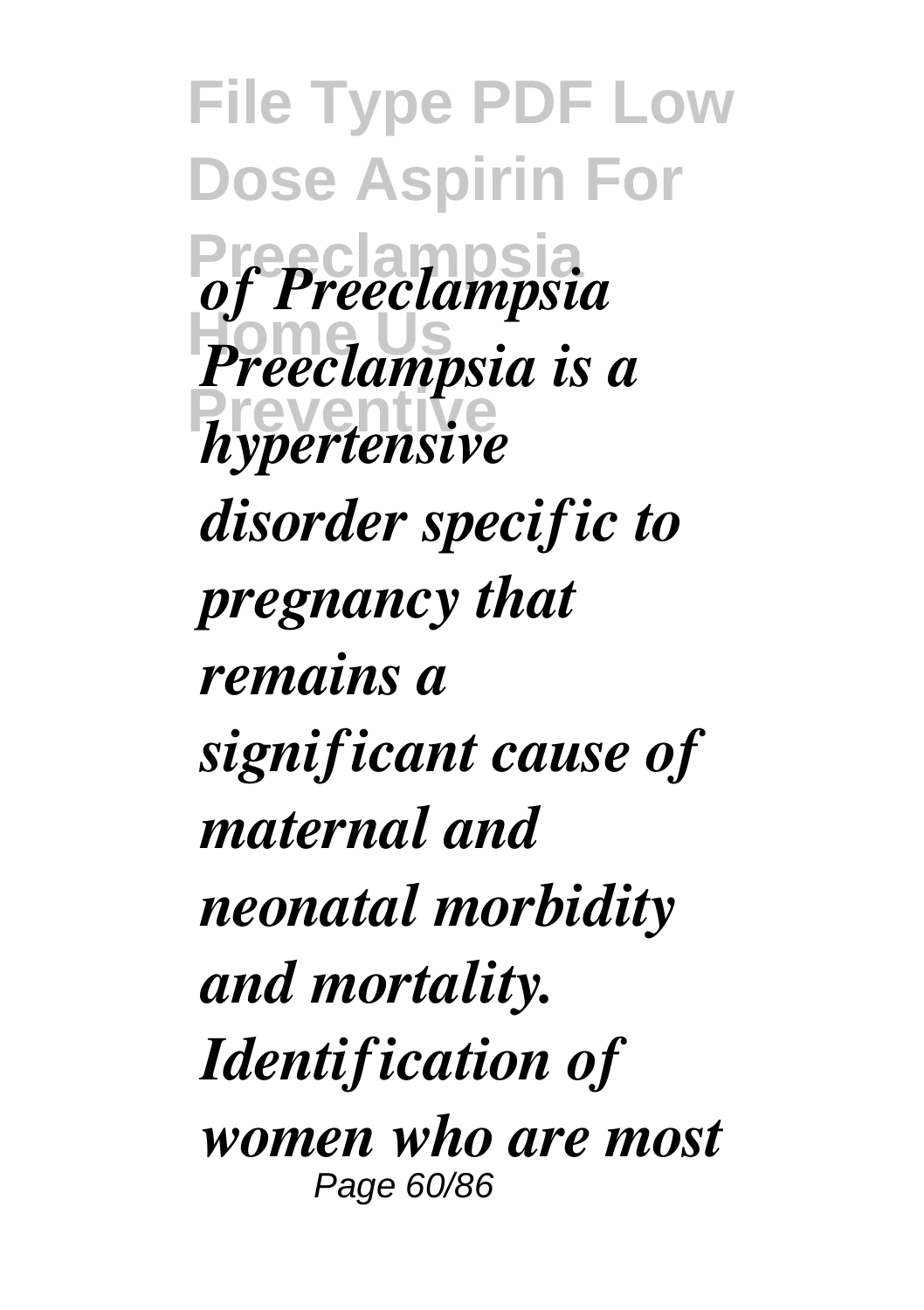**File Type PDF Low Dose Aspirin For Preeclampsia** *at risk for* **Home Us** *preeclampsia is* **Preventive** *imprecise.*

*Low-Dose Aspirin for the Prevention of Preeclampsia Low-dose aspirin for preeclampsia prevention: efficacy by ethnicity and race Study Design. This* Page 61/86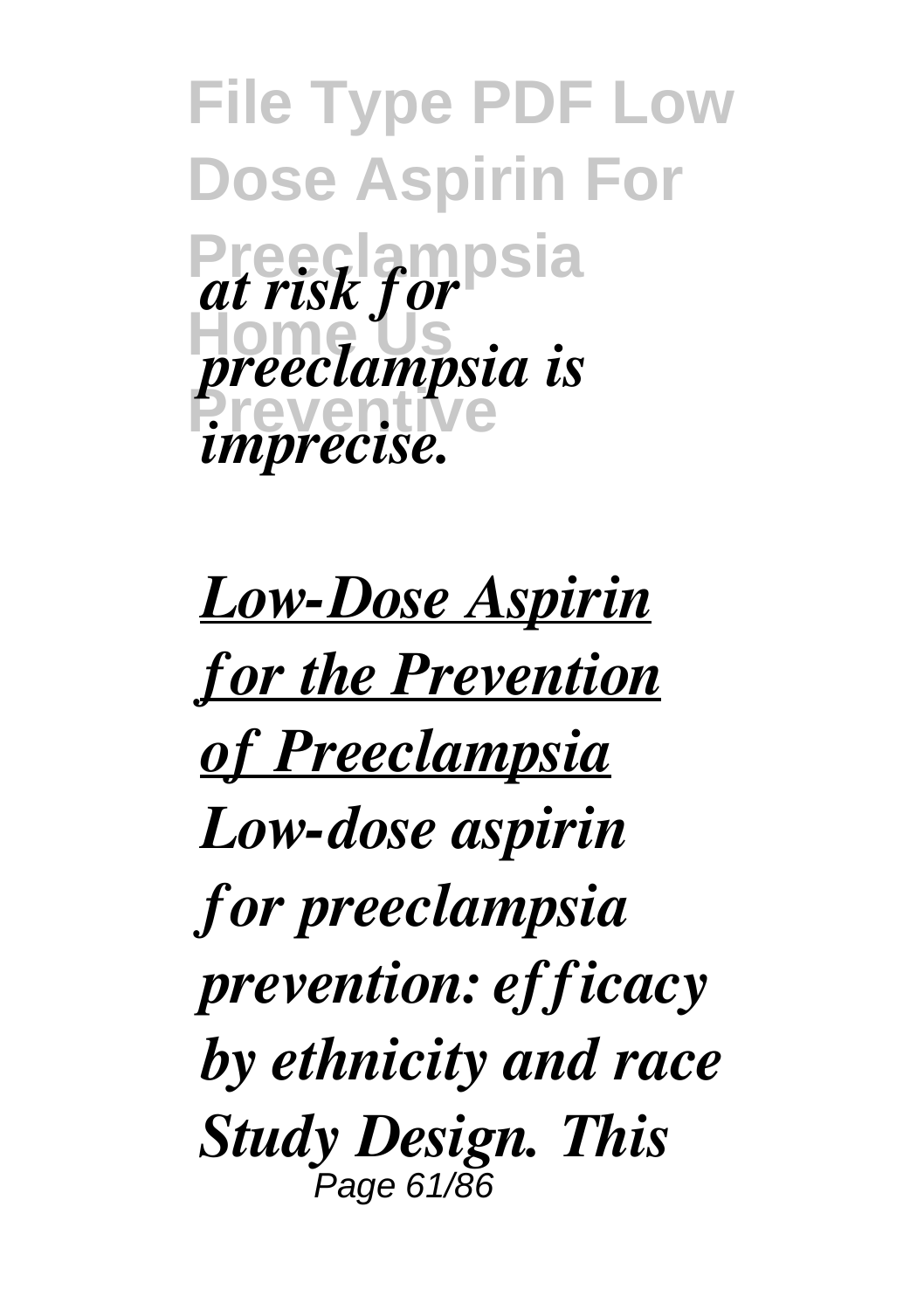**File Type PDF Low Dose Aspirin For** *is a secondary* analysis of 2 **Preventive** *randomized controlled trials previously performed by the Maternal-Fetal... Results. In the Low-Risk Aspirin trial of 3135 women, the risk of preeclampsia was significantly ...* Page 62/86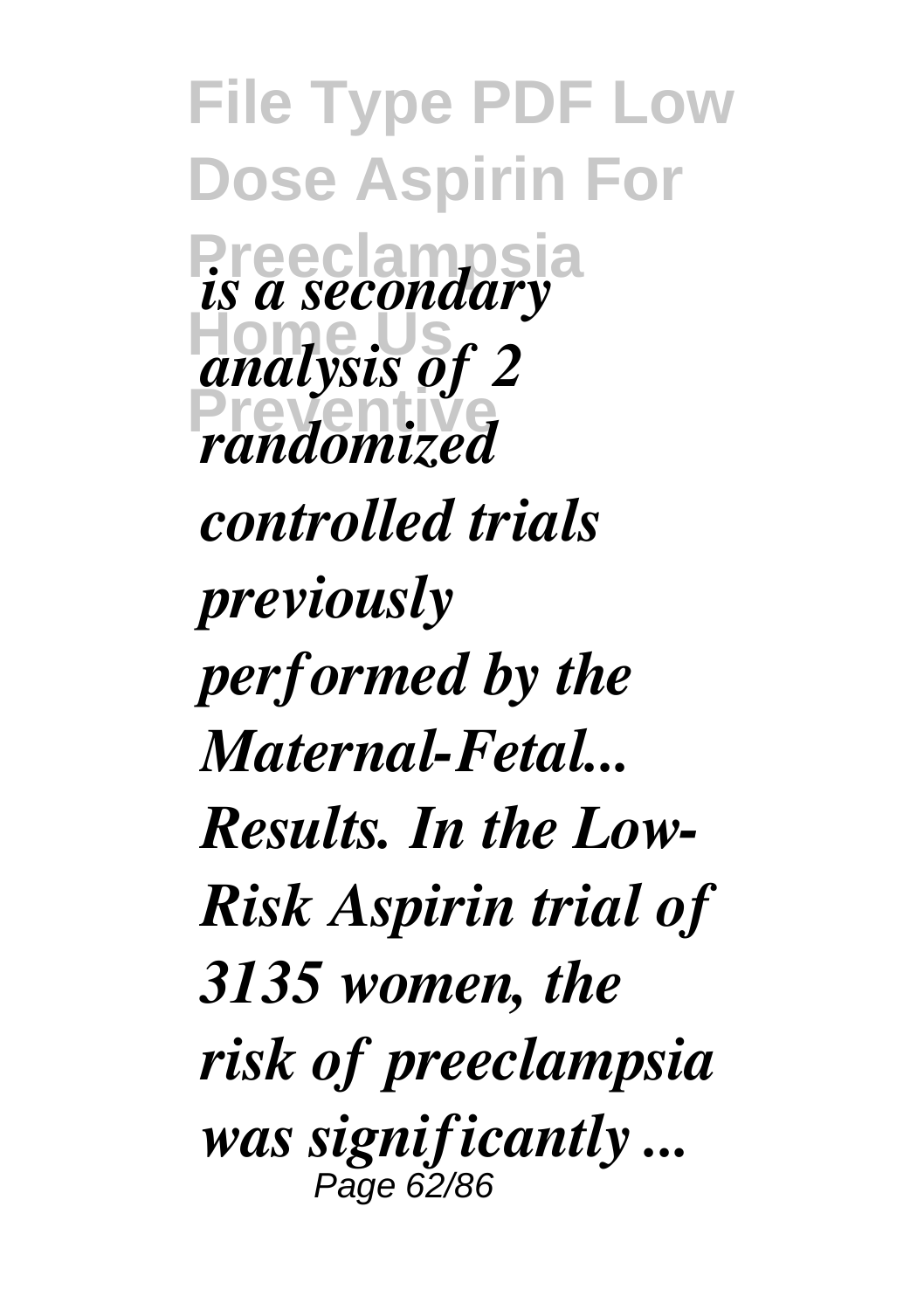**File Type PDF Low Dose Aspirin For Preeclampsia Home Us** *Low-dose aspirin <u>for preeclampsia</u> prevention: efficacy by ... Low-Dose Aspirin For High-Risk Pregnancy This page is in the process of being updated to reflect new advice and* Page 63/86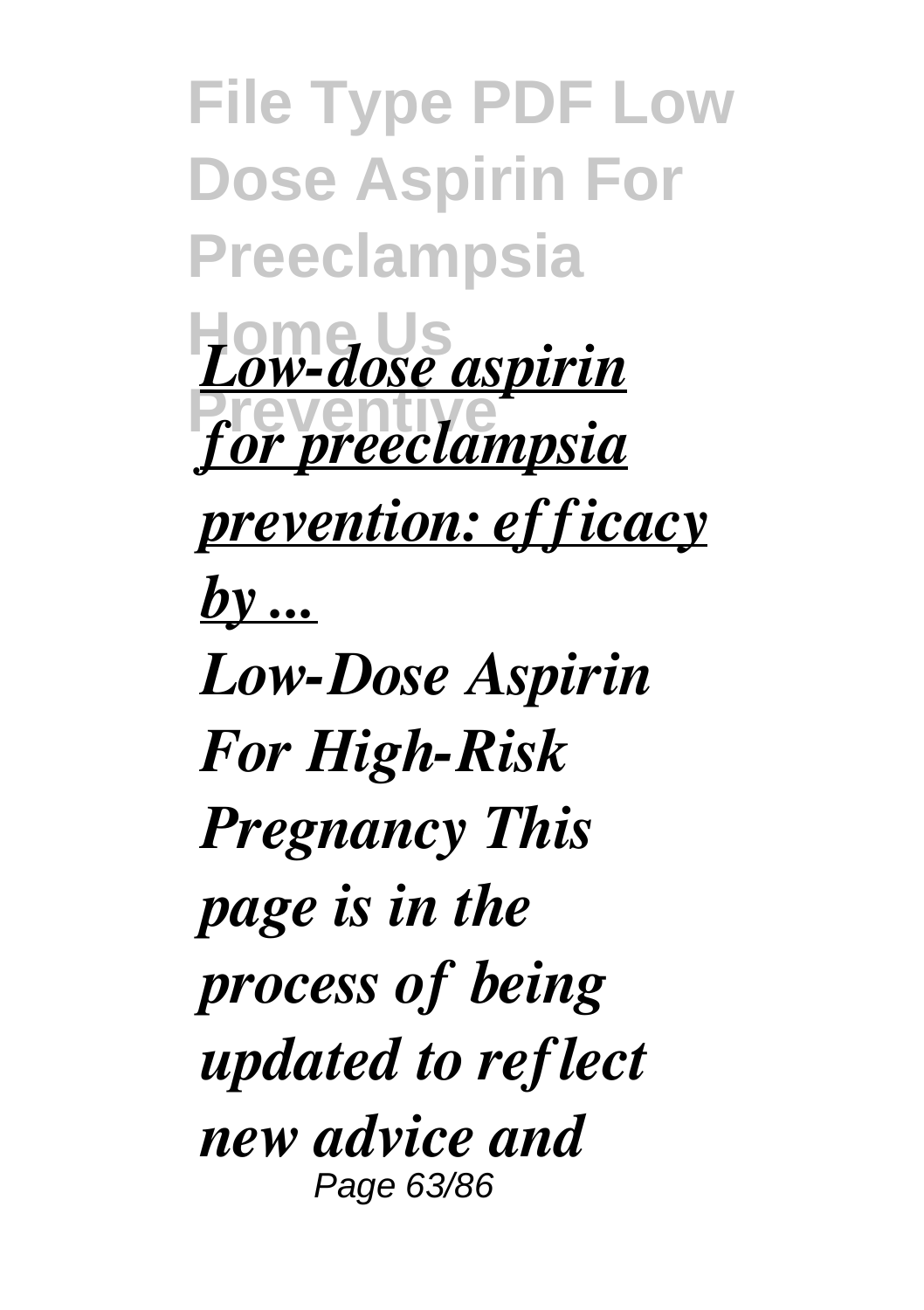**File Type PDF Low Dose Aspirin For Preeclampsia** *guidelines. The* **Home Us** *Current Guidelines* **Preventive** *from NICE Advise pregnant women with more than 1 moderate risk factor for pre-eclampsia to take 75–150 mg of aspirin [ 1] daily from 12 weeks until the birth of the baby.* Page 64/86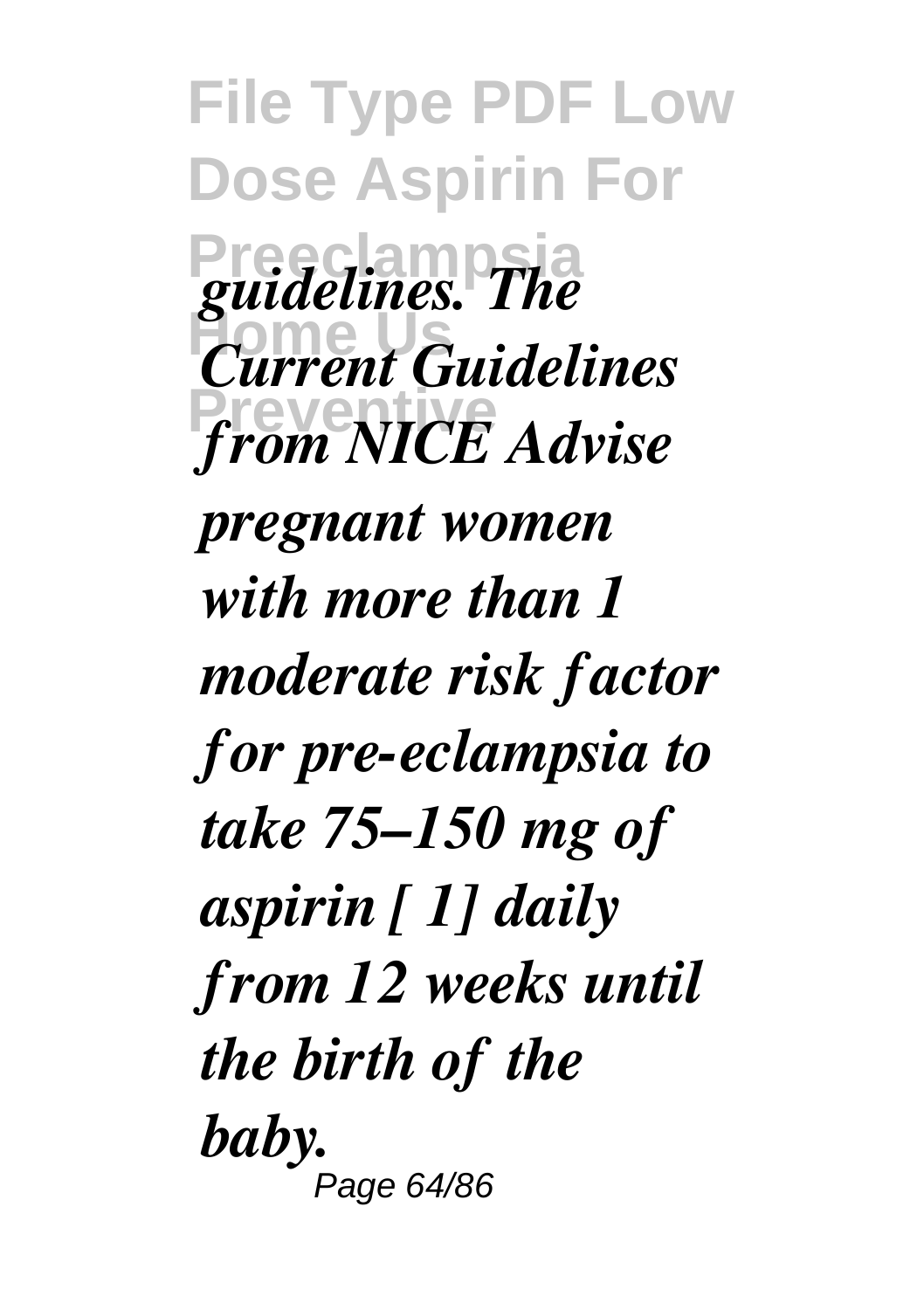**File Type PDF Low Dose Aspirin For Preeclampsia Home Us** *Low-Dose Aspirin* **Press For High-Risk** *Pregnancy | Action on Pre ... Study results found that 1.6 percent of the women taking the 150 mg dose of aspirin developed preterm preeclampsia, while* Page 65/86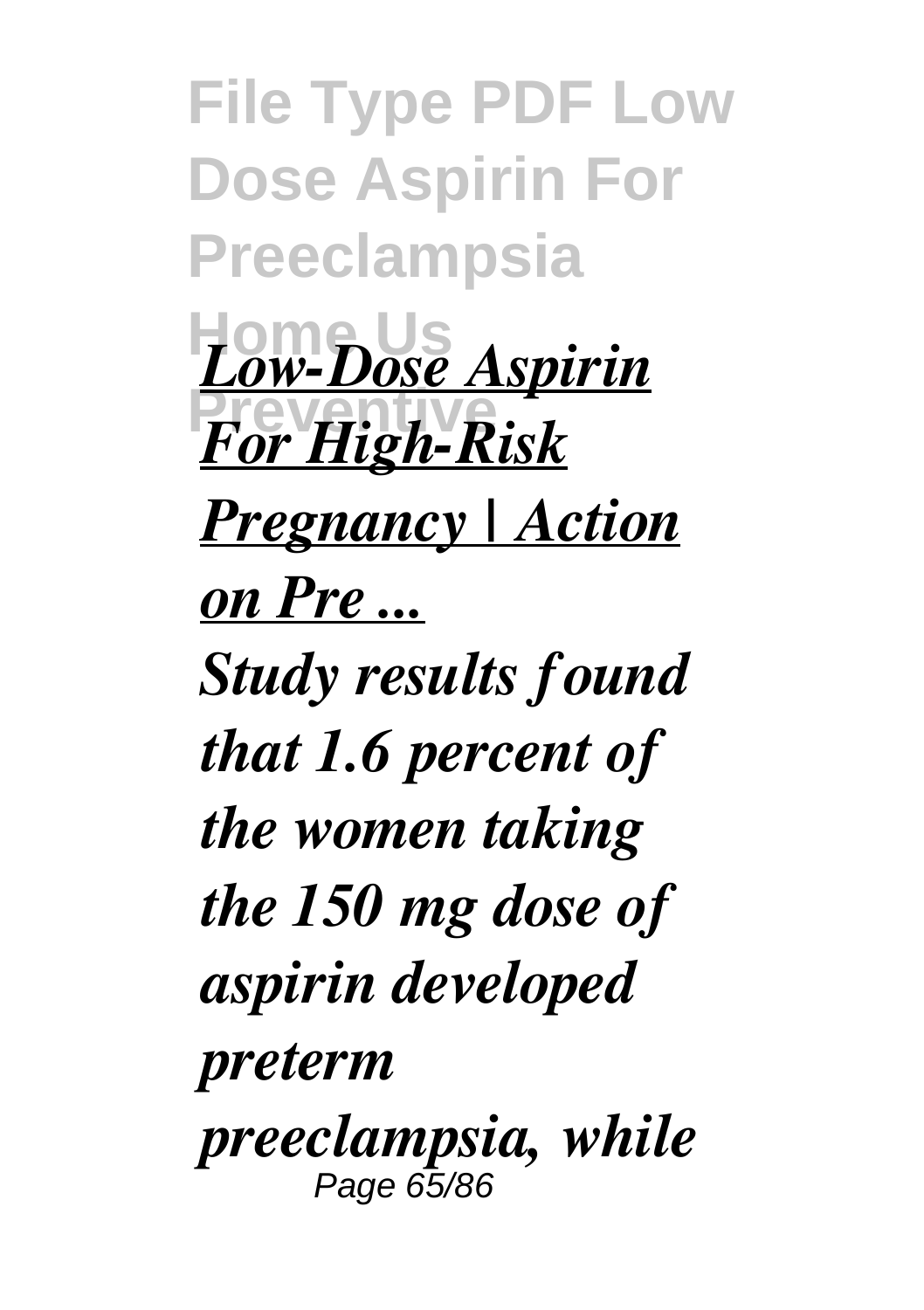**File Type PDF Low Dose Aspirin For 4.3 percent of the** *Homen taking the* **Preventive** *placebo developed the life-threatening disorder. Why it Matters: Preeclampsia is a critical contributing factor to the loss of mothers and babies during childbirth.*

Page 66/86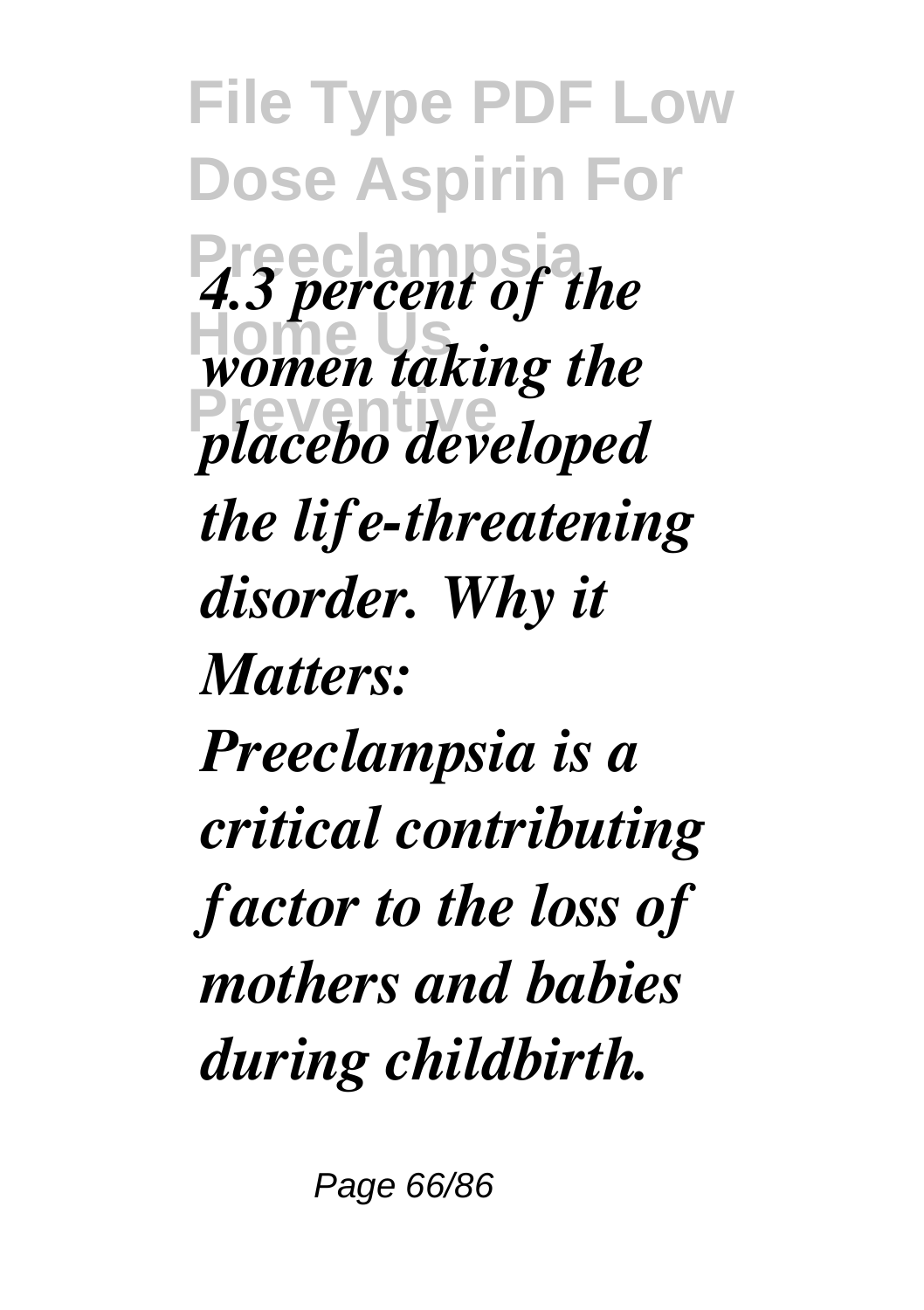**File Type PDF Low Dose Aspirin For Preeclampsia** *Preeclampsia - Low-***Dose Aspirin** *Continues To Prove* 

*...*

*1.1.3 Advise pregnant women with more than 1 moderate risk factor for pre-eclampsia to take 75–150 mg of aspirin [ 1] daily from 12 weeks until* Page 67/86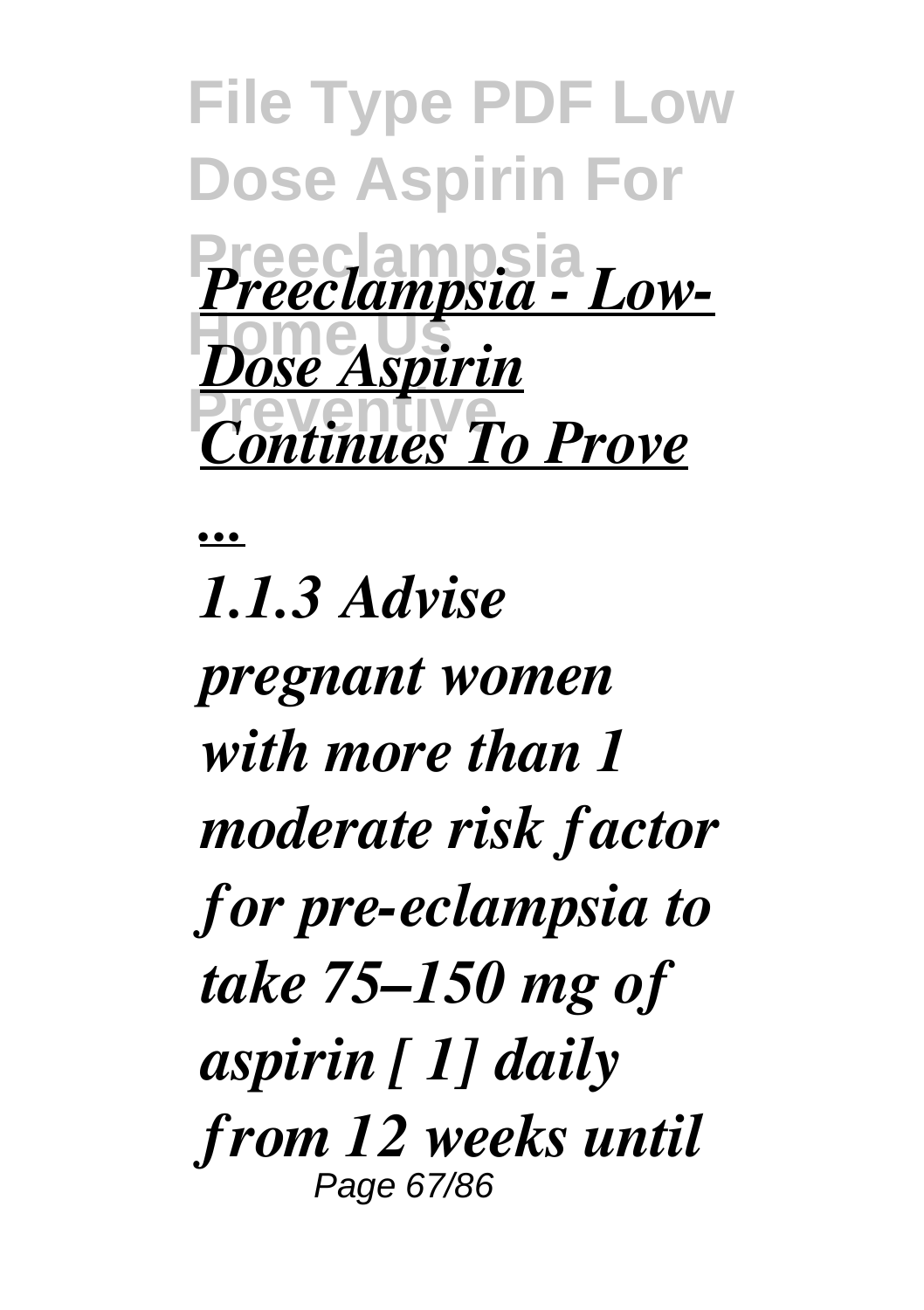**File Type PDF Low Dose Aspirin For** *the birth of the* **Home Us** *baby. Factors <u>indicating</u>* moderate *risk are:*

*Recommendations | Hypertension in pregnancy: diagnosis and ... Daily low-dose aspirin makes the blood less sticky and* Page 68/86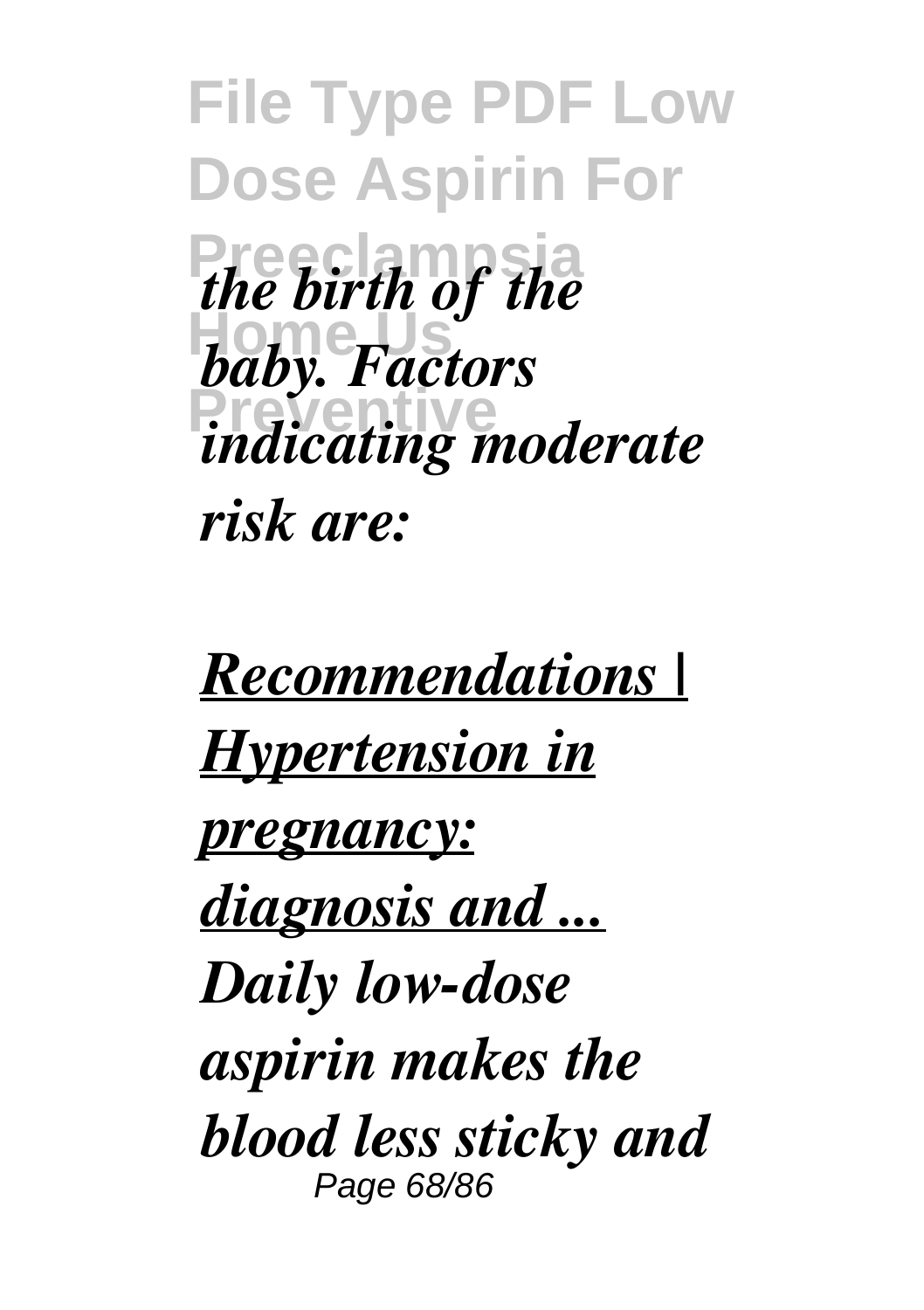**File Type PDF Low Dose Aspirin For** *helps to prevent* **Home Us** *heart attacks and* **Preventive** *stroke. It's usual to take a dose of 75mg once a day. Sometimes doses may be higher. It's best to take low-dose aspirin with food so it doesn't upset your stomach.*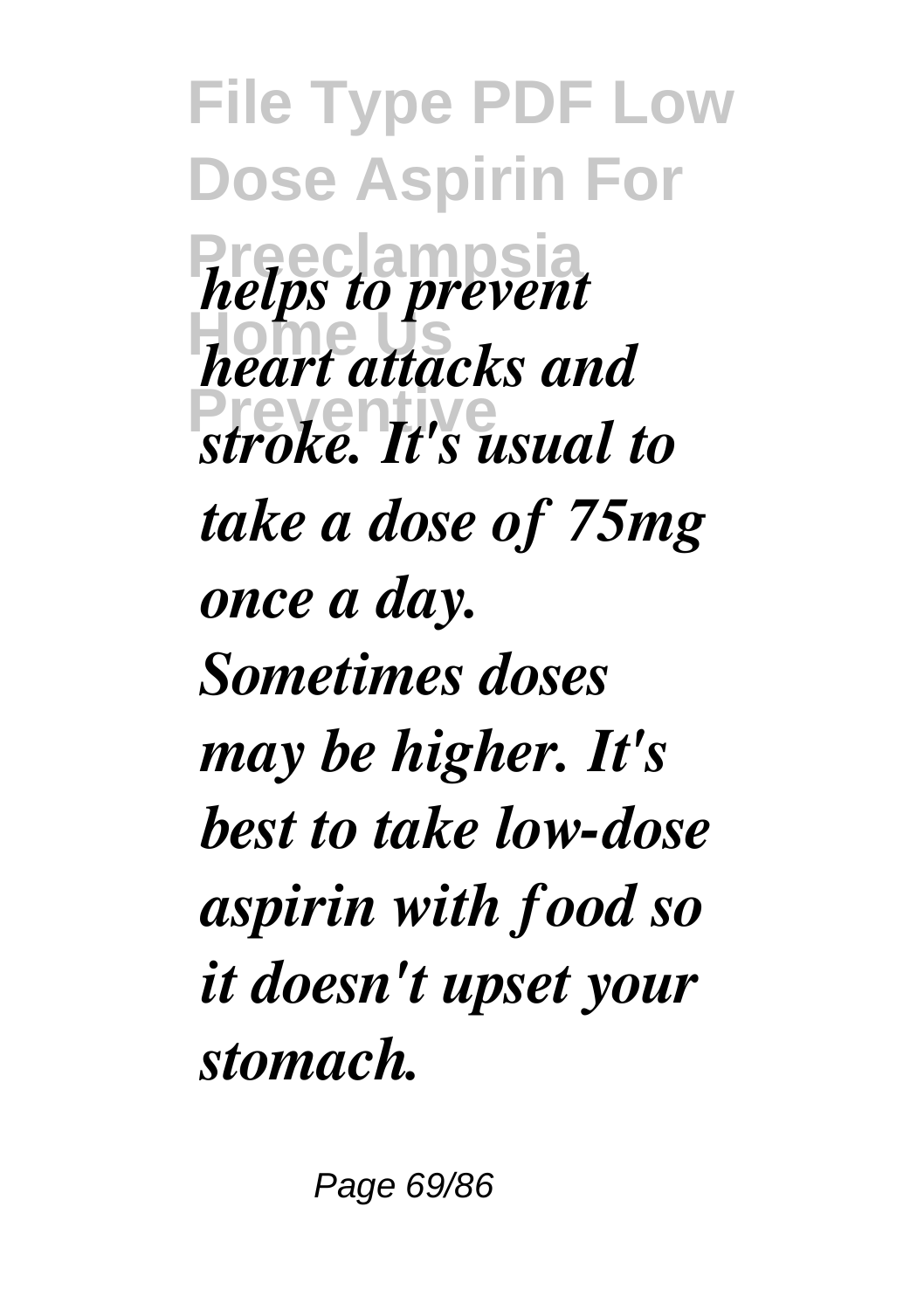**File Type PDF Low Dose Aspirin For** *Aspirin: low dose to Prevent heart* **Preventive** *attacks and stroke - NHS Low dose aspirin started before 16 weeks gestation and calcium supplementation after 20 weeks gestation in lowintake populations* Page 70/86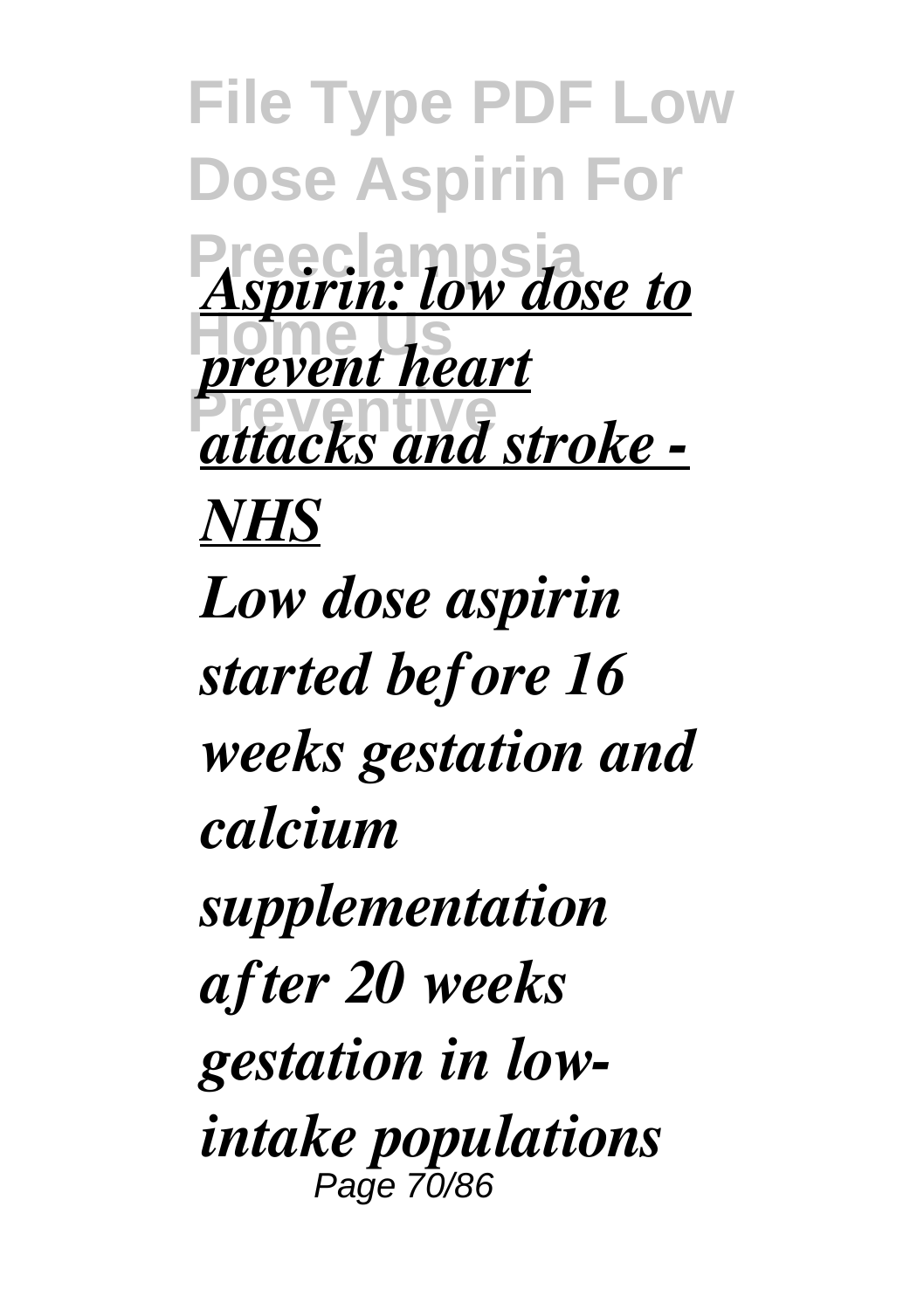**File Type PDF Low Dose Aspirin For Preeclampside Can prevent the onset** *of pre-eclampsia in* **Preventive** *pregnancies at risk of the condition, states a new review published today in The Obstetrician & Gynaecologist (TOG). It is also possible to assess a woman's risk of developing pre-*Page 71/86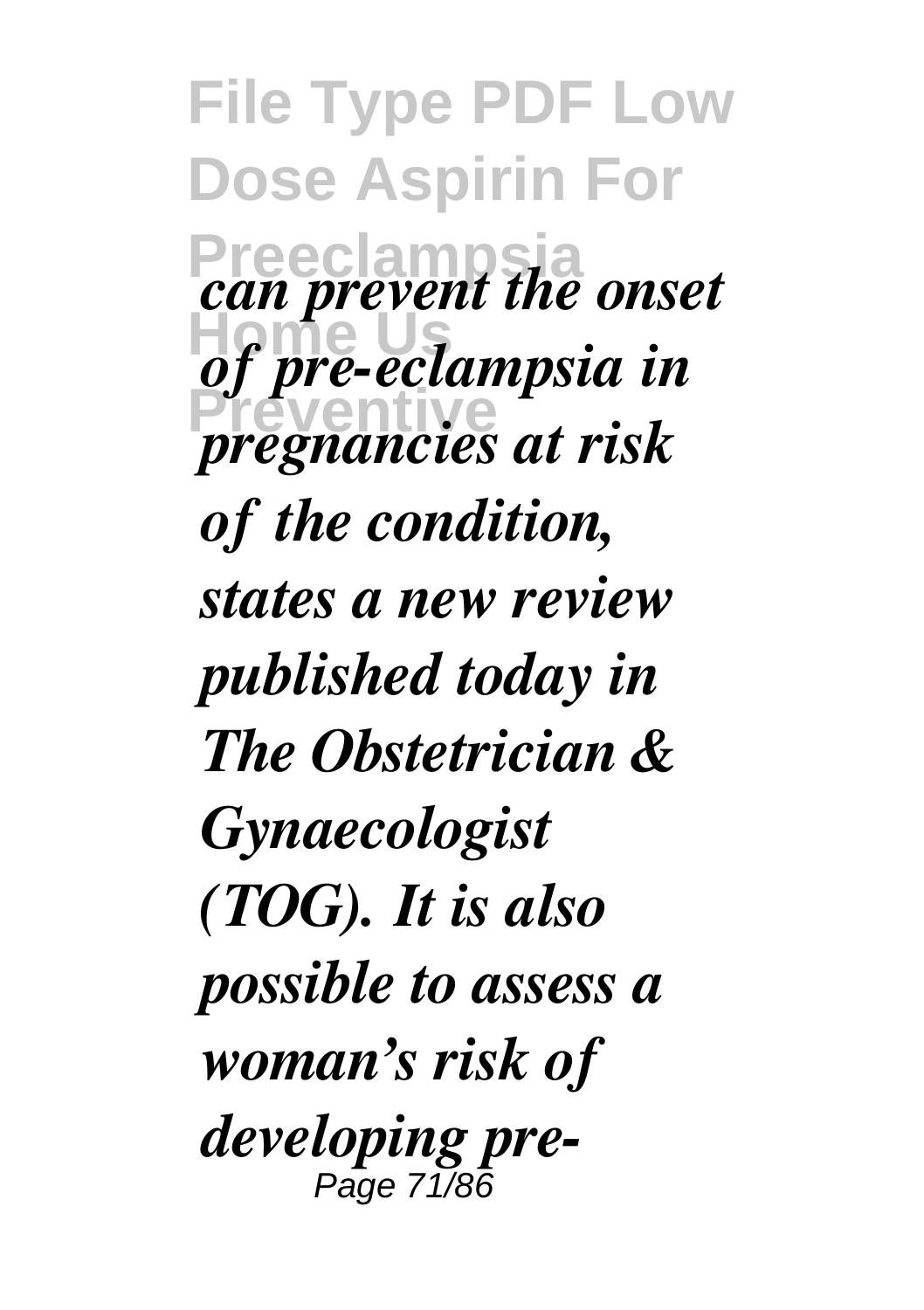**File Type PDF Low Dose Aspirin For Preeclampsia** *eclampsia from as* **Home Us** *early as 11 weeks of pregnancy, say the authors.*

*TOG release: Low dose aspirin and calcium supplementation ... The daily recommended aspirin dosage for* Page 72/86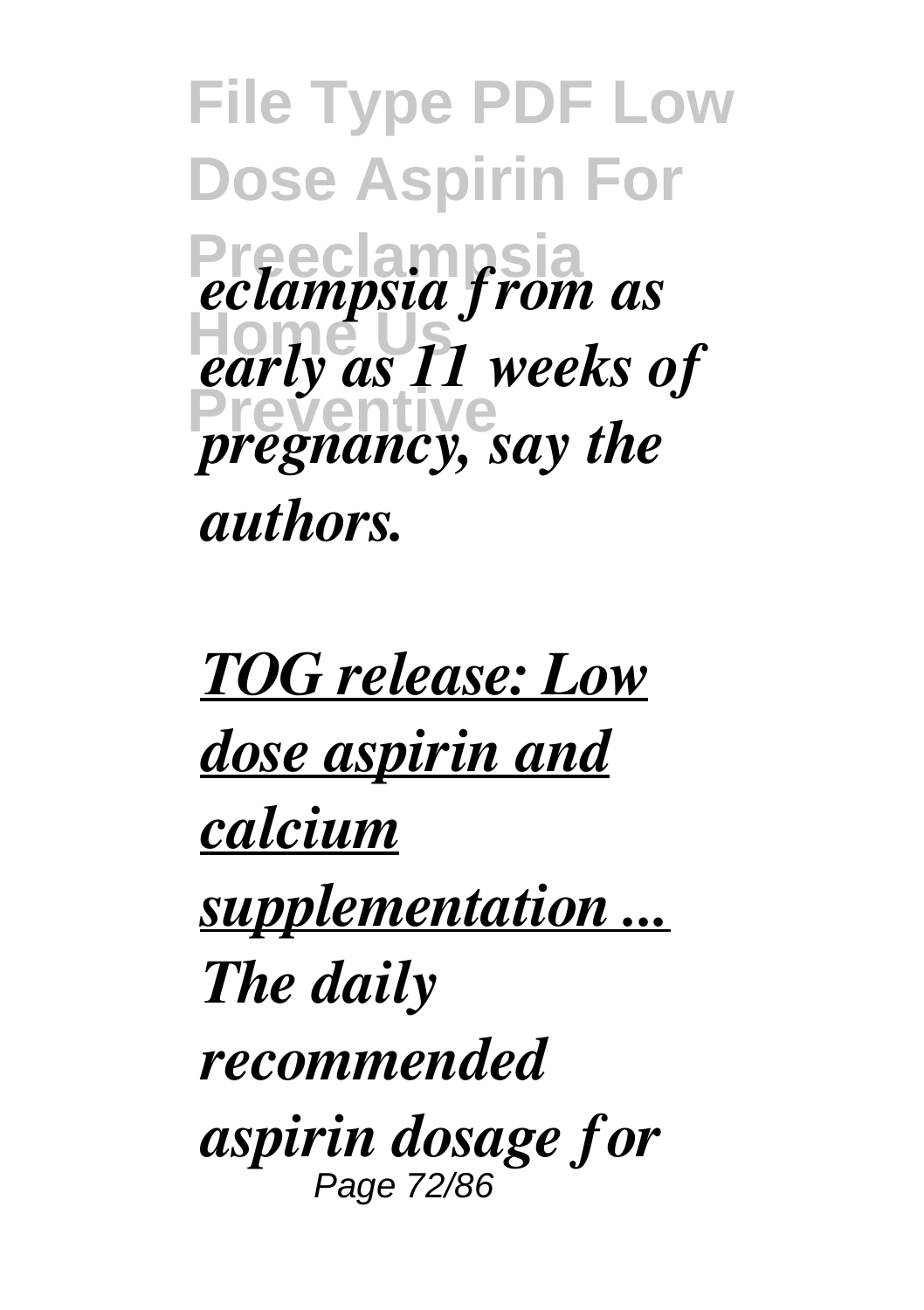**File Type PDF Low Dose Aspirin For Preeclampsia** *at-risk pregnant women is 81mg,* **Preventive** *about a quarter of the amount you might take in a single dose used for pain relief. For preeclampsia prevention, ACOG recommends starting the dosage during the second trimester.* Page 73/86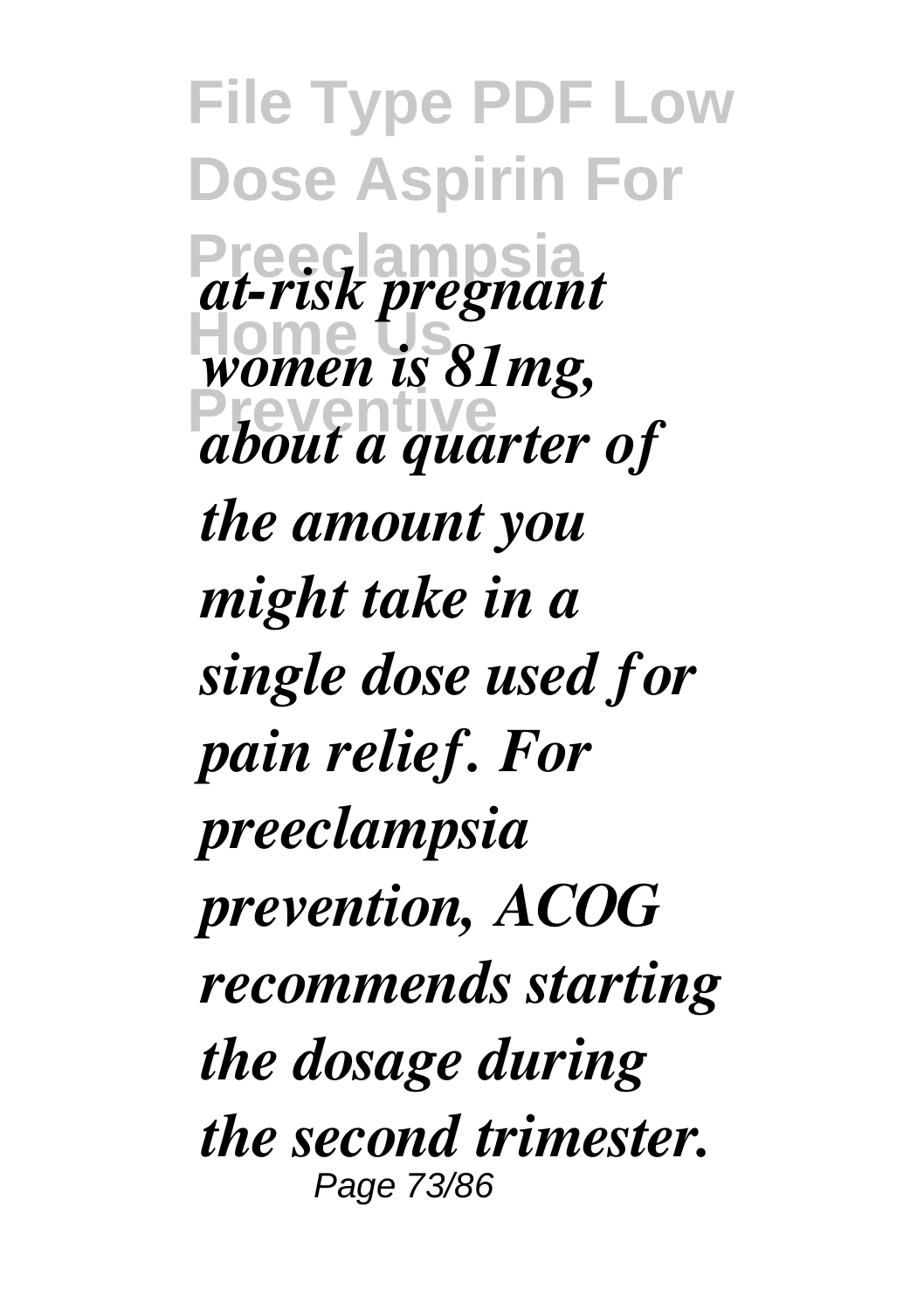**File Type PDF Low Dose Aspirin For Research shows this Home Us** *low dosage poses* **Preventive** *little risk to you or your baby.*

*Taking daily, lowdose aspirin can reduce preeclampsia*

*...*

*Background Although low-dose aspirin has been* Page 74/86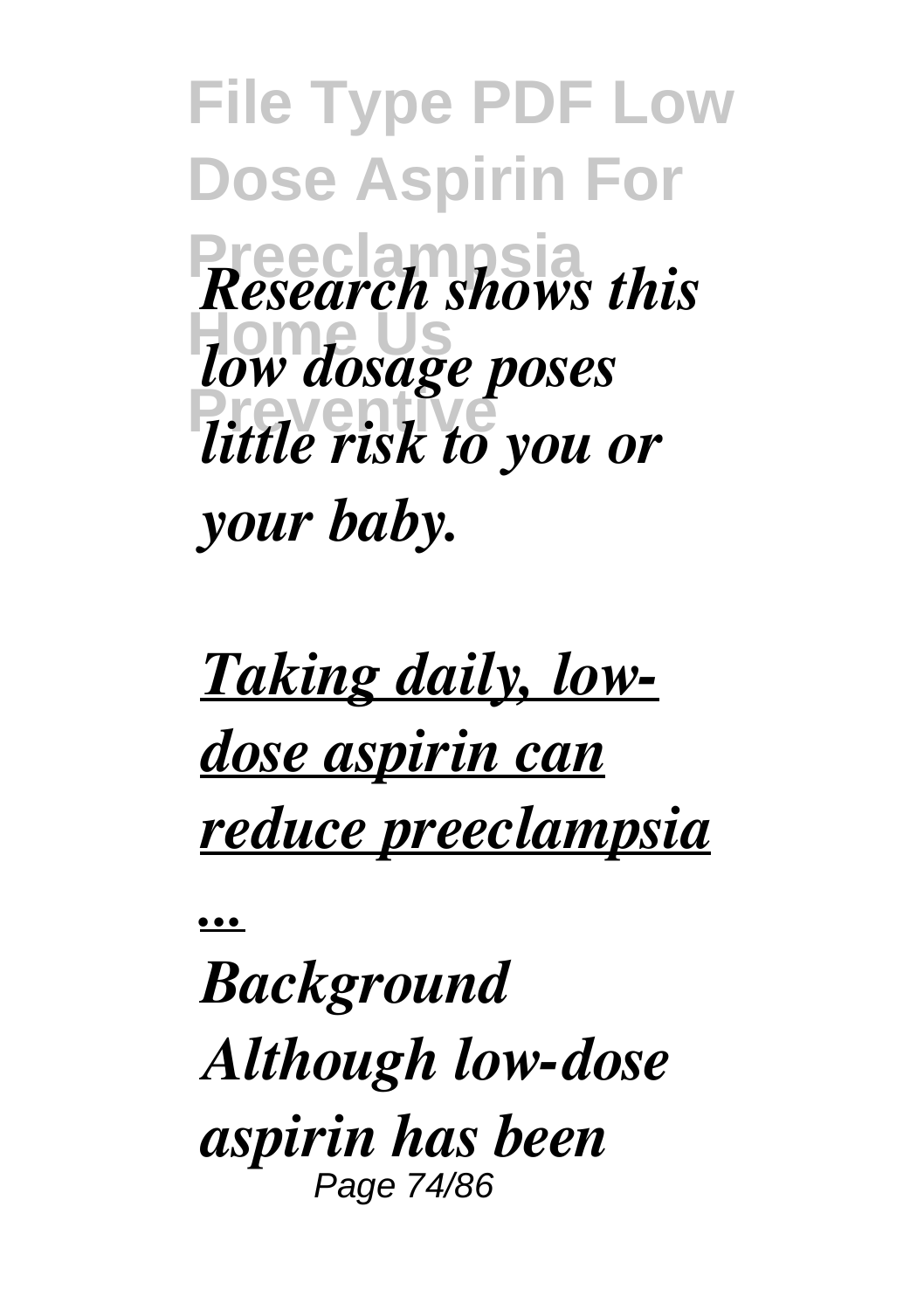**File Type PDF Low Dose Aspirin For Preported to reduce** *<i>Home Homeincidence of* **Preventive** *preeclampsia among women at high risk for this complication, its efficacy and safety in healthy, nulliparous...*

*Prevention of Preeclampsia with* Page 75/86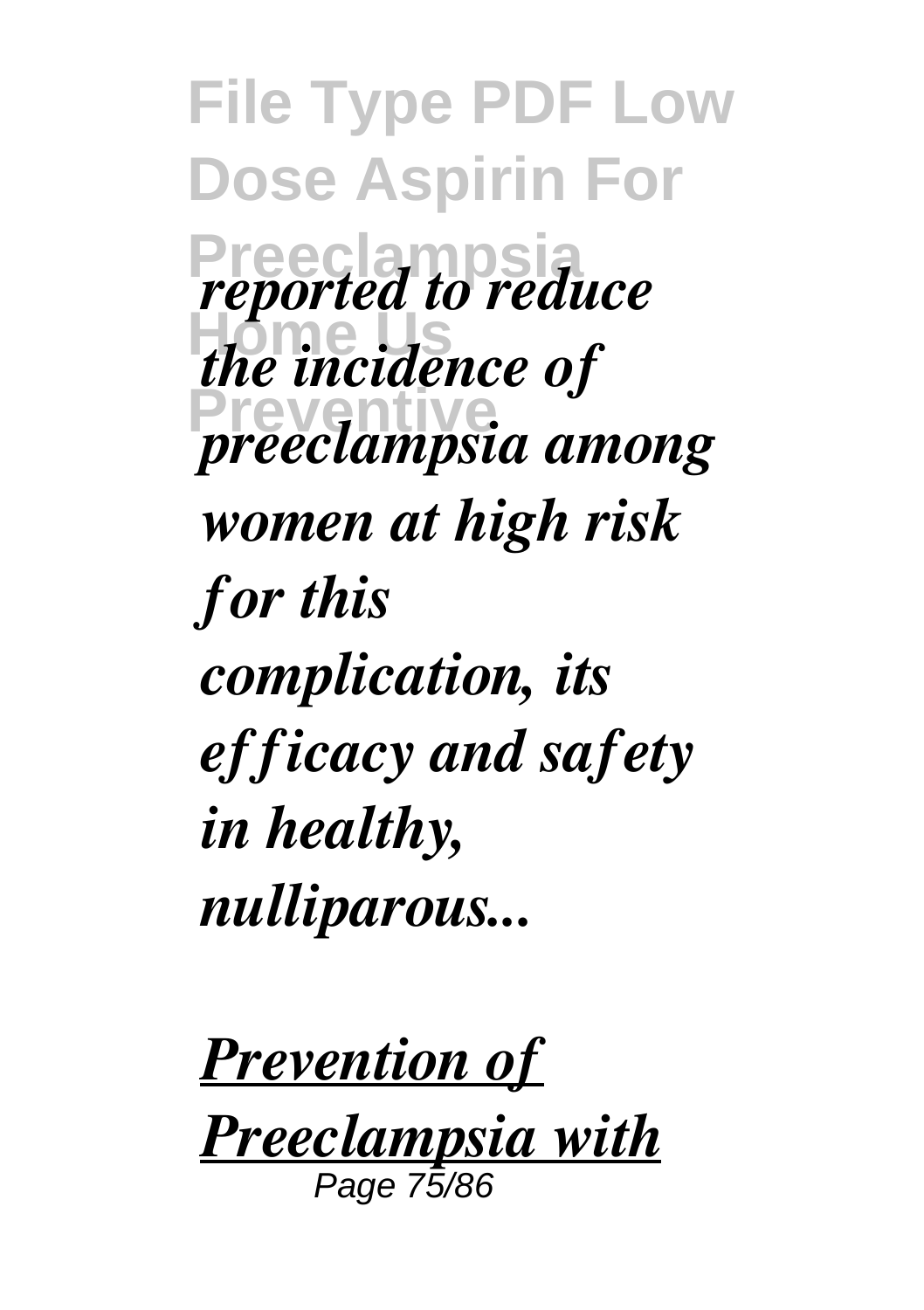**File Type PDF Low Dose Aspirin For Preeclampsia Home Us Preventive** *Low-Dose Aspirin in ... you're expecting multiple babies, such as twins or triplets If you're considered to be at a high risk of developing preeclampsia, you may be advised to take a 75mg dose of* Page 76/86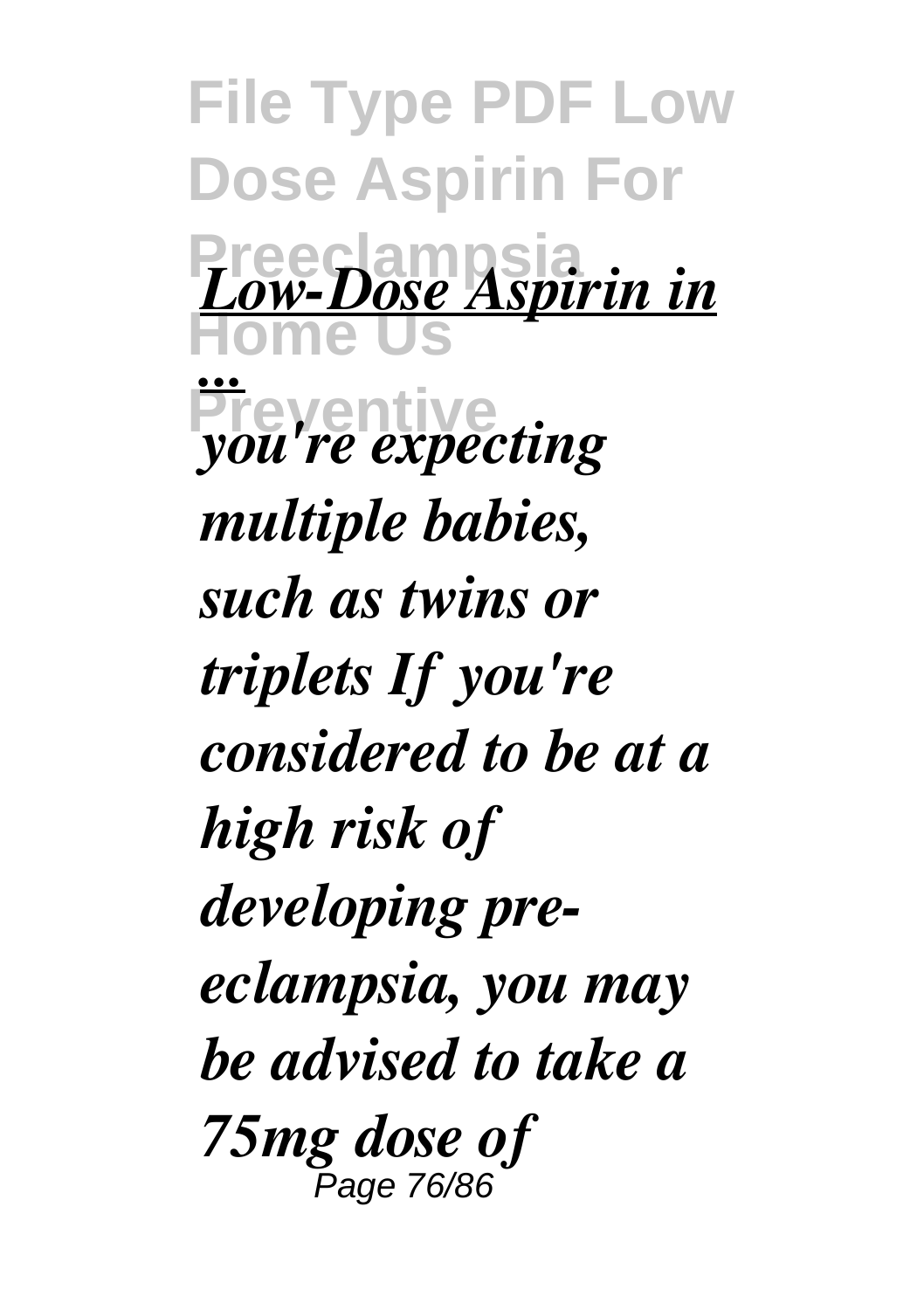**File Type PDF Low Dose Aspirin For Preeclampsia** *aspirin (baby aspirin* **Home Us** *or low-dose aspirin)* **Preventive** *every day during your pregnancy from when you're 12 weeks pregnant until your baby is born.*

*Pre-eclampsia - Causes - NHS*

*Low‐dose aspirin* Page 77/86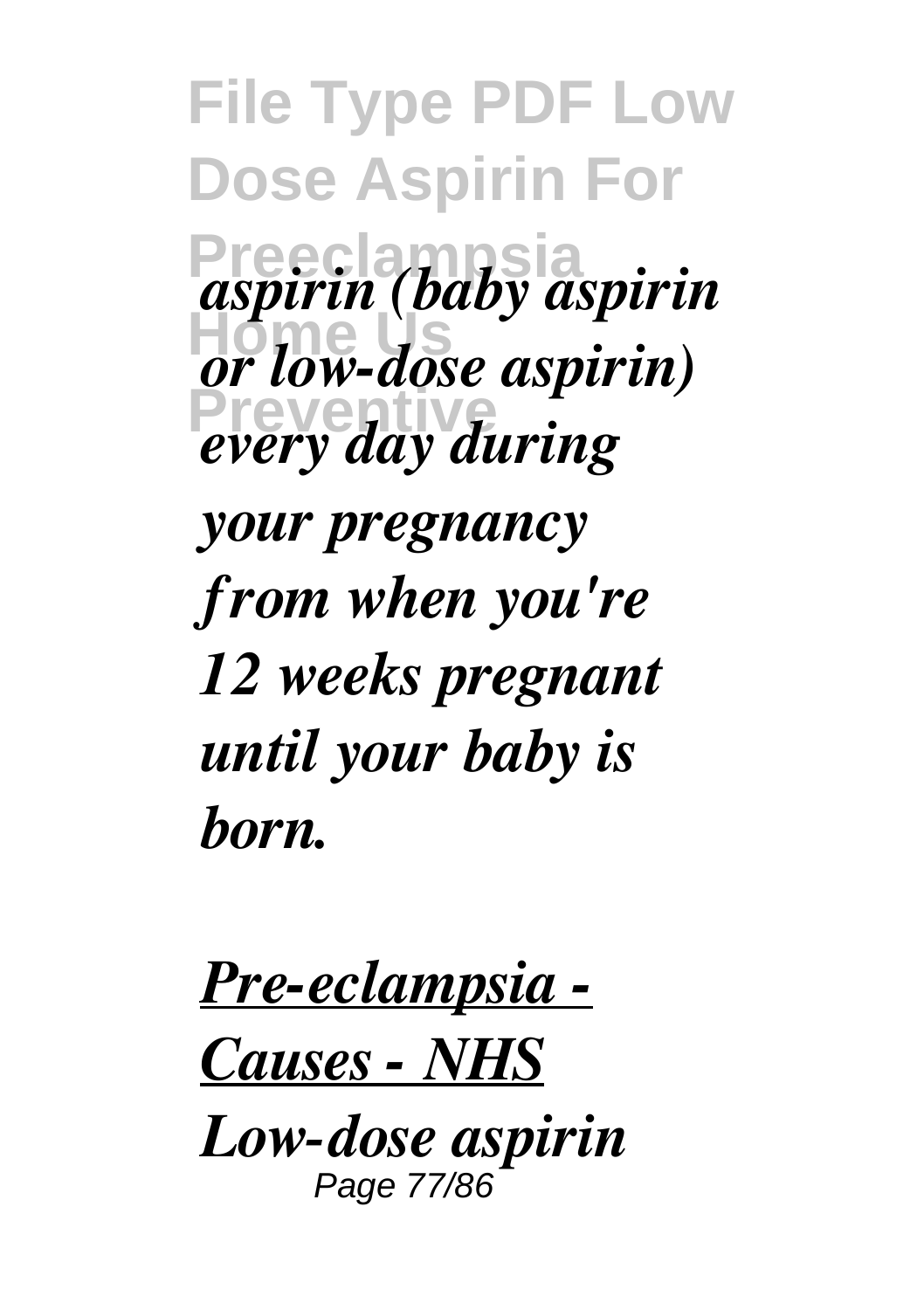**File Type PDF Low Dose Aspirin For Preeclampsia** *(LDA) prophylaxis* **Home Us** *has been shown to* **Preventive** *reduce women's preeclampsia risk. Evidence regarding LDA adherence rates of pregnant women is based almost exclusively on clinical trials, giving a potentially biased picture.* Page 78/86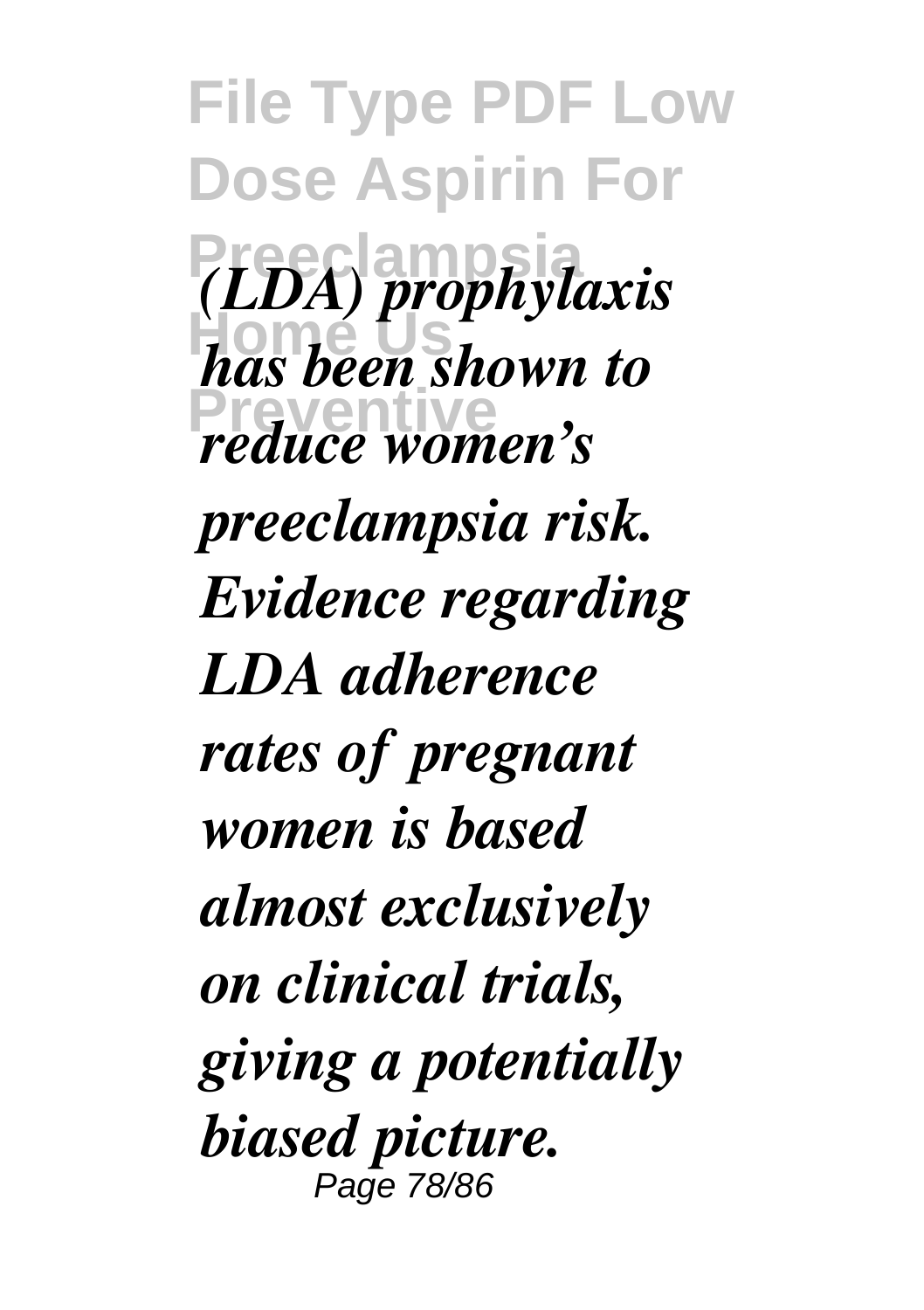**File Type PDF Low Dose Aspirin For Moreover, these Home Us** *studies do not report* **Preventive** *on determinants of adherence.*

*Low‐dose‐aspirin usage among women with an increased ... Doctors are recommending low dose aspirin of 100 – 150 mg daily,* Page 79/86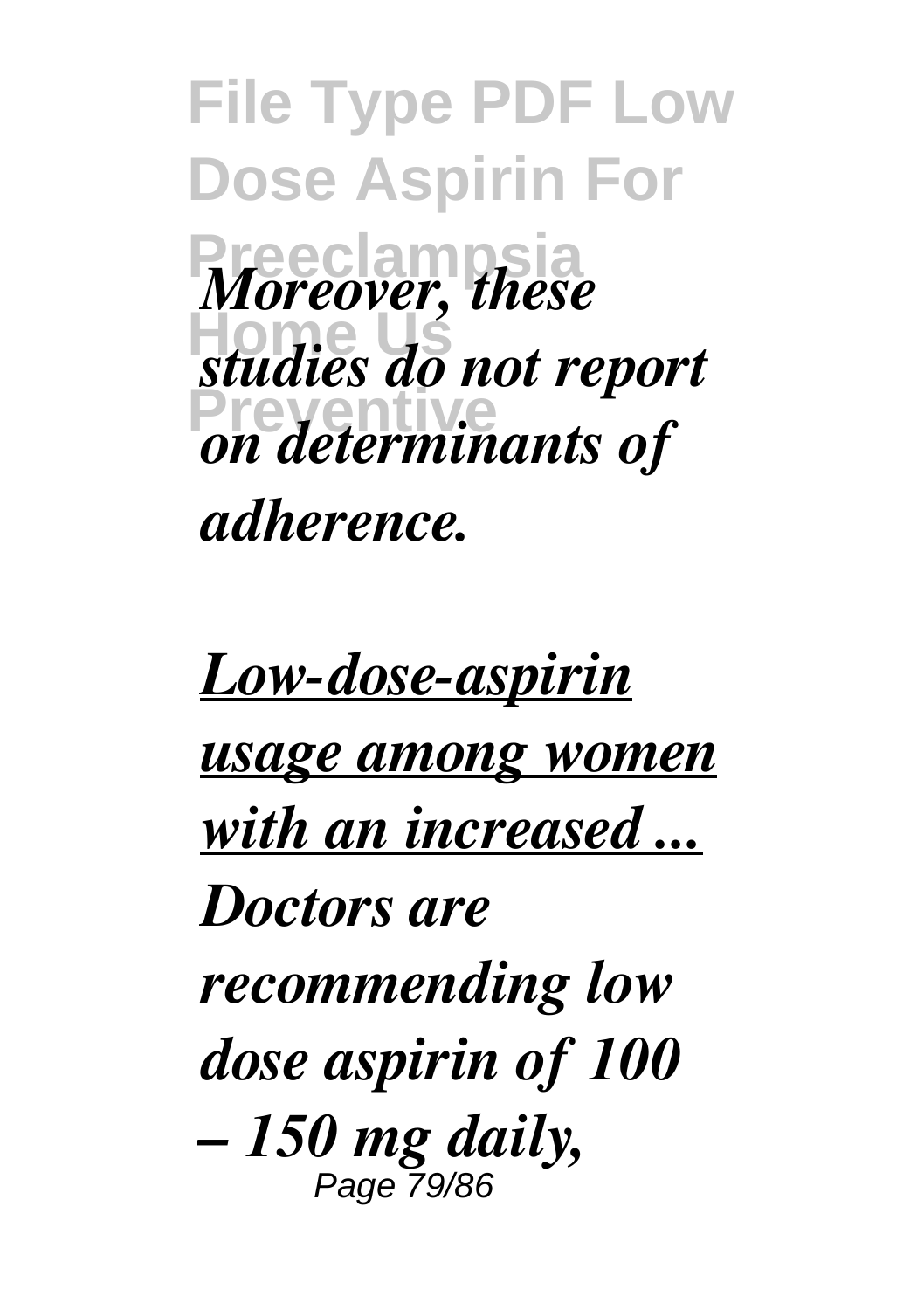**File Type PDF Low Dose Aspirin For** *taken at night.* **Women are advised Preventive** *to seek specialist advice before taking aspirin when pregnancy. Leading international and Australian preeclampsia researchers presented a public seminar for World* Page 80/86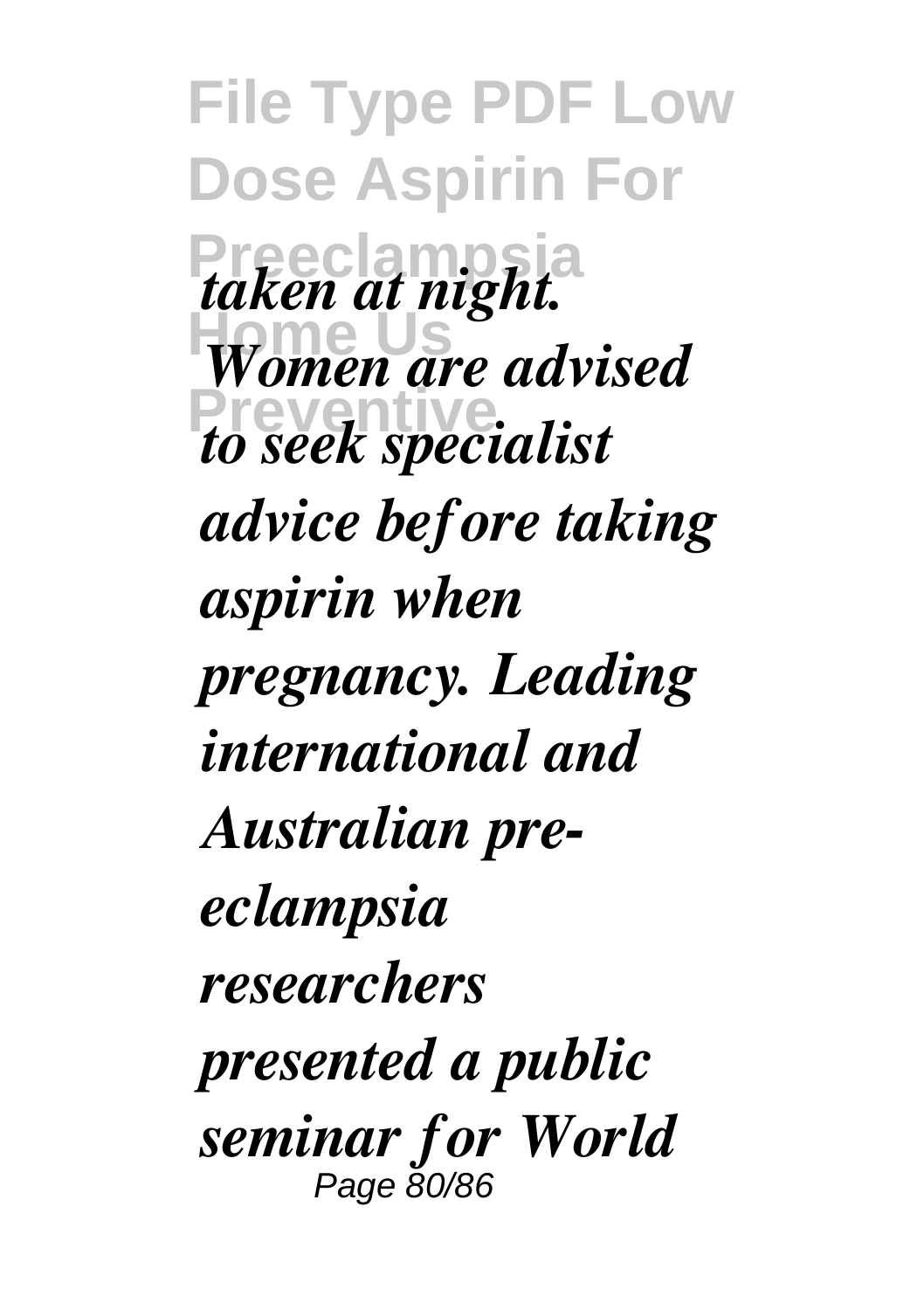**File Type PDF Low Dose Aspirin For Preeclampsia** *Pre-eclampsia Day* **Home Us** *at the Royal Women's Hospital on 22 May.*

## *Does aspirin prevent pre-eclampsia? | The Royal Women's*

*...*

*Low-dose aspirin at dosages between 60 and 150 mg per day* Page 81/86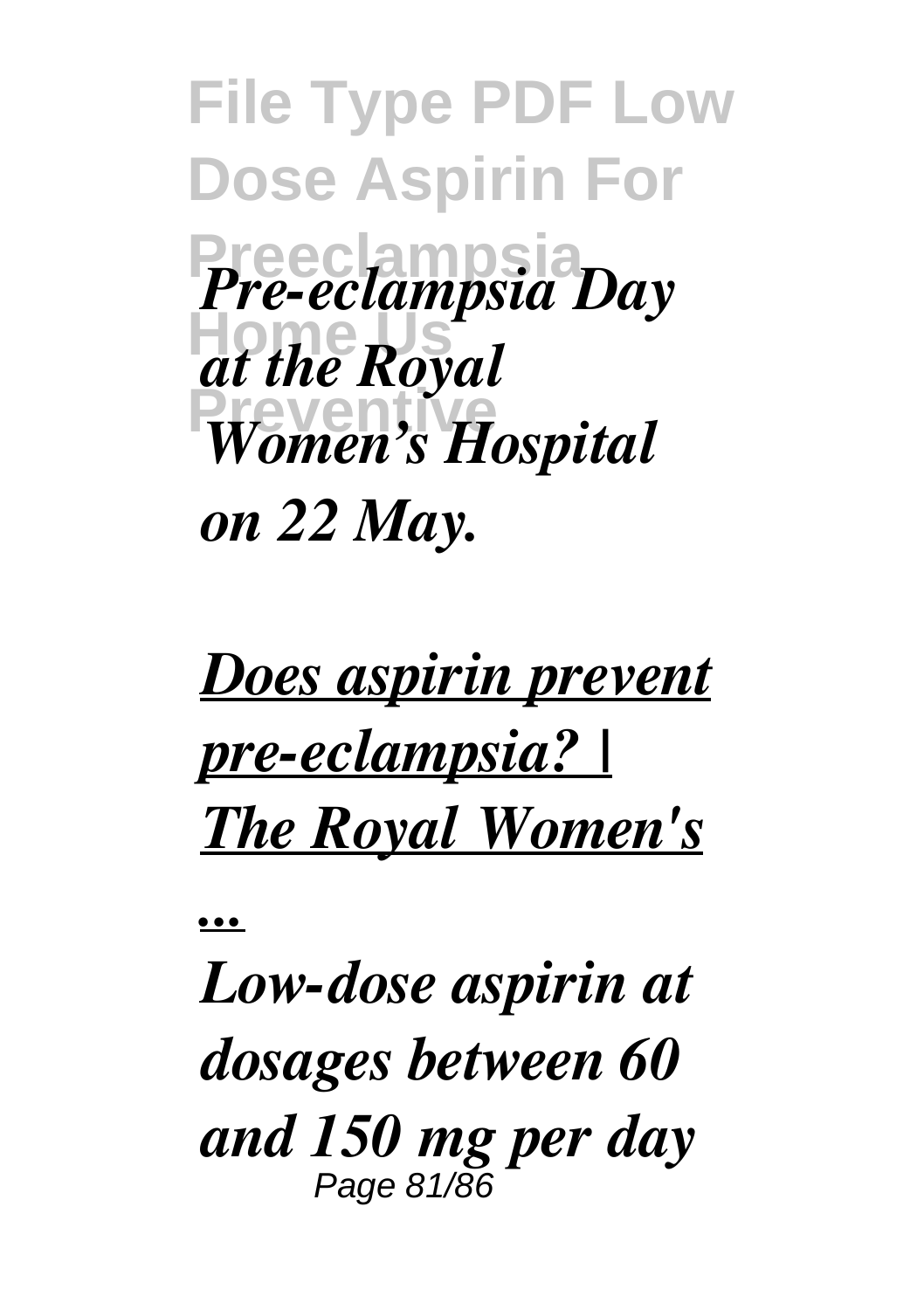**File Type PDF Low Dose Aspirin For** *Preduced the Boscurrence of* **Preventive** *preeclampsia, preterm birth, and IUGR in women at increased risk of preeclampsia in several randomized trials.1 ...*

*Low-Dose Aspirin*

*Use for the* Page 82/86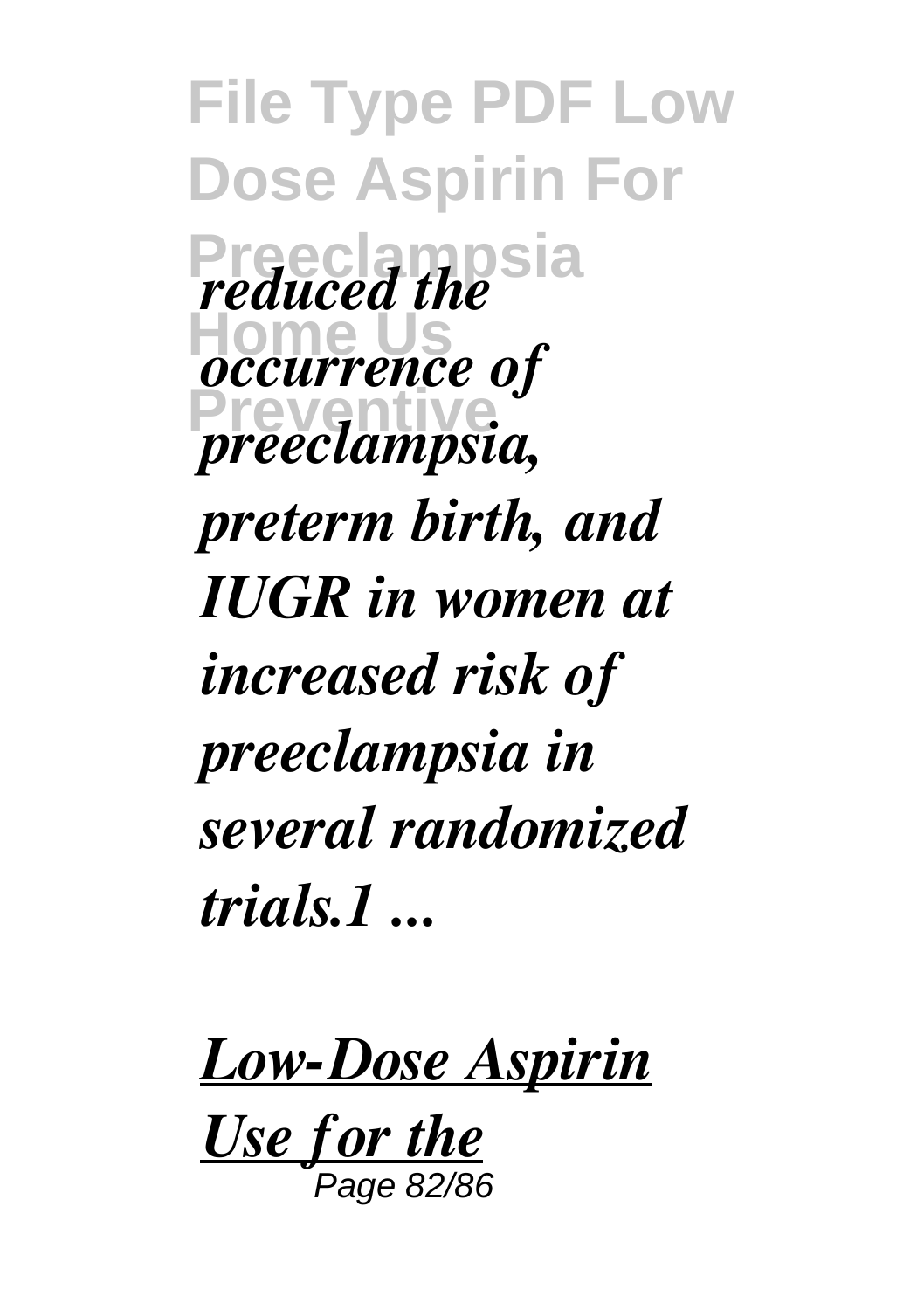**File Type PDF Low Dose Aspirin For** *Prevention of* **Morbidity and ...** *<u>Conclusion:</u> The administration of low-dose aspirin at <11 weeks' gestation in women at high risk does not decrease the risk of preeclampsia, gestational hypertension, any* Page 83/86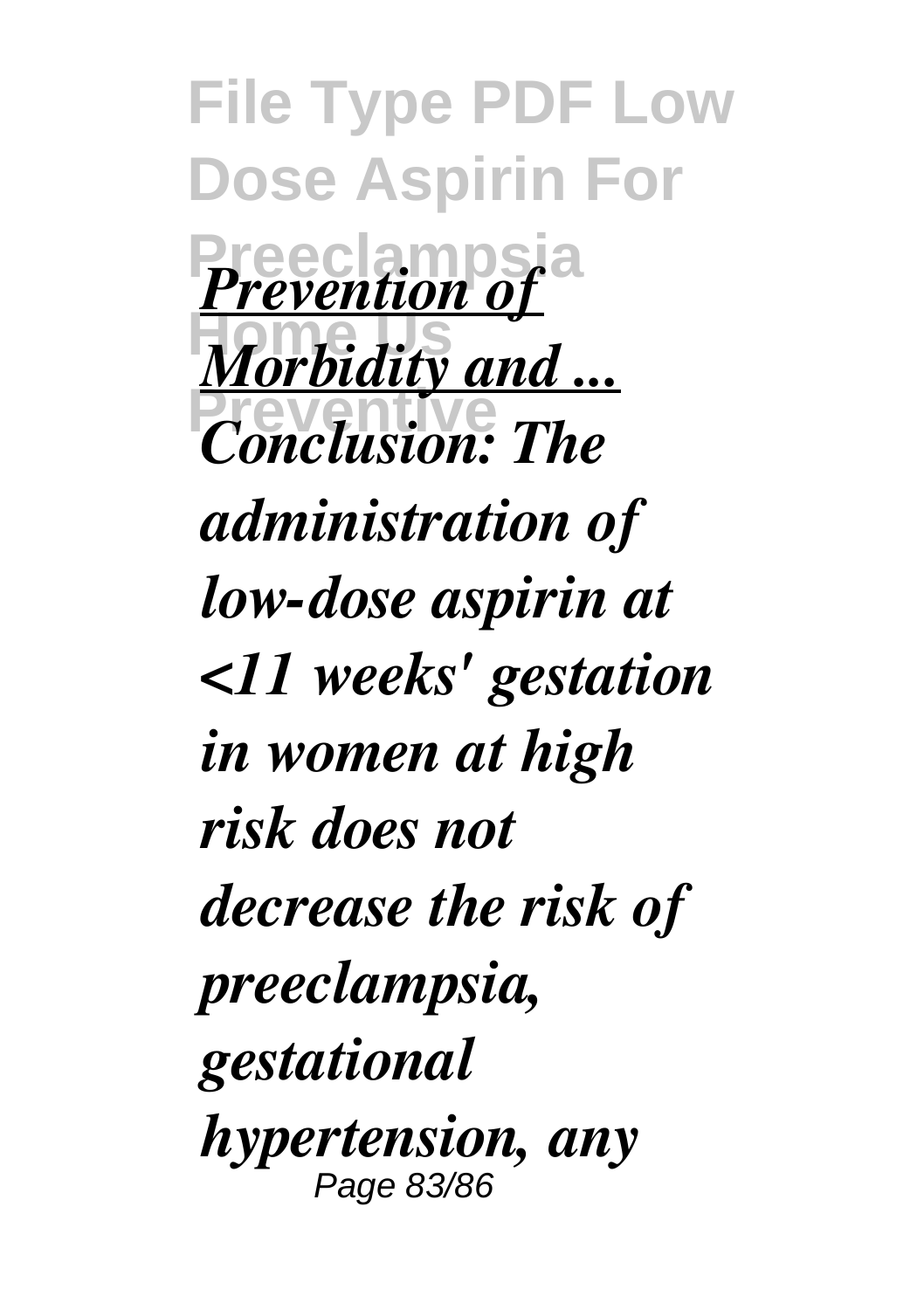**File Type PDF Low Dose Aspirin For** *hypertensive* **Home Us** *disorder of pregnancy, and fetal growth restriction. However, it might reduce the risk of preterm delivery.*

*Does low-dose aspirin initiated before 11 weeks'*

*gestation ...* Page 84/86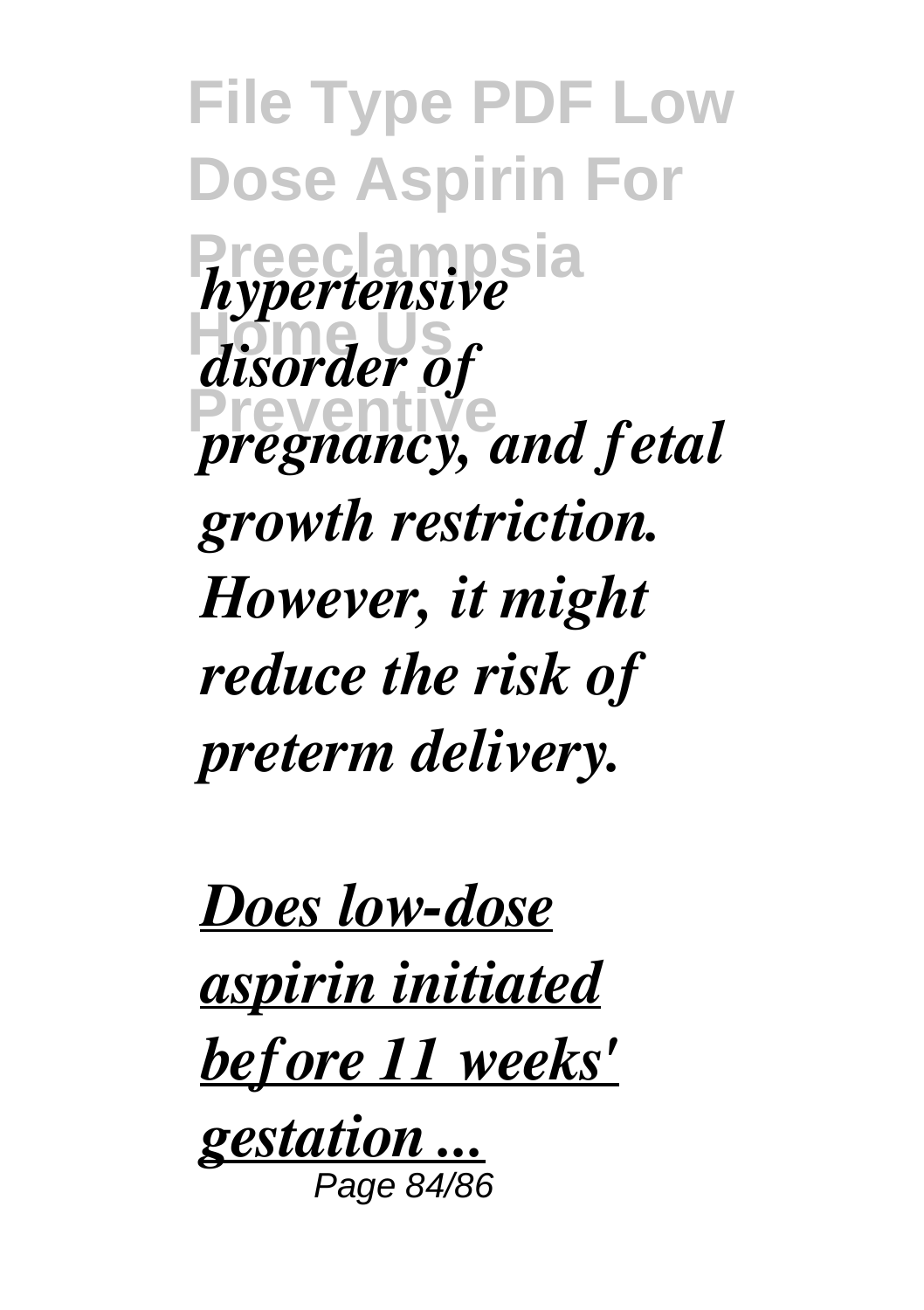**File Type PDF Low Dose Aspirin For Preeclampsia** *Dose Aspirin 100mg* **Home Us** *(LDA) and calcium* **Preventive** *for the prevention of pre-eclampsia and to clarify respective roles and responsibilities when providing collaborative care for women who are at increased risk. 3. Background . Pre-*Page 85/86